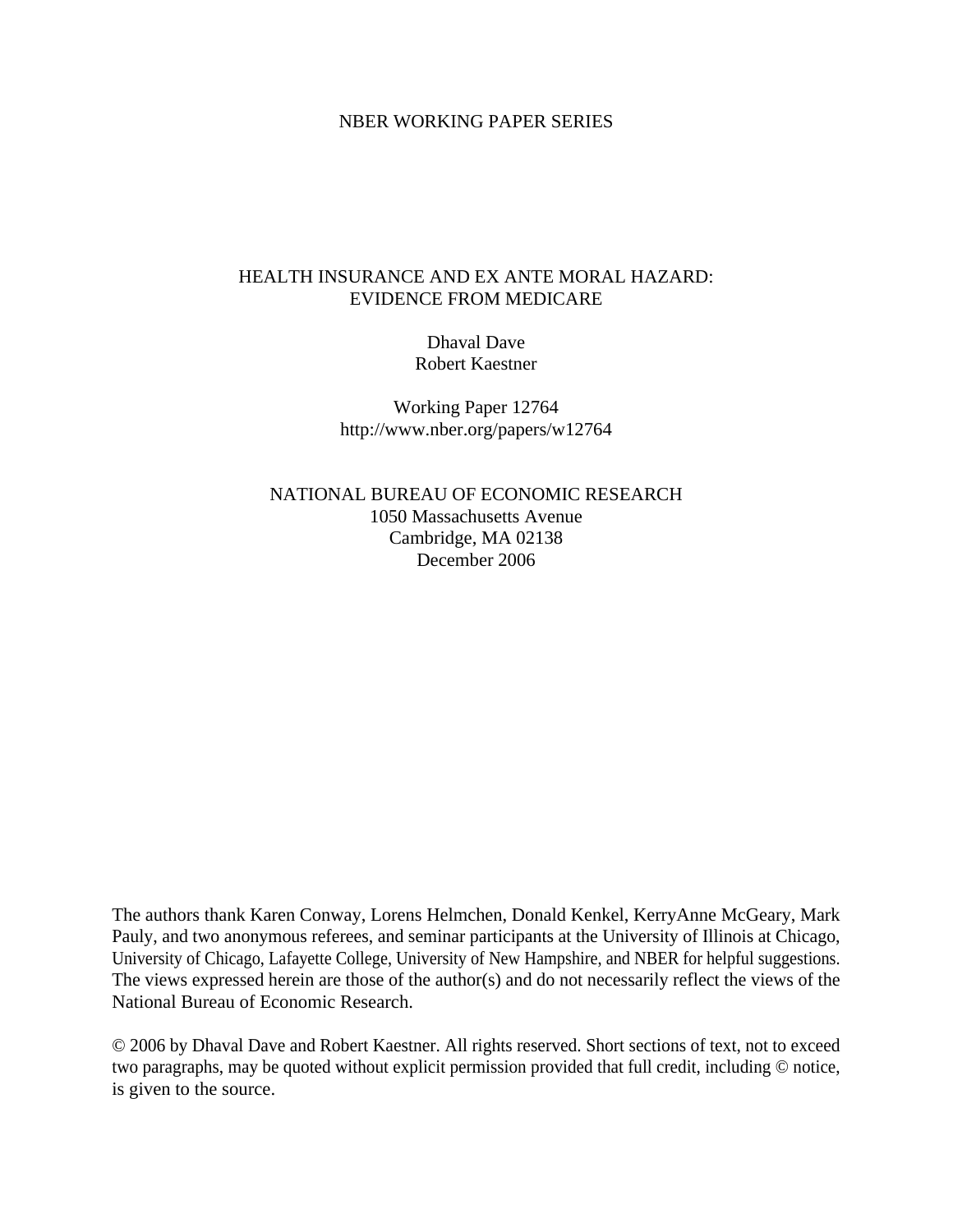Health Insurance and Ex Ante Moral Hazard: Evidence from Medicare Dhaval Dave and Robert Kaestner NBER Working Paper No. 12764 December 2006, Revised November 2009 JEL No. I12,I18

# **ABSTRACT**

Basic economic theory suggests that health insurance coverage may cause a reduction in prevention activities, but empirical studies have yet to provide much evidence to support this prediction. However, in other insurance contexts that involve adverse health events, evidence of ex ante moral hazard is more consistent. In this paper, we extend the analysis of the effect of health insurance on health behaviors by allowing for the possibility that health insurance has a direct (ex ante moral hazard) and indirect effect on health behaviors. The indirect effect works through changes in health promotion information and the probability of illness that may be a byproduct of insurance-induced greater contact with medical professionals. We identify these two effects and in doing so identify the pure ex ante moral hazard effect. This study exploits the plausibly exogenous variation in health insurance as a result of obtaining Medicare coverage at age 65. We find evidence that obtaining health insurance reduces prevention and increases unhealthy behaviors among elderly men. We also find evidence that physician counseling is successful in changing health behaviors.

Dhaval Dave Bentley University Department of Economics 175 Forest Street, AAC 195 Waltham, MA 02452-4705 and NBER ddave@bentley.edu

Robert Kaestner Institute of Government and Public Affairs University of Illinois 815 West Van Buren Street, Suite 525 Chicago, IL 60607 and NBER kaestner@uic.edu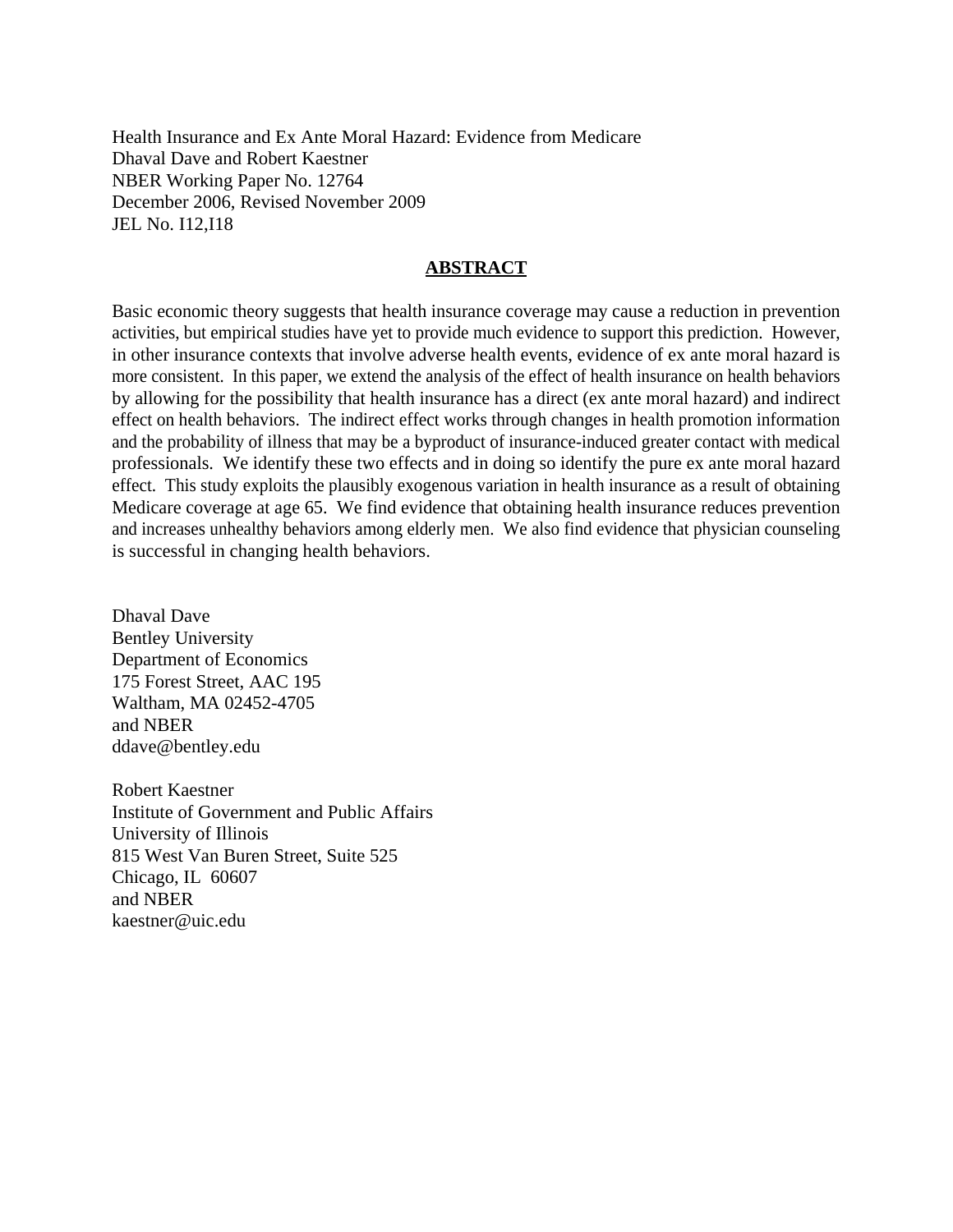Ms. Brooks said they dropped their health coverage in July after the family premium jumped to \$989 a month from \$489 a month. Business was slow, and their previous income of \$60,000 a year had fallen in half. The effect was immediate. Mr. Brooks, 50, has stopped taking Lipitor to control high cholesterol and has started taking over-the-counter herbal supplements. Ms. Brooks no longer takes Singulair for asthma and has adopted an exercise program intended to regulate her breathing. Ms. Brooks estimates they are saving \$150 a month by not using prescription drugs. "We changed our diets a lot to help the effectiveness of the supplements, and maybe that's a good thing," she said.<sup>1</sup>

This vignette from the New York Times is a perfect illustration of *ex ante* moral

hazard—in this case, the loss of health insurance resulted in changes in health behavior that

reduced the risk or severity of illness. While *ex ante* moral hazard is nearly always mentioned as

a potential consequence of health insurance, it is equally as often noted that *ex ante* moral hazard

is unlikely to be a significant problem.

1

"The extent of moral hazard in terms of actions that affect health may not be large for health insurance in most instances, since the uncompensated loss of health itself is so consequential." (Cutler and Zeckhauser 2000, p. 577)

"In the context of health insurance, the *ex ante* moral hazard problem may be small because common forms of health insurance in fact offer very incomplete coverage. Even if the consumer has generous coverage for the monetary components of the loss (medical expenditures and foregone earnings), he will be uninsured for the utility loss." (Kenkel, 2000, p.1687)

While limited, empirical evidence on the extent of *ex ante* moral hazard in the health

insurance context is mostly consistent with these predictions about its importance (Kenkel 2000;

Zweifel and Manning 2000). Findings from the Rand Health Insurance Experiment (RHIE)

showed that less generous health insurance had no significant or practical effect on health

behaviors such as smoking, drinking, and exercise (Newhouse 1993). Less generous insurance

was associated with decreased use of preventive medical services (secondary prevention), which

contradicts the simple intuition that less insurance should cause an increase in prevention (Lillard

<sup>&</sup>lt;sup>1</sup> Broder, John. "Problem of Lost Health Benefits is Reaching into the Middle Class." New York Times November 25, 2002.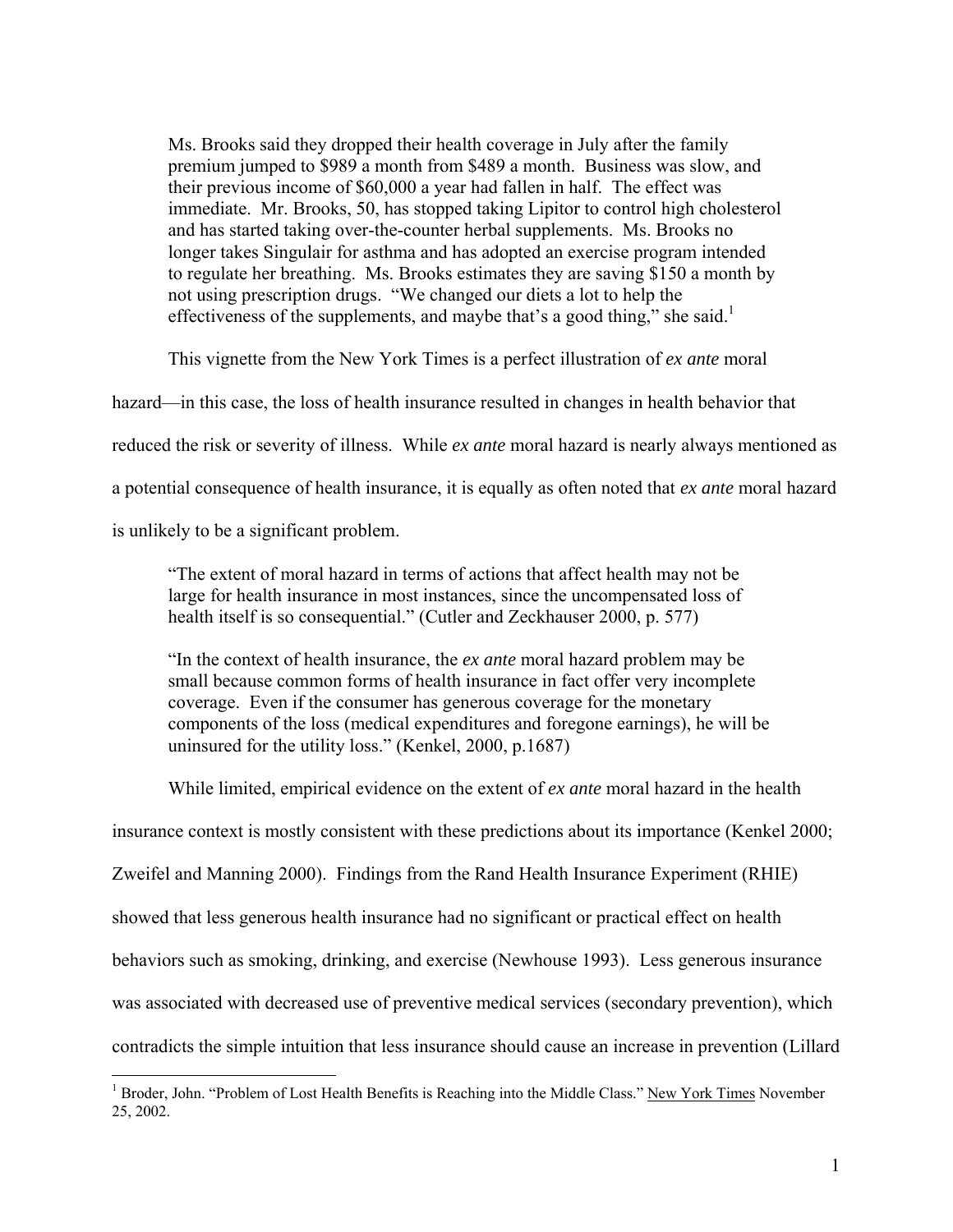et al. 1986). However, this finding is not conclusive because the consumer may engage in more primary prevention activities (self-protection) in response to an increase in the price of preventive medical care. Moreover, it is likely that the less generous (i.e., more cost-sharing) insurance plans in the RHIE increased the cost of preventive care relative to curative care due to the cap on out-of-pocket expenditures, and because these types of care are substitutes, consumers may have substituted toward curative care.

More direct evidence also offers mixed support for the *ex ante* moral hazard hypothesis. Courbage and Coulon (2004) found no evidence that private health insurance coverage reduced prevention (smoking and exercise) activities among British Households. In contrast, Klick and Stratman (2007) found that state mandated health insurance coverage for the treatment of diabetes, which is linked to obesity, was associated with higher body mass index among diabetics.

Empirical evidence in other insurance contexts is more supportive of the existence of a substantial amount of *ex ante* moral hazard. In the case of automobile insurance, there appears to be a significant reduction in prevention and an increase in accidents when the generosity of insurance is increased (Chiappori 2000). Indeed, Cohen and Dehejia (2004) examined the effect of compulsory auto insurance laws and found that having auto insurance was associated with an increase in auto fatalities. Similarly, in the workers' compensation (WC) case, increases in benefits (insurance generosity) are associated with more workplace injuries (Ruser 1985; 1991; Fortin and Lanoie 2000). The positive association between WC benefits and injuries is evidence that the worker moral hazard effect—less precaution because of more generous insurance outweighs the countervailing incentive for firms to increase safety investments to offset higher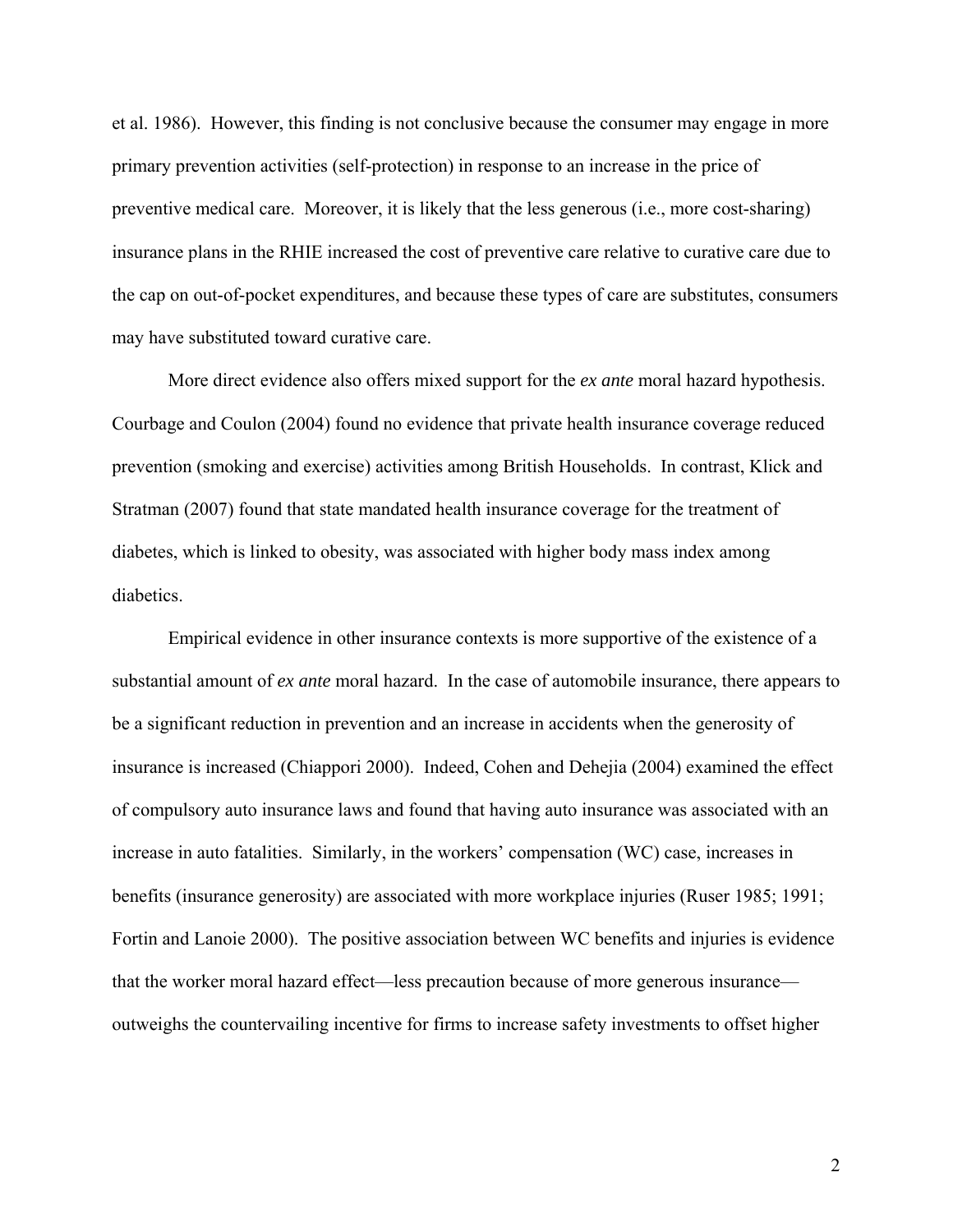benefit (insurance) costs. Kaestner and Carroll (1997) empirically identify these two separate effects and reported a significant worker (*ex ante*) moral hazard effect.

 It is interesting to note that the same rationale for why *ex ante* moral hazard may not be important in the health insurance context—that it is not possible to insure health—fails to explain findings in two other contexts that also involve adverse health effects. The consequences of reduced prevention in driving (automobile insurance) and at work (workers' compensation insurance) result in immediate and sometimes quite severe adverse health events. In comparison, a poor diet and smoking will not adversely affect health for many years, which lowers the cost of these behaviors (i.e., lowers the benefit of prevention). Furthermore, the costs of future adverse health events are low because all elderly persons are covered by Medicare.<sup>2</sup>

 In sum, there are theoretical reasons to believe that health insurance coverage may cause a reduction in prevention activities, but empirical studies have yet to provide sufficient evidence to support this prediction. One explanation for the lack of empirical evidence is that it is more difficult to detect *ex ante* moral hazard in the health insurance context than in others because of the non-random nature of health insurance. Besides the RHIE, there have been relatively few exogenous sources of variation in health insurance that could be used to identify an *ex ante* moral hazard effect. Similar problems have plagued the study of the effect of health insurance coverage on other outcomes such as health and use of health care services (Brown et al. 1998; Levy and Meltzer 2004).

One source of plausibly exogenous variation in health insurance coverage is the introduction and expansion of public health insurance. The introduction of Medicaid and

<sup>&</sup>lt;sup>2</sup> Kenkel (2000) suggests that another impediment to reducing prevention is that prevention decisions depend on having health insurance coverage at the time of the health loss and that movement in and out of insurance reduces the incentive to alter prevention activities. But this argument ignores the fact that in the US all persons age 65 and older are insured and this is the likely time of health loss from reduced prevention activities when younger.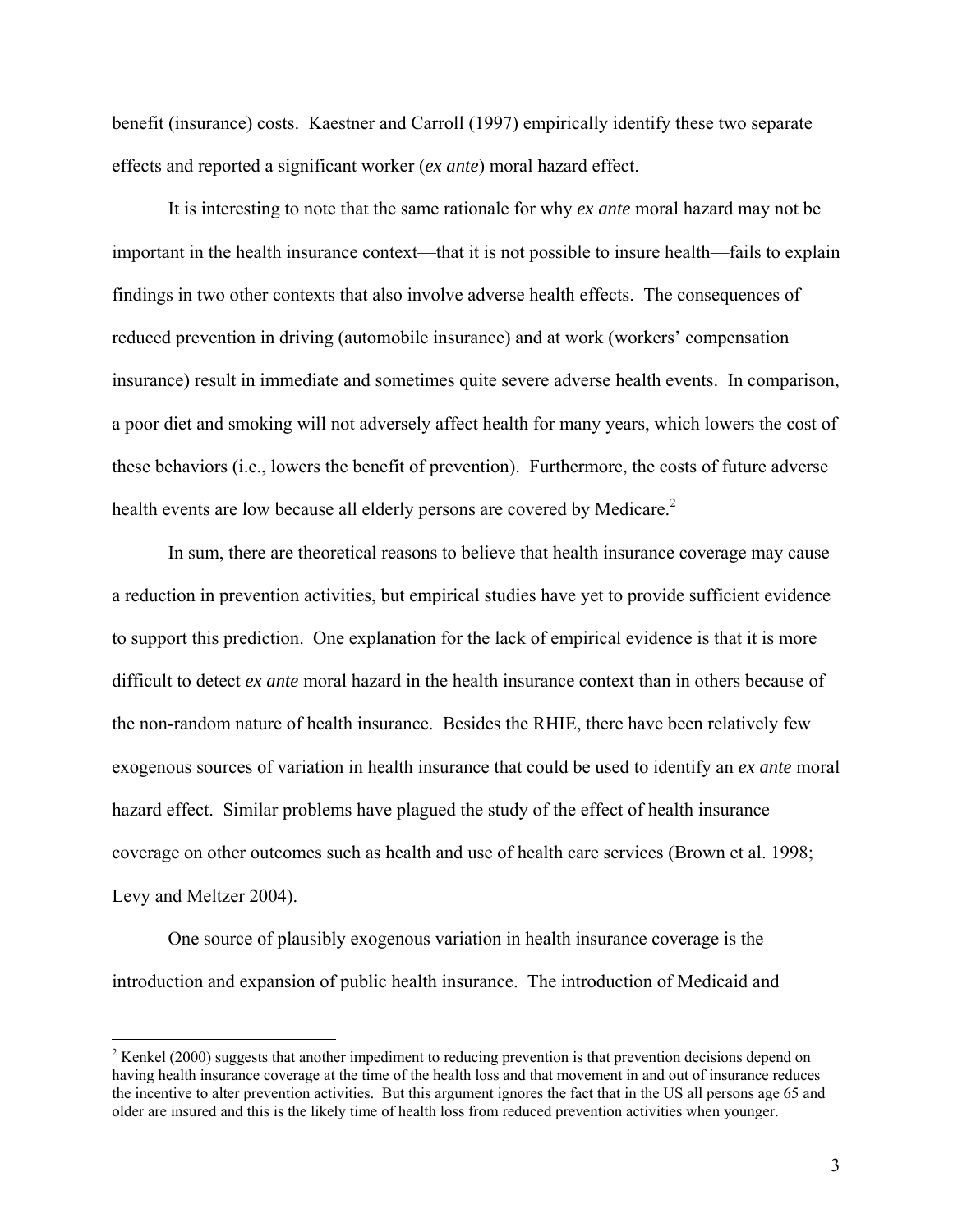Medicare and the expansion of Medicaid have been used to study the effect of insurance on health care utilization and health (Decker 2005; Currie and Gruber 1996; Kaestner et al. 2000, 2001). However, this source of variation has been used only sparingly to study the effect of health insurance on prevention and health behaviors. Card et al. (2005) study the effect of obtaining Medicare at age 65 on several health behaviors and the use of preventive services. They find that obtaining insurance is not associated with changes in smoking, exercise and weight, nor is it strongly associated with use of preventive services (mammogram). In contrast, McWilliams et al. (2003) and Decker et al. (2006) find that obtaining Medicare at age 65 significantly increases rates of mammography, prostate and cholesterol screening. All of these results are evidence inconsistent with a strong, *ex ante* moral hazard effect.

In this paper, we extend the analysis of the effect of health insurance on health behaviors by examining the effect of Medicare on health behaviors of the elderly. Focusing on the elderly is useful because of the exogeneity of Medicare, but also because the benefits of prevention are more immediate among the elderly and prevention, particularly better health behaviors, may be more salient. The National Institute of Aging (NIA) reports that quitting smoking has immediate and important health benefits including a significantly lower risk of heart attack, stroke, other circulatory diseases and lung cancer.<sup>3</sup> NIA also reports that staying physically active and exercising regularly can help prevent or delay many diseases and disabilities among the elderly.

We extend the literature on *ex ante* moral hazard by allowing for the possibility that health insurance, in this case Medicare, has a direct (*ex ante* moral hazard) and indirect effect on health behaviors. The indirect effect works through changes in health promotion information and the probability of illness that may be a byproduct of insurance-induced greater contact with medical professionals. There is significant evidence that physician counseling is successful in

<sup>&</sup>lt;sup>3</sup> See http://www.niapublications.org/agepages/smoking.asp.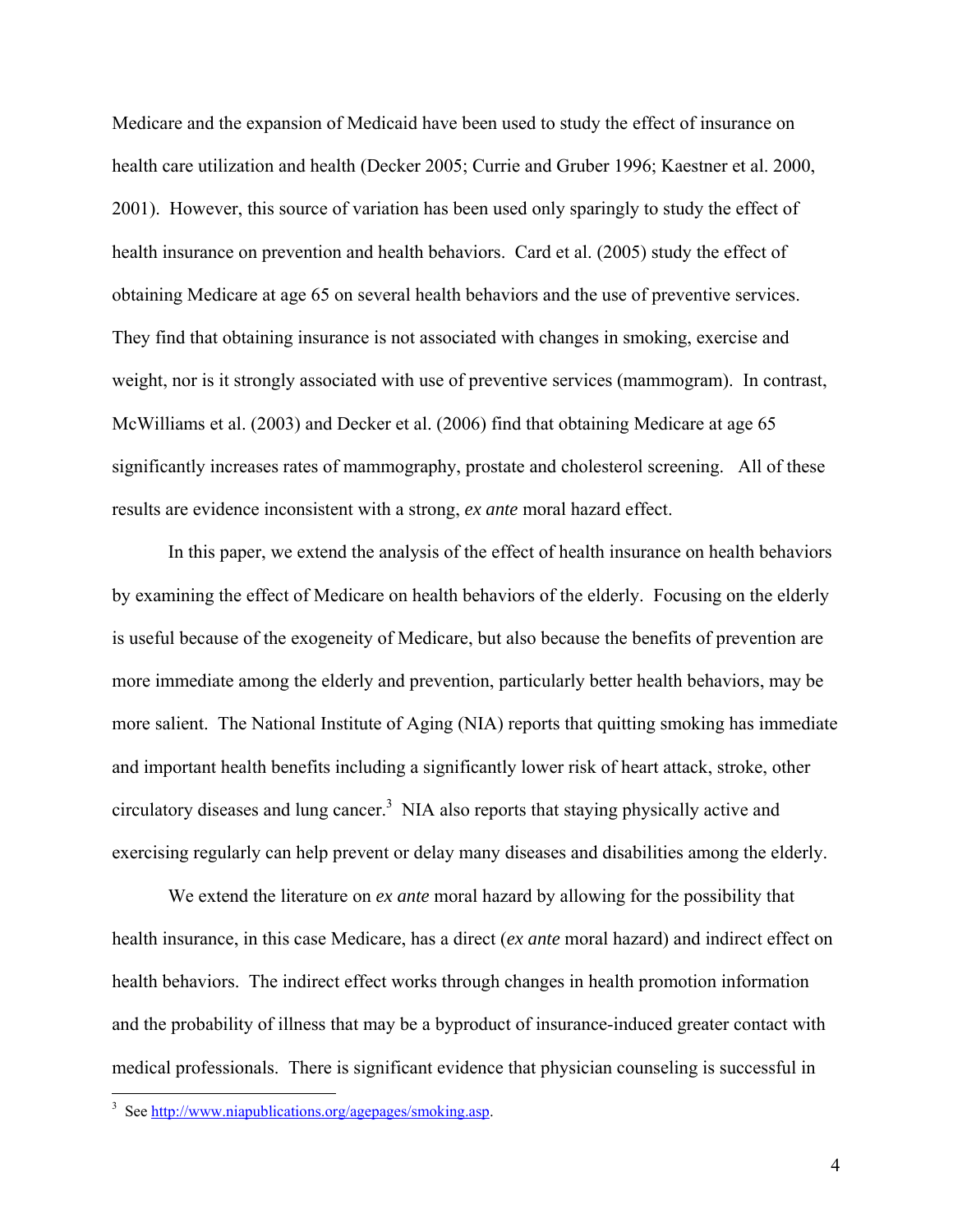changing health behaviors (Kenkel 2000; US Preventive Services Task Force 2003, 2004; Viscusi 1995). Thus, obtaining insurance coverage at age 65 has two potentially offsetting effects on prevention. On the one hand, obtaining health insurance should reduce prevention because it lowers the cost of medical care (*ex ante* moral hazard). However, increased contact with physicians may alter information about the benefits of prevention and the probability of illness, which may increase prevention. We identify these two effects and in doing so identify the pure *ex ante* moral hazard effect. In contrast to most previous analyses, we find that obtaining health insurance does reduce prevention and increase unhealthy behaviors among elderly men. However, this finding is only apparent once we control for contact with medical professionals.

### **Health Insurance, Information and Prevention**

 The theoretical motivation for our study is a straightforward application of the Ehrlich and Becker (1972) model of the demand for self-protection (prevention). Following directly from Becker and Ehrlich (1972), the consumer's expected utility depends on income (I) in the healthy (1) and sick (0) state:

(1) 
$$
EU = [1 - \pi(r)]U(I_1 - r) + \pi(r)U(I_0 - r),
$$

where r is the amount of money spent to reduce the probability of becoming sick (i.e., prevention). Maximizing consumer utility with respect to r yields the first order condition  $[FOC(r)]$ :

(2)  
\n
$$
FOC(r) = -\frac{\partial \pi}{\partial r} U_1 - [1 - \pi(r)]U'_1 + \frac{\partial \pi}{\partial r} U_0 - \pi(r)U'_0 = 0
$$
\n
$$
-\frac{\partial \pi}{\partial r}(U_1 - U_0) = U'_1 + \pi(U'_0 - U'_1)
$$

Equation (2) is the usual marginal benefit equal to marginal cost equilibrium condition. The benefit of prevention is the increase in utility resulting from the decline in the probability of becoming ill; income in the healthy state is higher than income in the sick state so a decrease in

.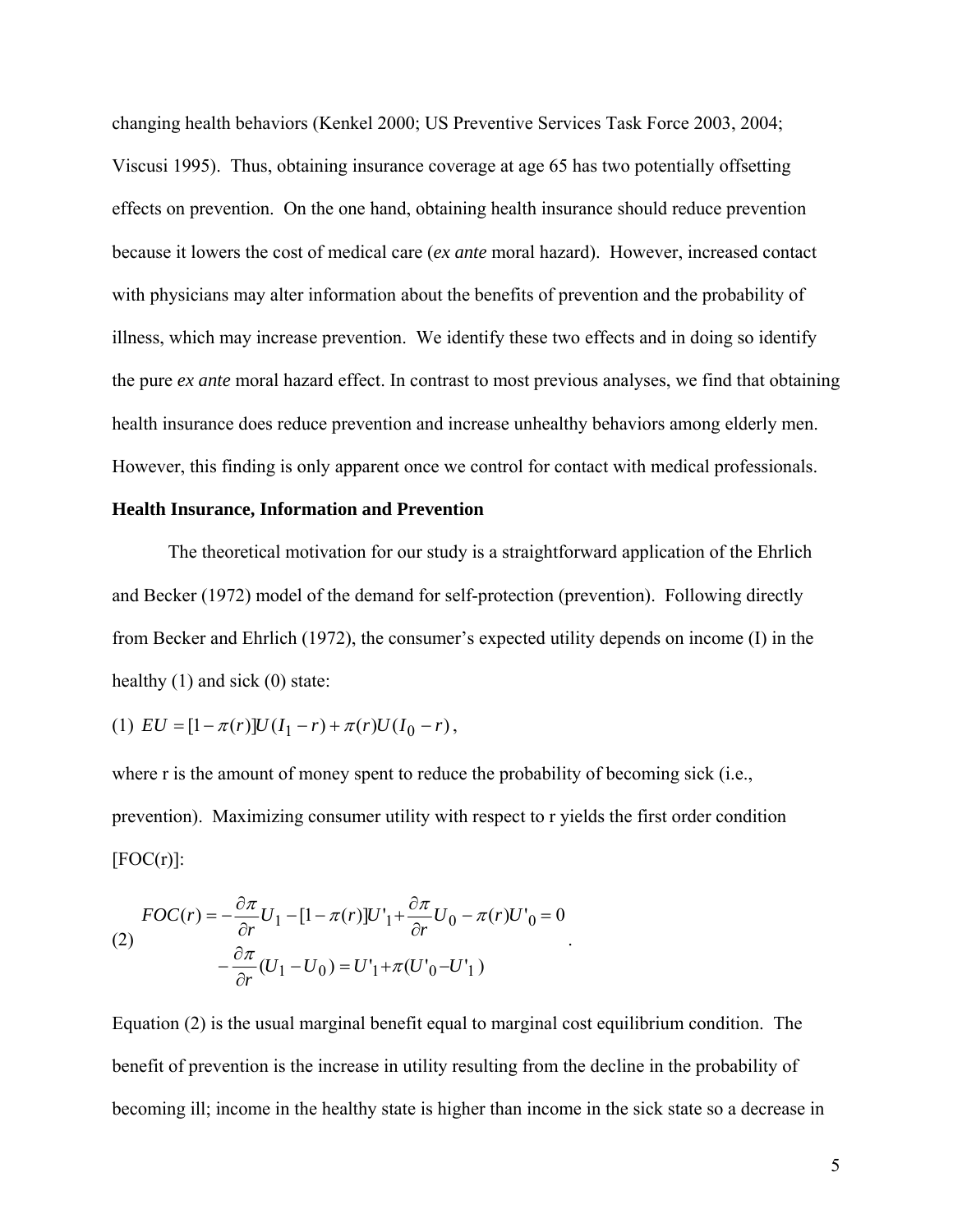the probability of becoming sick increases utility. The cost of prevention is the reduction in utility as a result of expenditures on prevention.

We now introduce health insurance into the analysis, but in a way that is intended to illustrate the effect of Medicare on behaviors. Specifically, we assume that there is no insurance prior to age 65 and at age 65 the consumer is given health insurance (q) that is free (i.e., Medicare). Thus, health insurance coverage depends only on age and it is exogenous. For an elderly (age  $> 64$ ) consumer, Medicare changes expected utility as follows:

(3)  $EU = [1 - \pi(r)]U(I_1 - r) + \pi(r)U(I_0 - r + q)$ .

1

Maximizing (3) with respect to prevention (r) also yields equation (2). *Ex ante* moral hazard arises because health insurance reduces the income difference between the healthy and sick states and therefore reduces the benefits of investment in prevention. A consumer who is fully insured  $(q=I_1-I_0)$  would receive no benefits from prevention and therefore not invest in prevention.<sup>4</sup>

 As equation (2) indicates, consumer prevention efforts depend on the productivity of prevention ( $\frac{\partial \pi}{\partial r}$ ) and the probability of illness ( $\pi$ ). Insurance may affect both of these determinants. Specifically, insurance is associated with an increase in physician visits and this increase in physician contact may influence prevention activities. Numerous studies have shown that physician advice and interventions are successful in influencing patient behaviors (US

<sup>&</sup>lt;sup>4</sup> If health insurance premiums reflected the reduced level of risk caused by prevention, then even a consumer who is fully insured would invest in prevention (Ehrlich and Becker 1972). If the consumer is less than fully insured, increases in insurance may not necessarily reduce prevention, as insurance reduces both the marginal benefits and marginal costs of prevention (Ehrlich and Becker 1972). Ceteris paribus, insurance reduces prevention if the individual is sufficiently risk tolerant or if the marginal product of prevention efforts is sufficiently large.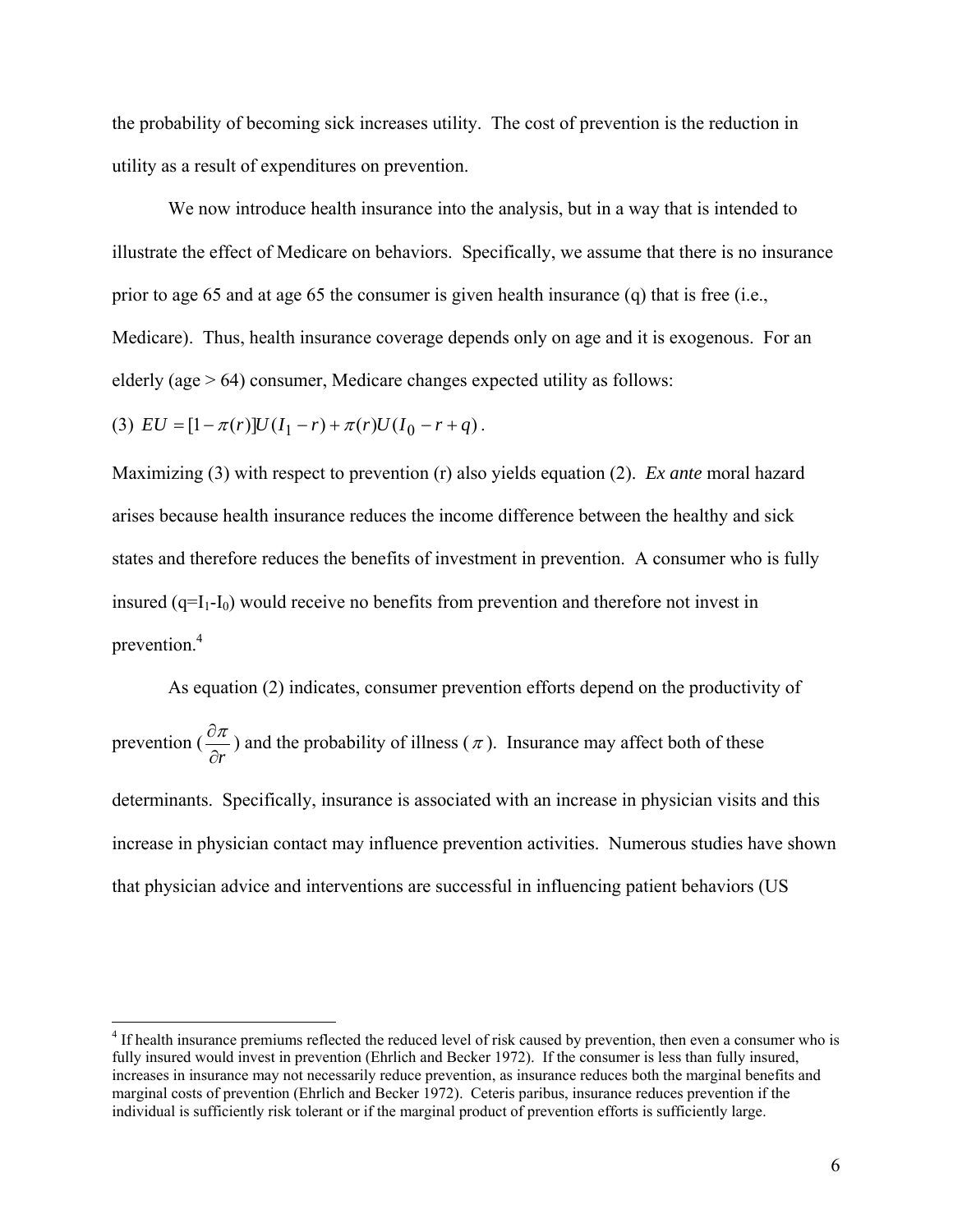Preventive Services Task Force 2003, 2004). These studies have analyzed several lifestyle changes relating to problem drinking, smoking cessation, diet, and exercise.<sup>5</sup>

The evidence on the effects of physician counseling suggests that physicians alter the productivity of prevention because the physician may suggest more effective prevention strategies or provide better information about the benefits of a given prevention strategy. Similarly, contact with a physician may change the perception of illness; for example, physician contact may uncover a previously unknown illness. We can incorporate these ideas into the analysis by making the marginal product of prevention effort and the probability of illness a function of physician contacts (m), which itself is a function of insurance (q):

$$
m = m(q)
$$
  
(4)  $\pi = \pi[r, m(q)]$   

$$
\frac{\partial \pi}{\partial r} = \frac{\partial \pi}{\partial r}[m(q)]
$$

Equation (2) then becomes:

(5) 
$$
FOC(r) = -\frac{\partial \pi}{\partial r} [m(q)](U_1 - U_0) - \{1 - \pi[r, m(q)]\}U'_1 - \pi[r, m(q)]U'_0 = 0.
$$

The effect of (exogenous) insurance (q) on prevention (r) is given by:

$$
(6)\ \frac{dr}{dq} = -\frac{\partial FOC(r)}{\partial q} / SOC(r),
$$

 $\overline{a}$ 

 $<sup>5</sup>$  Mundt et al. (2005) test the effectiveness of brief physician advice on reducing alcohol use among adults age 65 or</sup> older. The results of this clinical trial show that this physician intervention significantly reduced alcohol use and frequency of excessive drinking of the treatment group relative to the control group. Whitlock et al. (2004) review several intervention studies and conclude that brief intervention counseling or advice in a primary care setting can reduce weekly drinking by 13-34 percent. Other experimental (clinical trials) studies show that physician advice also positively affects diet and exercise patterns of adults and elderly persons (Elley et al. 2003; Bull et al. 1998). The literature on physician counseling also finds strong effects on smoking behaviors (Doescher and Saver 2000; Young and Ward 1998; Frank et al. 1991). Lancaster and Stead (2004) review 39 trials conducted between 1972 and 2003, to assess the effectiveness of physician-based advice related to smoking cessation. They conclude that even brief advice leads to a significant increase in the odds of quitting (odds ratio 1.69), with more intensive advice raising the likelihood of quitting even further.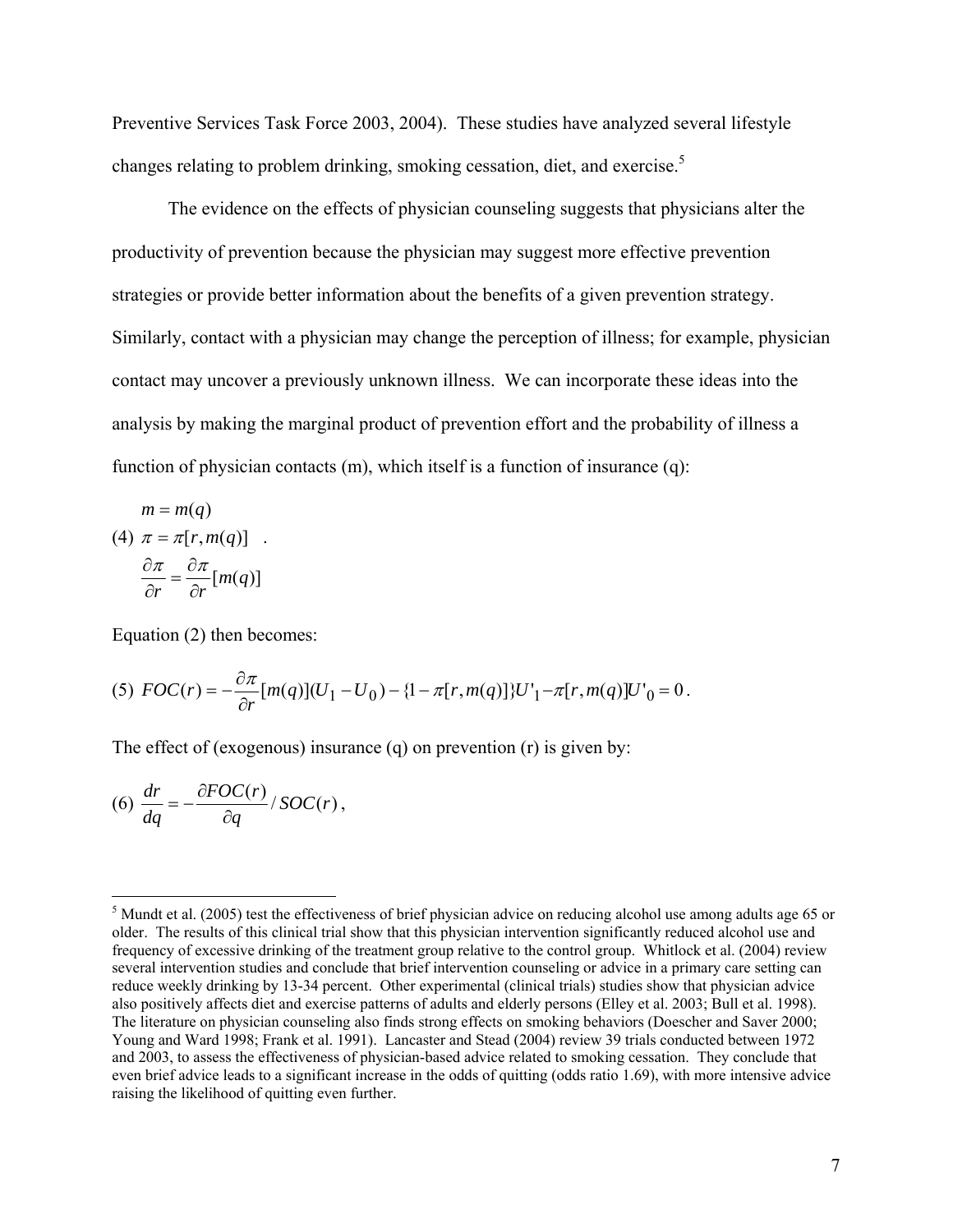where SOC(r) is the second order condition with respect to r, which is negative by assumption. Thus, the sign of the effect of insurance on prevention is the same as the sign of *q FOC r* ∂  $\frac{\partial FOC(r)}{\partial r}$  in

equation (6), which is:

$$
(7)\ \frac{\partial FOC(r)}{\partial q} = -\frac{(\partial \pi)^2}{\partial r \partial m} \frac{\partial m}{\partial q} (U_1 - U_0) + \frac{\partial \pi}{\partial r} [U^{\dagger} 0] - \frac{\partial \pi}{\partial m} \frac{\partial m}{\partial q} (U^{\dagger} 0 - U^{\dagger} 1) - \pi [r, m(q)] U^{\dagger} 0.
$$

We assume that physicians raise the marginal product of prevention  $\left[\frac{(\partial \pi)^2}{\partial x^2}\right] < 0$  $\lt$ ∂r∂ ∂ *r m*  $\frac{\pi}{2}$  < 0 ] and that physicians' effect on the probability (perception) of illness is ambiguous ( $\frac{a}{n} - 0$ >  $\lt$ ∂ ∂ *m*  $\frac{\pi}{\pi}$  (eq. 1). Thus, the first term on the right hand side of equation (7) is positive, which indicates that insurance increases prevention because physician contacts improve the productivity of investments in prevention. The second term is negative and is the pure *ex ante* moral hazard effect—insurance reduces the value of investments in prevention because it raises income in the sick state. The third term may be positive or negative and depends on whether physician visits reveal that a person is healthier or sicker than expected. The last term is positive—prevention is increased because insurance lowers the marginal cost of prevention by providing more income in the sick state.

 To summarize, empirical analyses of the effect of health insurance on health behaviors (*ex ante* moral hazard) need to account for changes in a person's information set that may occur as a result of insurance, most notably changes in information that are likely to occur because of greater receipt of medical services. It is well known that health insurance increases use of medical services (Newhouse 1993). Similarly, there is significant evidence that physicians are successful at changing lifestyle behaviors. So, insurance may reduce prevention because of traditional arguments related to *ex ante* moral hazard, but investigations of this effect may not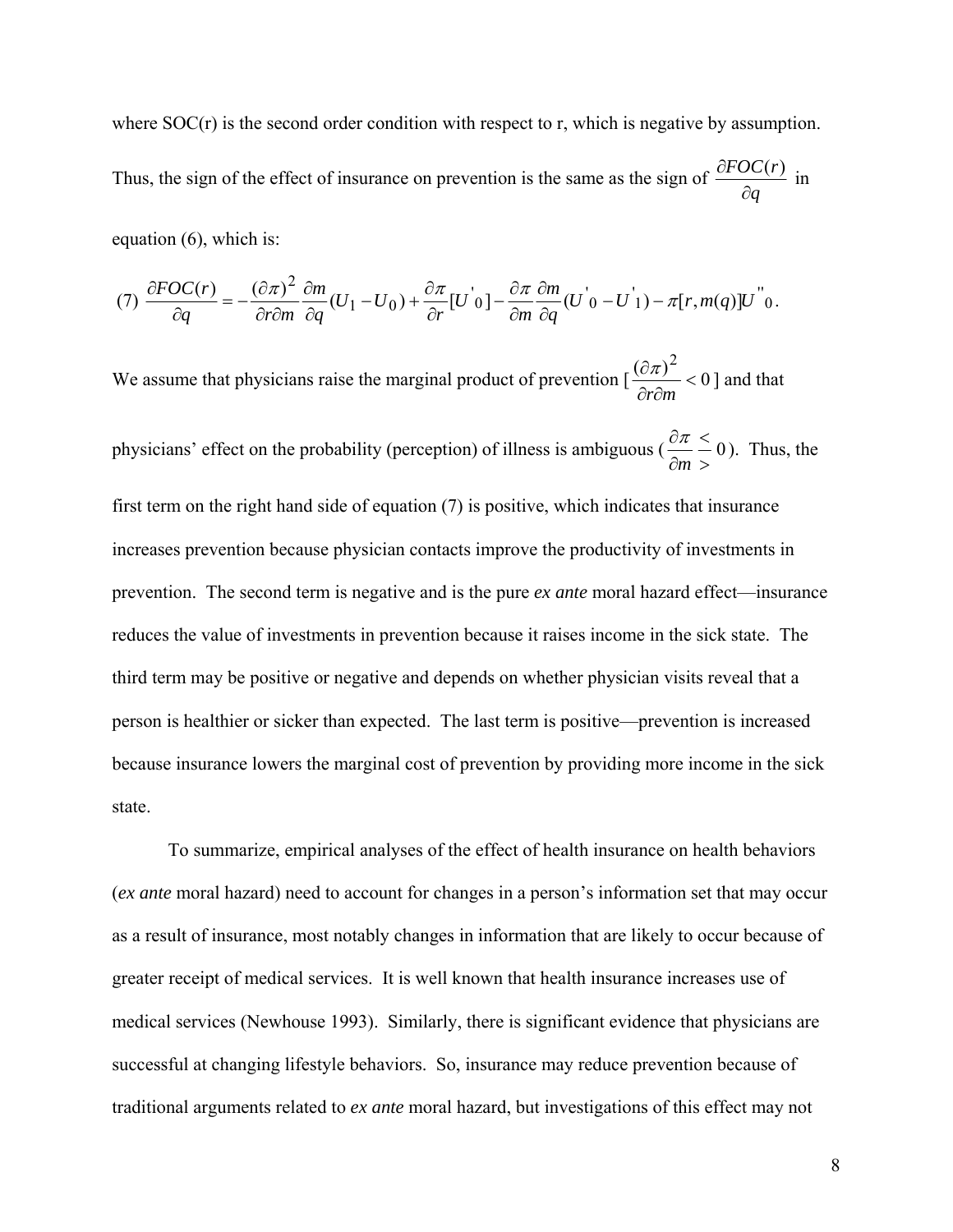uncover this behavior because of potentially offsetting effects caused by greater interaction with the medical system. Here, we separate out these two effects in the context of elderly persons who obtain insurance through Medicare.

### **Methods**

Our objective is to identify the effect of Medicare on health behaviors. To accomplish this goal we used longitudinal data from the Health and Retirement Study (HRS) that allows us to observe persons before and after age 65. We compare pre- to post-age 65 (Medicare) changes in behaviors (Y) of those who were uninsured before age 65 to pre- to post-age 65 changes in behaviors of those who were insured prior to age 65 . This is the approach used by McWilliams et al. (2003) and Decker et al. (2006). Specifically, we estimate the following regression model:

$$
Y_{it} = \alpha_i + \sum_{k=60}^{69} \beta_k AGE_{kit} + \delta MARITAL_{it} + \omega X_{it} + \sum_{t=1992}^{2006} \gamma_t YEAR_t + \lambda_1 (UNIN_i * POST65_{kt})
$$
  
(8) +  $\lambda_2 (UNIN_i * AGE63_64_{kt}) + e_{it}$   
 $i = 1,..., N$   
 $t = 1992,...,2006$ 

where Y is a measure of some health behavior, for example cigarette use, of person i in year t; AGE is a series of dummy variables indicating single years of age (60 to 69); MARITAL is a dummy variable indicating that the person is married; X represents a vector or other time-varying individual characteristics and YEAR is a series of year dummy variables (1992 to 2006). Importantly, equation (8) includes individual fixed effects  $(\alpha_i)$  that control for time-invariant characteristics of individuals that may be correlated with health behaviors and health insurance coverage prior to age 65. While receipt of Medicare at age 65 is exogenous, having health insurance prior to age 65 is a choice. Here we assume that this choice depends solely on a fixed, personal characteristic, conditional on other observed time-varying factors such as employment, and that once we control for this factor, insurance status prior to age 65 is exogenous.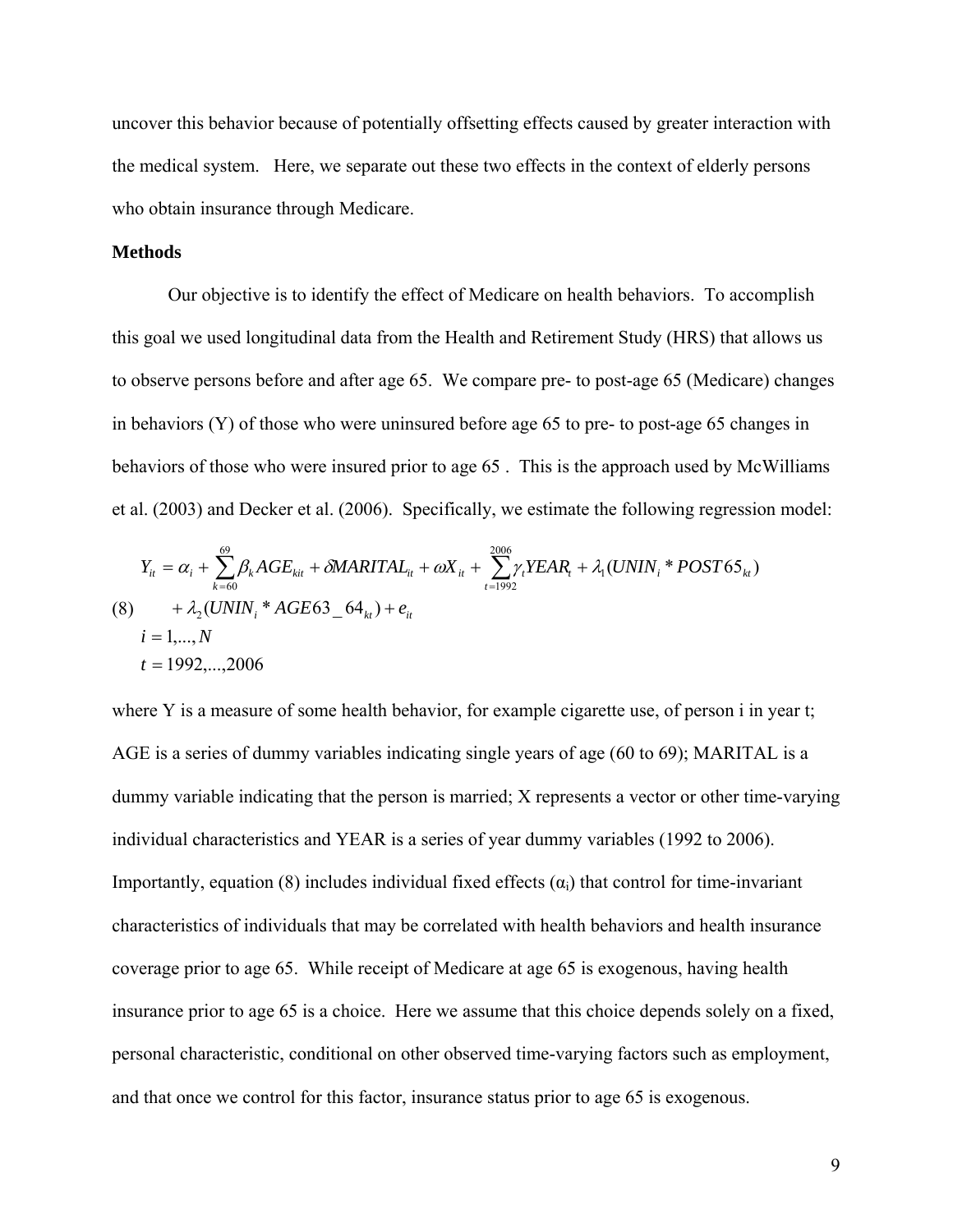The key independent variable in equation (8) is the interaction term between a dummy variable indicating that the person was uninsured prior to age 65 (UNIN) and a dummy variable indicating that the person is over age 65 (POST65). The coefficient on this variable measures the effect of Medicare on health behaviors and this effect is identified in a difference-indifferences (DD) framework; the "treatment" group is persons who were uninsured prior to age 65 and the "comparison" group is persons who were insured prior to age 65. Identification of the effect of Medicare comes from the assumption that, conditional on measured covariates, pre- and post-age 65 changes in health behaviors would be the same for the treatment and comparison groups in the absence of Medicare.

To assess the validity of this identification assumption, we also include an interaction between the uninsured dummy variable and a dummy variable for ages 63 to 64. Ideally, the coefficient on this term would be zero—there would be no pre-age 65 differences in the time (age) pattern of outcomes between the insured and uninsured. In fact, we find this to be the case in most analyses. The coefficient of this interaction  $(\lambda_2)$  is generally insignificant and close to zero, which supports the above identification assumption of similar trends between the two groups prior to age 65.<sup>6</sup> However, we also calculate (and present) the difference between  $\lambda_1$  and  $\lambda_2$ . This is the difference-in-difference-in-differences (DDD) estimate and it is an alternative estimate of the *ex ante* moral hazard effect. It would be preferred to the difference-in-difference estimate if the interaction between the uninsured dummy variable and a dummy variable for ages 63 to 64 controlled for any differential trends between individuals who are insured versus uninsured.

<u>.</u>

<sup>&</sup>lt;sup>6</sup> If there are anticipatory effects of Medicare, then including the interaction between uninsured and age 63 to 64 dummy would not be a good test of the identification assumption. Generally, we do not find any significant effects, which is consistent with no anticipatory changes. Card et al. (2008) also do not find evidence of significant anticipatory behavior.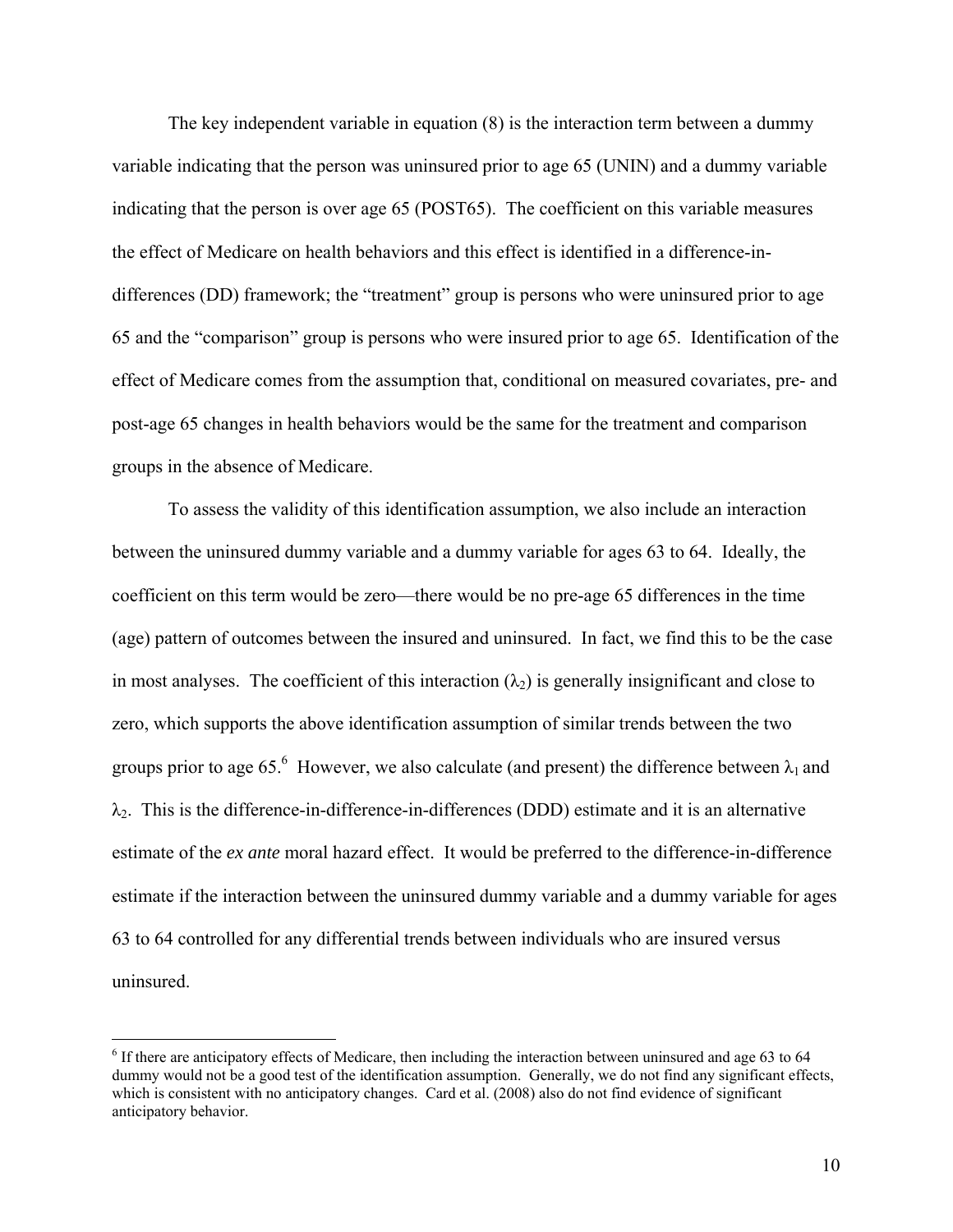We have raised the possibility that Medicare coverage will also affect health behaviors indirectly because of greater contact with medical professionals. Indeed, it is well known that insurance increases physician visits and use of other medical services. It is also known that physician visits affect health behaviors. To incorporate these ideas, we modify equation (8) to include physician visits:

$$
Y_{it} = \alpha_{i} + \sum_{k=60}^{69} \beta_{k}AGE_{kit} + \delta MARKITAL_{t} + \sum_{k=1}^{K} \omega_{k} X_{kit} + \sum_{t=1992}^{2006} \gamma_{t} YEAR_{t} + \lambda_{1}(UNIN_{i} * POST65_{kt})
$$
  
(9) 
$$
+ \lambda_{2}(UNIN_{i} * AGE63_{64_{kt}}) + \rho_{1} DOCTOR_{t} + \rho_{2}(DOCTOR_{t} * POST65) + \rho_{3}(UNIN_{i} * DOCTOR_{t}) + \rho_{4}(UNIN_{i} * DOCTOR_{t} * POST65_{t}) + e_{it}
$$

where all variables are defined as before with the exception of DOCTOR, which measures whether person i had a physician visit at time t. We allow the effects of physician visits on health behaviors to differ by whether or not a person had health insurance coverage prior to age 65 and whether the visit was pre- or post-Medicare.

We allow for heterogeneous effects of physician visits on health behaviors because there is a missing variable, health status, which is likely correlated with both doctor visits and health behaviors. Therefore, estimates of the effect of doctor visits are likely to be biased, particularly for doctor visits pre-Medicare for those without insurance because poor health is likely to be the motivating force behind the decision to seek care. As a result, the coefficients  $\rho_1, \rho_2$ , and  $\rho_4$ will be better measures of the effect of physician visits on health behaviors than  $\rho_3$ .

Identification of the *ex ante* moral hazard effect comes from two assumptions: that health status is uncorrelated with the interaction between uninsured and the post-age 65 dummy (conditional on individual fixed effects and observed covariates), and that the *ex ante* moral hazard effect of Medicare is the same for those who did not visit the doctor pre- and post-Medicare and those that did visit the doctor.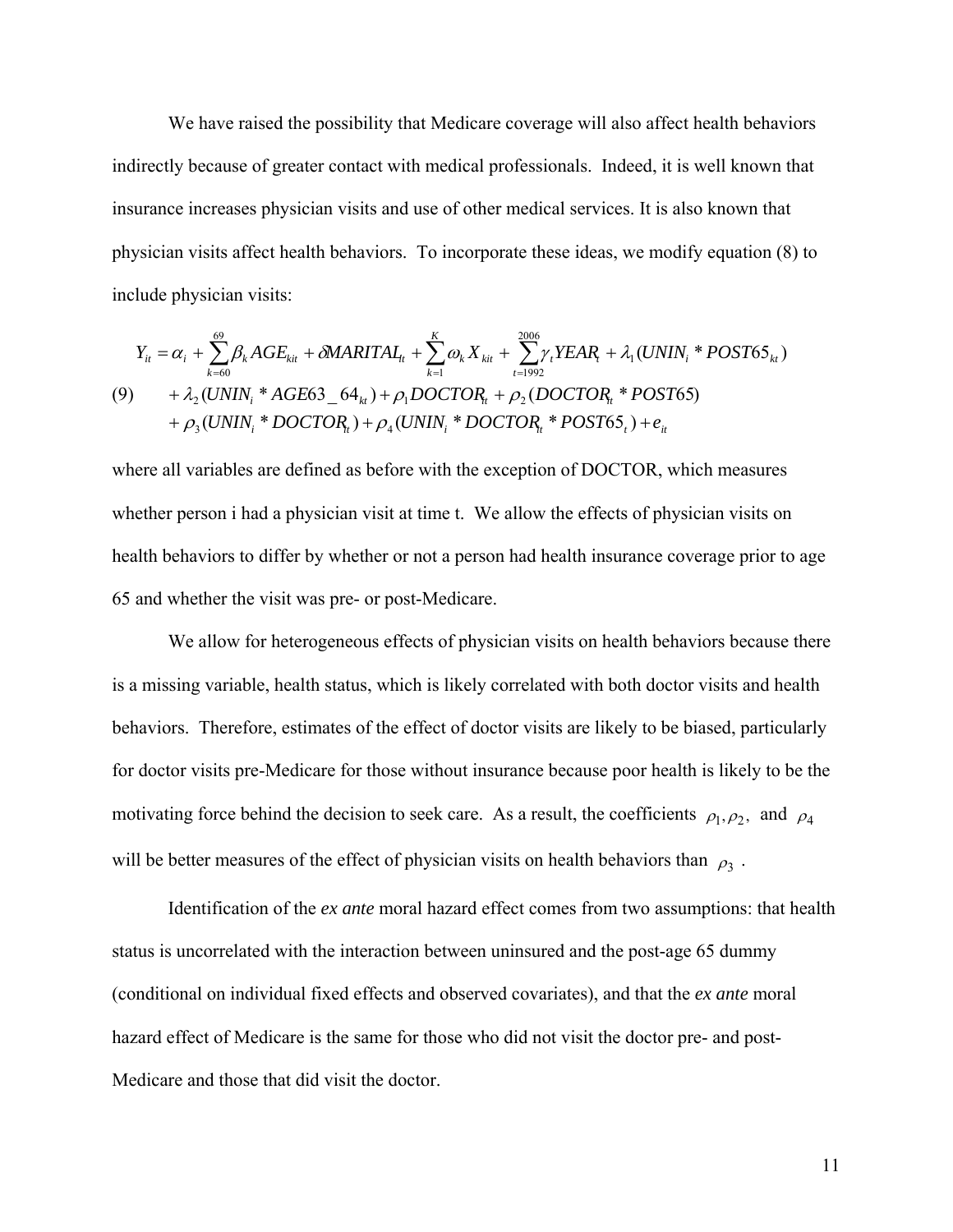### **Data**

The empirical analysis is based on the first eight waves of the Health and Retirement Study (HRS). The HRS is an ongoing longitudinal study conducted by the Institute for Social Research at the University of Michigan, which began in 1992 and is repeated biennially. We used surveys through 2006. Prior to 1998, the HRS cohort included individuals born between 1931 and 1941 and their spouses regardless of the spouse's age, and a separate Study of Assets and Health Dynamics among the Oldest Old (AHEAD) included individuals born before 1924. Since 1998, AHEAD respondents have been contacted as part of a joint data collection effort with the HRS, and the sample frame was also expanded by including cohorts born between 1924 and 1930 and those born between 1942 and 1947. The analysis sample is limited to individuals who are between the ages of 60 and 69, in order to provide a tighter comparison pre- and post-Medicare age eligibility. Disabled persons and those on Medicare prior to age 65 are excluded from the analysis. The sample is further restricted to adults who have not completed high school because of the relatively high rate of uninsured persons in this group. About 24 percent of individuals between the ages of 60 and 64 with less than a high school education are uninsured whereas 8.7 percent of those with at least a high school degree are uninsured. This low-educated group also has a higher participation in unhealthy behaviors such as smoking and physical inactivity relative to the general population. Thus, the question of how health insurance affects health behaviors among the low-educated is relevant to informing policies that seek to reduce the number of uninsured.<sup>7</sup> The final sample size across eight waves comprises of 9,782 person-wave observations for 3,396 persons.<sup>8</sup>

 $\overline{a}$ 

We have also estimated all models using persons of all education levels and the results were basically unchanged.<br><sup>8</sup> This is the movimum sample size in the anglyses. For some veriphles, the estual sample size is less due <sup>8</sup> This is the maximum sample size in the analyses. For some variables, the actual sample size is less due to missing

information.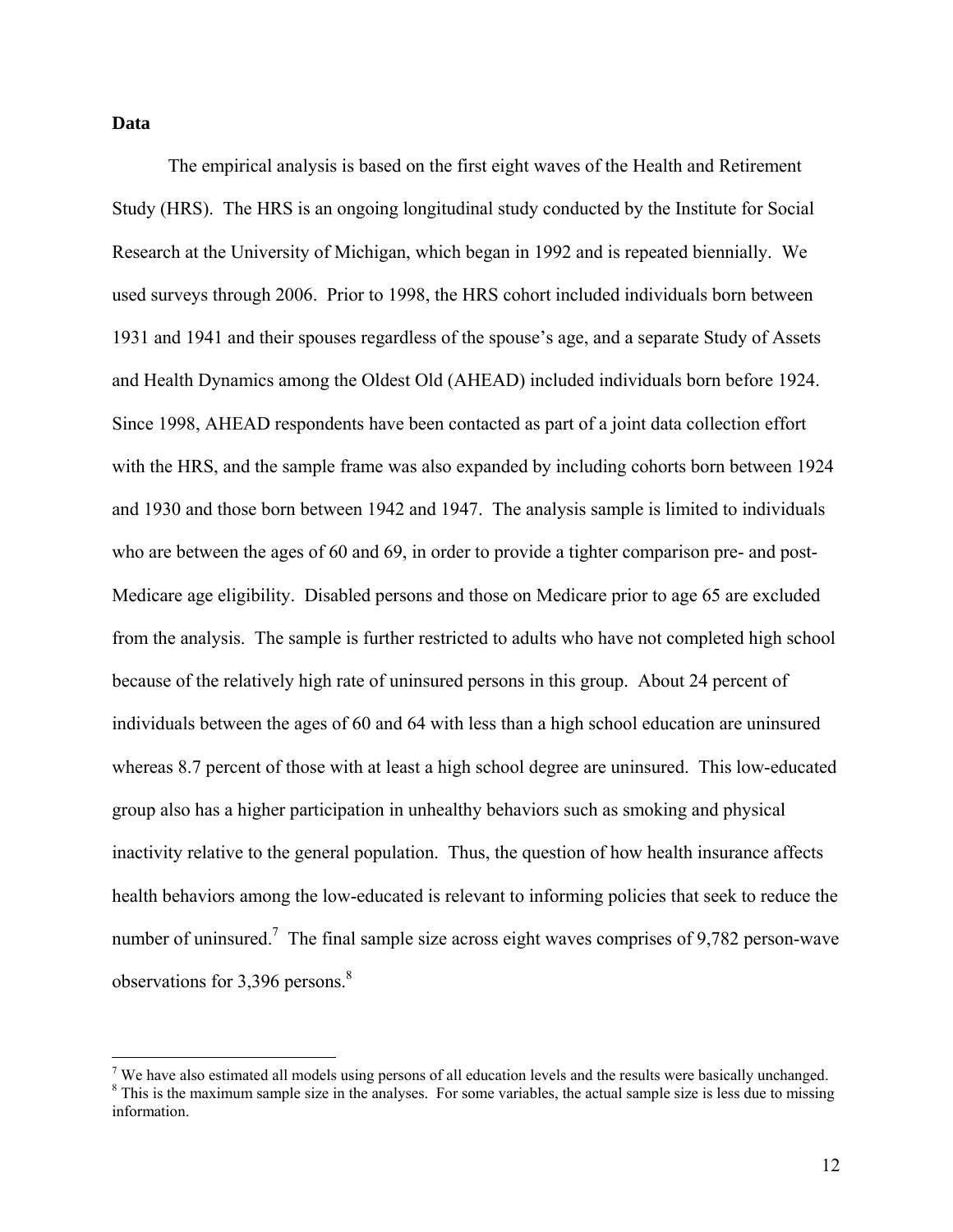The HRS is administered for the specific purpose of studying life-cycle changes in health and economic resources, and includes detailed information on demographics (e.g., age, marital status, education, race), health insurance status, health care utilization, and health behaviors. The respondent's health insurance status is determined from a series of questions about the type of coverage. For each wave, a coverage indicator is defined for whether the individual reports being covered by health insurance under any governmental program including Medicare or Medicaid, under his own current or previous employer, under his spouse's current or previous employer, or under any other supplemental insurance. Two measures of uninsured are employed in the analysis. The first captures those individuals who have been continuously uninsured during all waves prior to age 65, and the second measure captures those individuals who have been uninsured more than half the time prior to age 65. About 11 percent of the analysis sample between the ages of 60-64 is uninsured in all waves, and 21 percent is uninsured more than half the time over the sample period.

 Dichotomous indicators are defined for various dimensions of health care utilization. These measure whether the respondent reported any overnight hospital stay and any physician visit, since the prior wave. A continuous measure of the number of physician visits is also defined. To ensure a more precise classification of health care utilization pre- and post-age 65, these variables are assigned to the respondent's mean age between the prior and the current wave. Thus, for a respondent who is currently 65 and reports a physician visit since the prior wave, the health care usage is appropriately treated as a pre-age 65 observation.

Three health behaviors are considered: exercise, smoking and alcohol use. Questions related to physical activity are somewhat limited. We measure exercise by a dichotomous indicator for whether the respondent reports participating in "vigorous physical activity or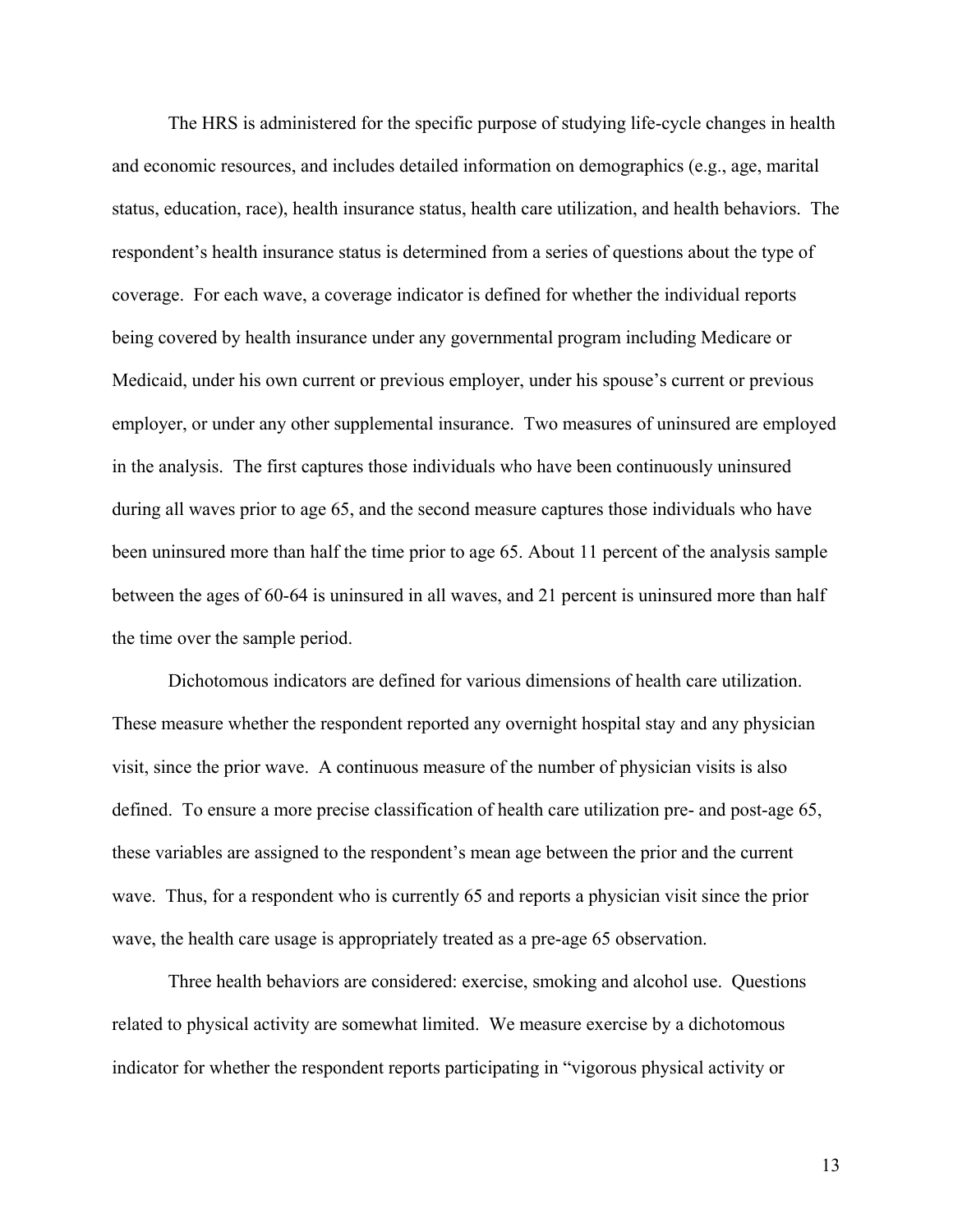sports—such as heavy housework, aerobics, running, swimming, or bicycling—three or more times a week."<sup>9</sup> Three measures of cigarette consumption are constructed: number of cigarettes smoked daily, dichotomous indicator of daily smoking, and a dichotomous indicator for whether the person quit smoking. The number of cigarettes smoked daily is taken directly from a survey question that asks respondents to report on the number of cigarettes or packs (20 cigarettes per pack) that they smoke each day. If a respondent reports a positive number, we consider them a daily smoker. While the number of days per week of smoking is not asked in the HRS, data from the Behavioral Risk Factor Surveillance System (BRFSS) show that the vast majority of current smokers (over 85 percent) smoke daily. As a consistency check, among adults ages 60- 64 with less than a high school education, the prevalence of daily smoking is highly similar across the HRS (26.4 percent) and the BRFSS (24.0 percent). Finally, we define an indicator for whether the respondent has quit smoking, which is equal to one if a person had smoked in the past, but currently doesn't smoke.

Alcohol use is measured as a dichotomous indicator for whether the respondent currently drinks. From waves 3-8, the HRS also asks respondents to report on the number of days that they consume alcohol during an average week. An indicator for daily drinking is defined based on this measure of frequency.

 Table 1 provides descriptive statistics for respondents by insurance status (consistently uninsured in all waves). Samples are limited to respondents less than 65 years of age because we wanted to show pre-Medicare differences. Table 1 also provides information about the demographic variables used in the analysis: gender, age, race, marital status, and education. Figures in Table 1 show that the insured visit the doctor more frequently and are more likely to

<sup>&</sup>lt;sup>9</sup> Due to an inconsistency in the survey questions in waves seven and eight, models of physical activity are estimated for the first six waves of the HRS.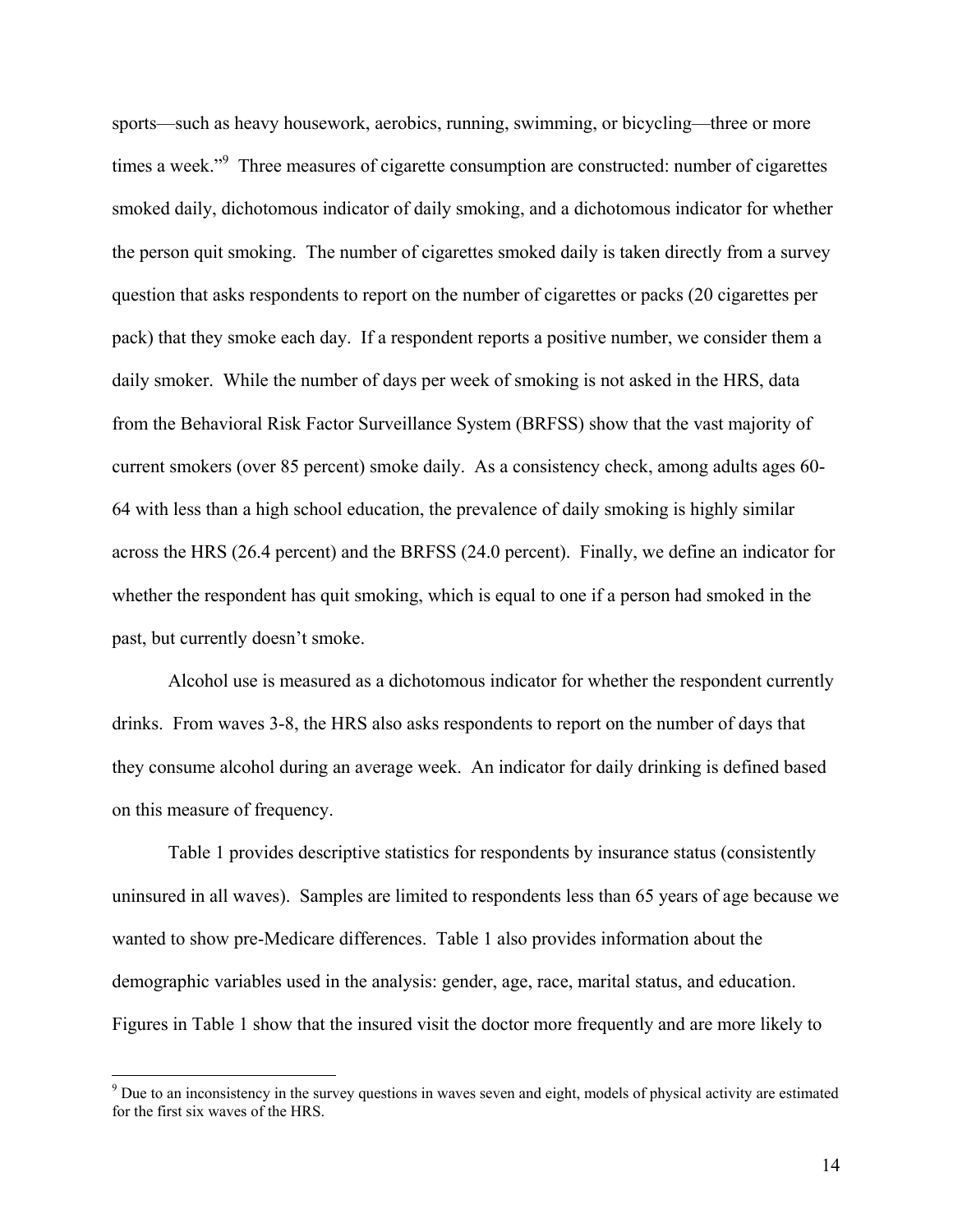have a hospital visit than the uninsured. The insured also smoke less than the uninsured. There are no significant differences in exercise or alcohol use between the insured and uninsured.

# **Results**

1

We begin by presenting estimates of the effect of Medicare on physician visits and hospital stays. Our intention here is to establish that Medicare is associated with a significant increase in visits to medical providers and that our results are similar to those of previous studies. Table 2 reports estimates of the effect of Medicare on whether a low-educated person had any doctor visits in the last two years, the number of doctor visits in the past two years and whether a person had a hospital stay in the past two years. We discuss the difference-in-difference-indifferences estimates (DDD), but these are very similar to the simpler difference-in-differences estimates (DD). For low-educated males who were always uninsured prior to age 65, receipt of Medicare:

- significantly increased the probability of seeing a doctor by 7.6 percentage points, which represents a 12.4 percent increase from the pre-age 65 mean of the uninsured;
- significantly increased the number of doctor visits by 30.9 percent: $10$
- and increased the probability of having a hospital stay by 4.8 percentage points (32.2) percent), although this effect is not statistically significant.

For low-educated females who were always uninsured prior to age 65, receipt of Medicare:

• increased the probability of seeing a doctor by an insignificant 2.7 percentage points (3.4) percent);

<sup>&</sup>lt;sup>10</sup> We use fixed effects Poisson regression to estimate models for count outcomes: number of doctor visits and number of cigarettes consumed daily (reported later). The Poisson model does not suffer from the "incidental parameters" problem and can accommodate fixed effects well; both the conditional and unconditional likelihood maximization yield consistent and identical parameter estimates. The standard errors are adjusted for overdispersion as described in Wooldridge (2001). For all other dichotomous outcomes, OLS is used for estimation. Results are not sensitive to the use of logit/probit for these outcomes.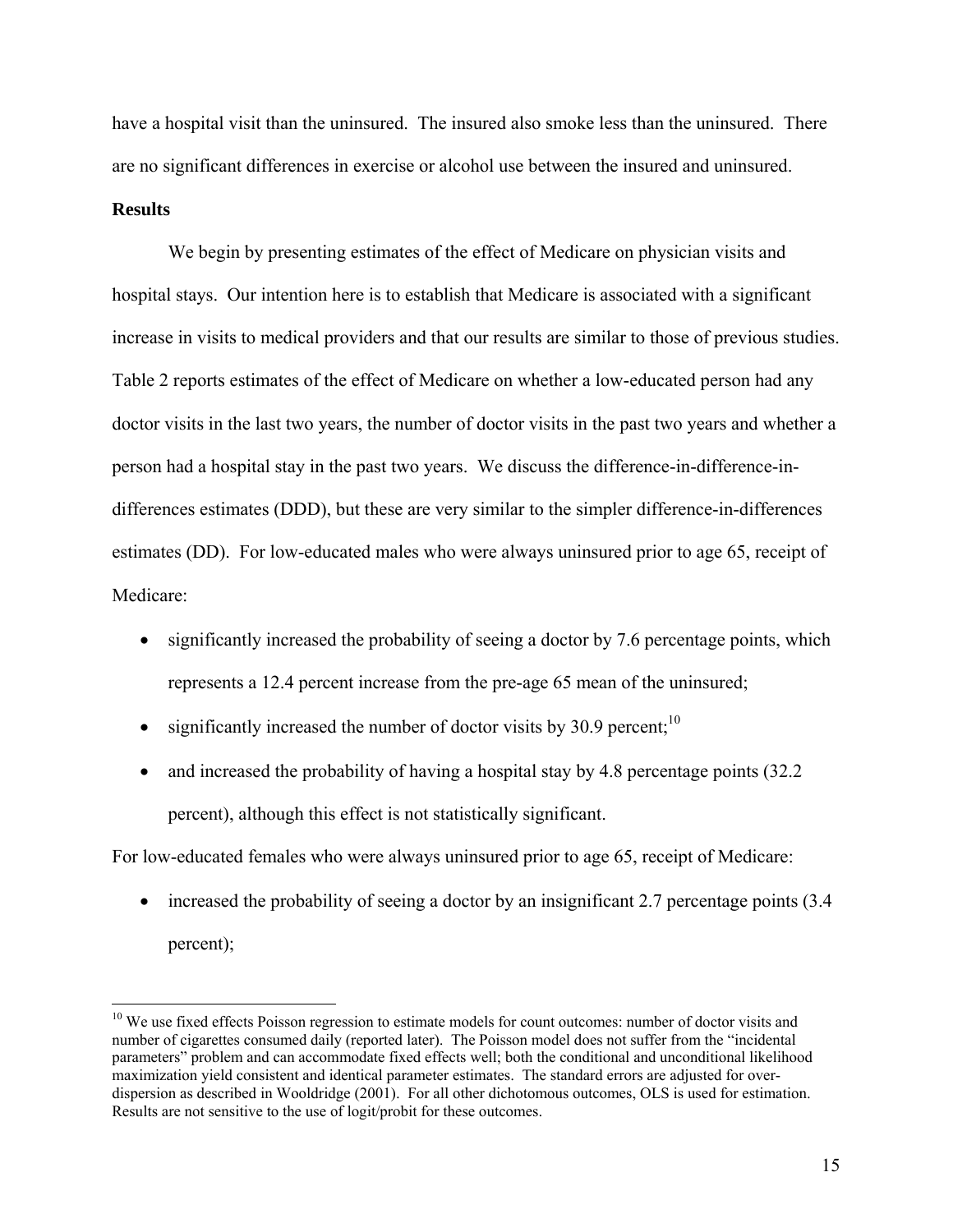- significantly increased the number of doctor visits by 38.8 percent;
- and increased the probability of having a hospital stay by an insignificant 3.2 percentage points (21.3 percent).

As can be seen in Table 2, results are similar if we focus on persons who were uninsured more than half the time prior to age 65 instead of those always uninsured. These results are also similar to those reported in recent studies. Estimates in Card et al. (2005) suggest that gaining Medicare coverage was associated with a 24 percentage point increase in the probability of visiting a doctor among white, non-Hispanic high-school drop outs (males and females), and a 23 percentage point increase among high-school drop outs from other race/ethnic groups.<sup>11</sup> In the case of any hospital visit, estimates in Card et al. (2005) suggest that gaining Medicare was associated with a 12.3 percentage point increase in the probability of experiencing a hospital stay among non-Hispanic white drop outs, and Medicare was not associated with a hospital stay for drop outs of other race/ethnic groups. Decker et al. (2006), who use a similar methodology and the same data as us, found that receipt of Medicare increased the probability of a doctor visit by five percentage points among previously uninsured persons (males and females), and increased the probability of a hospital stay by 3.3 percentage points.<sup>12</sup> Overall, the results we report and those in previous studies demonstrate that receipt of Medicare clearly increases contact with medical providers. It is this contact that we believe is an important confounding influence when trying to identify the *ex ante* moral hazard effect of insurance.

 $\overline{a}$ 

 $11$  These effects sizes were calculated by inflating the regression discontinuity (RD) estimates for doctor visits using the regression discontinuity estimates for any insurance coverage. For example, the RD estimate indicated that among non-Hispanic, white drop outs, the pre- to post-age 65 change in the probability of visiting a doctor was 3.1 percentage points. The RD estimate related to any insurance coverage was 13 percentage points. So the implied effect of Medicare was 23.9 percentage points (0.031/0.13). It is important to note that estimates rescaled in this way can differ dramatically with relatively small changes in the underlying estimates.

<sup>&</sup>lt;sup>12</sup> One reason our estimates are larger than those in Decker et al. (2006) is that we estimate separate models for males and females. In addition, we limit the sample to low-educated persons and do not restrict the sample to those individuals only observed in wave 1. Decker et al. (2006) also only utilize the first six waves of the HRS.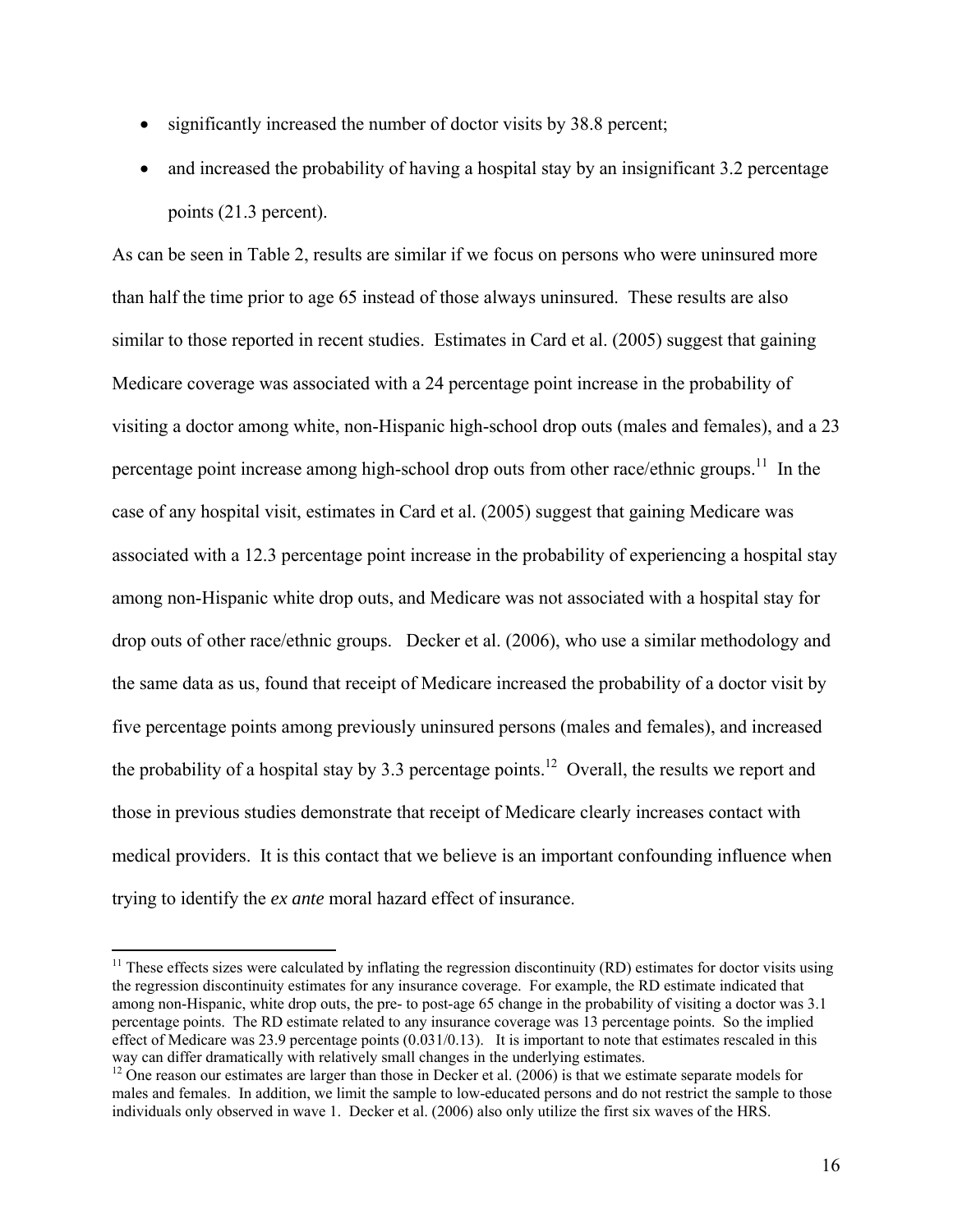Next, we examine the effect of receipt of Medicare on health behaviors: exercise,

smoking and drinking. Table 3 reports estimates for the male sample. Here we focus on those who were always uninsured and Appendix Table 1 presents estimates for an alternative group those uninsured more than 50 percent of the time, which includes the always uninsured. Results in Appendix Table 1 are similar to those in Table 3. For each outcome, we report estimates from two models: one that does not control for doctor visits and one that does. Again, we discuss the DDD estimates only, but DD estimates are similar. More importantly, estimates indicate no statistically significant pre-age 65 trends, which supports the identification assumption underlying the analysis.

For exercise, receipt of Medicare is associated with a 9.1 percentage point (24 percent) decrease in the probability of engaging in vigorous physical activity. However, this estimate includes both the *ex ante* moral hazard effect and the effect of increased contact with physicians and other medical professionals. When we control for doctor visits, the main effect of Medicare receipt on exercise becomes larger (-15.1 percentage points or 40 percent). By main effect of Medicare, we refer to the effect of Medicare receipt for a previously uninsured person who did not visit the doctor pre- or post-Medicare receipt. This is the *ex ante* moral hazard effect, or  $(\lambda_1 \lambda_2$ ) of equation (9). Note that none of the coefficients on doctor visits are statistically significant or large. Similar results are reported in Appendix Table 1, which pertains to those uninsured at least half the time prior to age 65. Finally, we note that results (not reported) do not differ qualitatively if we use an alternative measure of exercise. The absence of a substantial effect of physician visits on exercise is consistent with evidence reviewed by the US Preventive Services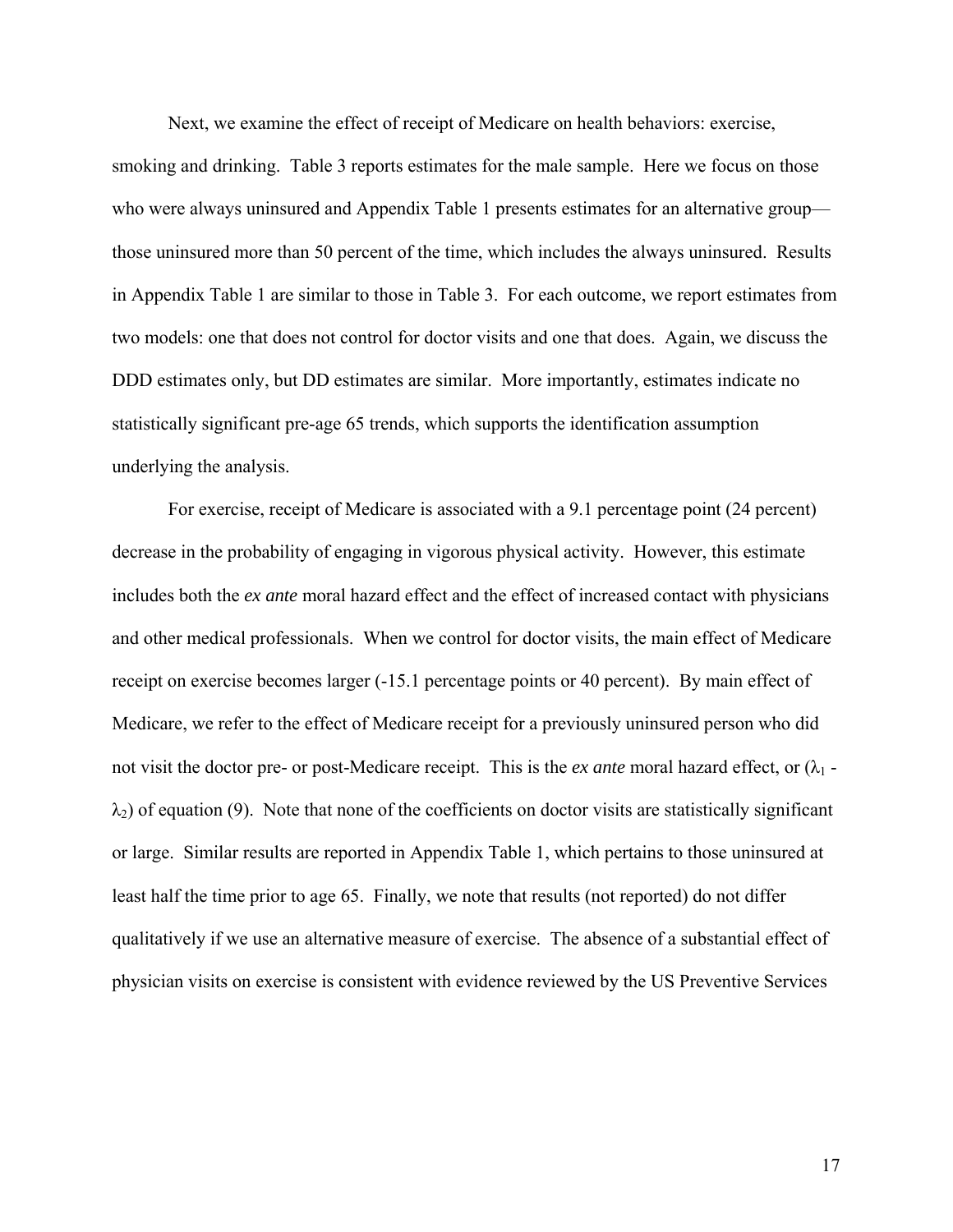Task Force (2002), which reported mixed evidence as to the effect of physician counseling on exercise and physical activity.<sup>13</sup>

The next outcome is cigarette consumption. In the absence of controls for doctor visits, receipt of Medicare is associated with a small (1.3 percent) and statistically insignificant decrease in the number of cigarettes smoked daily. When we control for doctor visits, receipt of Medicare is associated with a 22.7 percent increase in daily cigarette consumption among those who never visit a physician, and visits to the doctor have large effects on smoking. However, most of these estimates of physician effects, while large, are not statistically significant. Among the always insured group, a visit to the doctor is associated with an insignificant 10 percent decrease in daily cigarette consumption, and for those who were uninsured prior to age 65, a visit to the doctor post-age 65 when they have Medicare is associated with a 42.1 percent decrease in daily cigarette consumption. These results are consistent with the simple theoretical model and empirical evidence about the effectiveness of physician visits in changing health behaviors. They reveal that Medicare is associated with an increase in unhealthy behavior (i.e., *ex ante*  moral hazard) once we control for the effect of Medicare on doctor visits and that doctor visits are health promoting.

Similar results are found when we analyze whether a person quit smoking and whether they are a daily smoker. Among those who do not visit the doctor pre- or post-Medicare, Medicare receipt is associated with an 8.1 percentage point, or 18 percent, lower probability of quitting smoking and a 6.7 percentage point, or 15.8 percent, higher prevalence of daily smoking

<u>.</u>

 $13$  In contrast, Card et al. (2008), using data from the BRFSS find that Medicare is associated with a 36.1 percentage point (72 percent) increase in strenuous exercise among white, high school dropouts, and a 19.7 percentage point (22 percent) increase among non-white drop outs. Effect size was calculated as in footnote 11: dividing the RD estimate for exercise by the RD estimate for insurance coverage.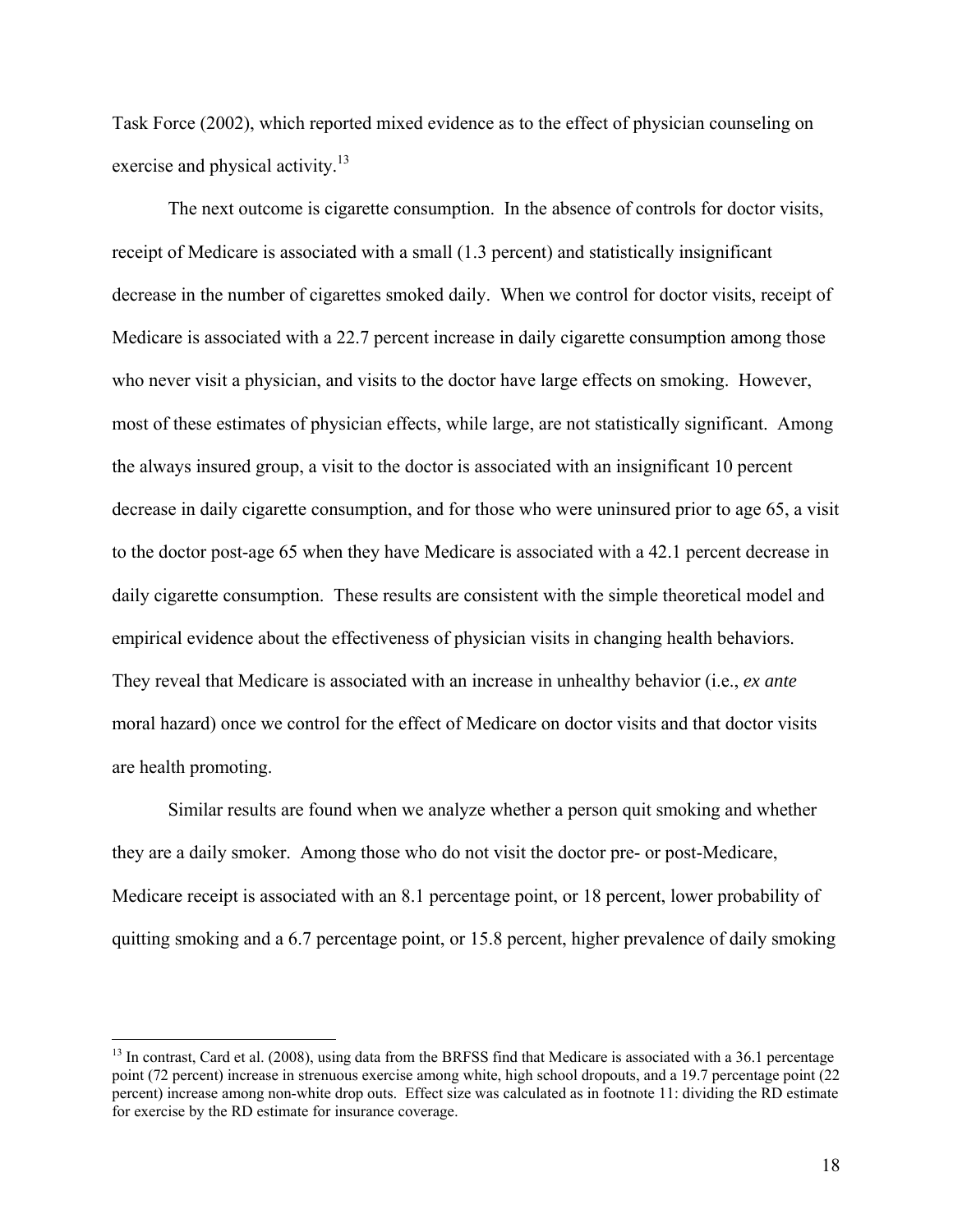once we adjust for the effect of contact with the medical profession.<sup>14</sup> These are estimates of the *ex ante* moral hazard effect of Medicare. Physician visits are associated with a significant increase in the probability of quitting smoking and a significant decrease in daily cigarette consumption among the always insured, and a substantial, but not statistically significant increase in the probability of quitting smoking and decrease in daily cigarette consumption among those who gain Medicare. Similar estimates are reported in Appendix Table 1.

The last behavior we analyze is alcohol consumption, which we measure in two ways: dichotomous indicators for any alcohol use and daily consumption. Controlling for doctor visits, receipt of Medicare among the previously uninsured group is associated with an 11.6 percentage point (31.8 percent) increase in the probability of any alcohol consumption and a 2.0 percentage point (14.8 percent) increase in daily alcohol consumption. Neither estimate is statistically significant. However, consistent with our hypothesis, once we control for doctor visits, estimates of *ex ante* moral hazard are more consistent with theory—insurance causes an increase in unhealthy behaviors. Doctor visits tend to decrease alcohol use, especially among those who were uninsured prior to age 65. Estimates in Appendix Table 1 show a much smaller ex ante moral hazard effect and are generally less consistent with our hypotheses.

One challenge with our analysis is the evident lack of statistical power. In several cases, we found relatively large effects of obtaining Medicare on health behaviors, but these effects were not statistically significant. To address this issue, we did the following. First, we redefined the dichotomous dependent variables so that all of them represent unhealthy behaviors (i.e., no vigorous exercise, daily cigarette use, did not quit smoking, alcohol user, and daily alcohol use),

 $\overline{a}$ 

 $14$  Card et al. (2005) find a decrease in daily smoking among white, non-Hispanic dropouts and an increase in daily smoking among non-white high-school dropouts. Neither effect is statistically significant. However, given that few persons in either group are likely to be affected by Medicare (i.e., already insured), the implied effect sizes are quite large.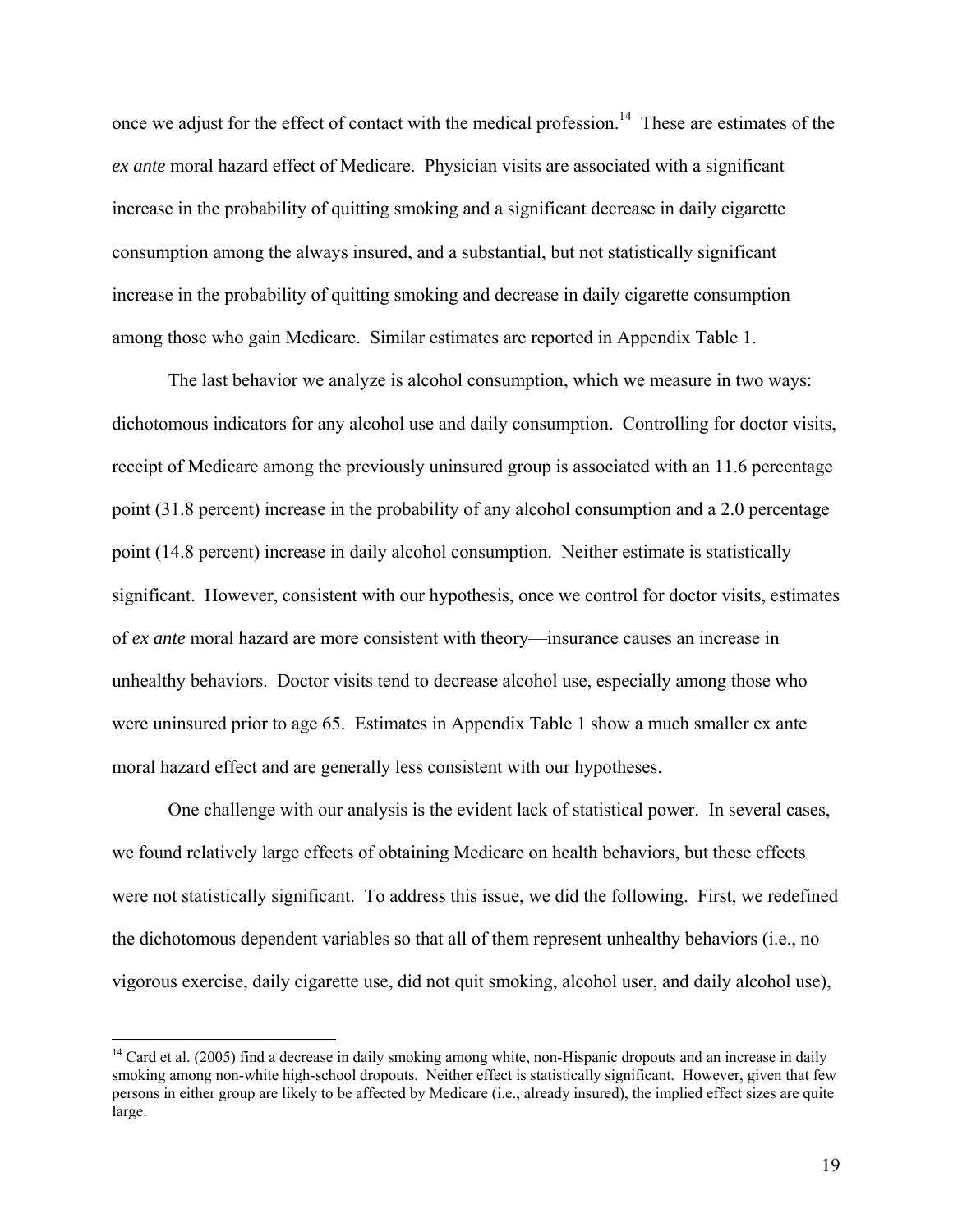and we transformed these dependent variables into standard normal deviates [(Y-mean)/std. dev.]. Transforming the dependent variables in this way allows us to obtain estimates of the effect of obtaining insurance on behaviors using a seemingly unrelated regression framework, and in turn allows us to test joint hypotheses across equations. All effects are measured as changes in standard normal deviations of the dependent variables and we test whether the average effect across models is statistically different from zero.

Table 4 presents these results. Here too, we focus on DDD estimates and all models include doctor visits. In each column, we present an estimate of the average effect of Medicare receipt on three unhealthy behaviors: no vigorous exercise, smoking, and alcohol use. The pvalue associated with the estimate is shown in brackets. We alternate the measures of smoking and alcohol use that are used in the regressions and these are indicated in the column headings. In all cases, we find that, after accounting with physician contact, on average Medicare increased unhealthy behaviors, consistent with ex ante moral hazard. For instance, the estimate in the first column indicates that receipt of Medicare is associated with a 0.234 of a standard deviation increase in unhealthy behaviors and this effect is statistically significant at the 0.01 level. In column two, we replace daily cigarette consumption with not quitting cigarette use, and the estimate is similar; receipt of Medicare is associated with a 0.241 of a standard deviation increase in unhealthy behaviors and this effect is statistically significant at the 0.01 level. In column three, we replace alcohol participation with daily alcohol use. The estimate indicates that receipt of Medicare is associated with a 0.178 of a standard deviation increase in unhealthy behaviors and this effect is statistically significant at the 0.14 level. Finally, in column four the three behaviors we used were: no vigorous exercise, not quit smoking, and daily alcohol use. The estimate in this column indicates that the receipt of Medicare is associated with a 0.184 of a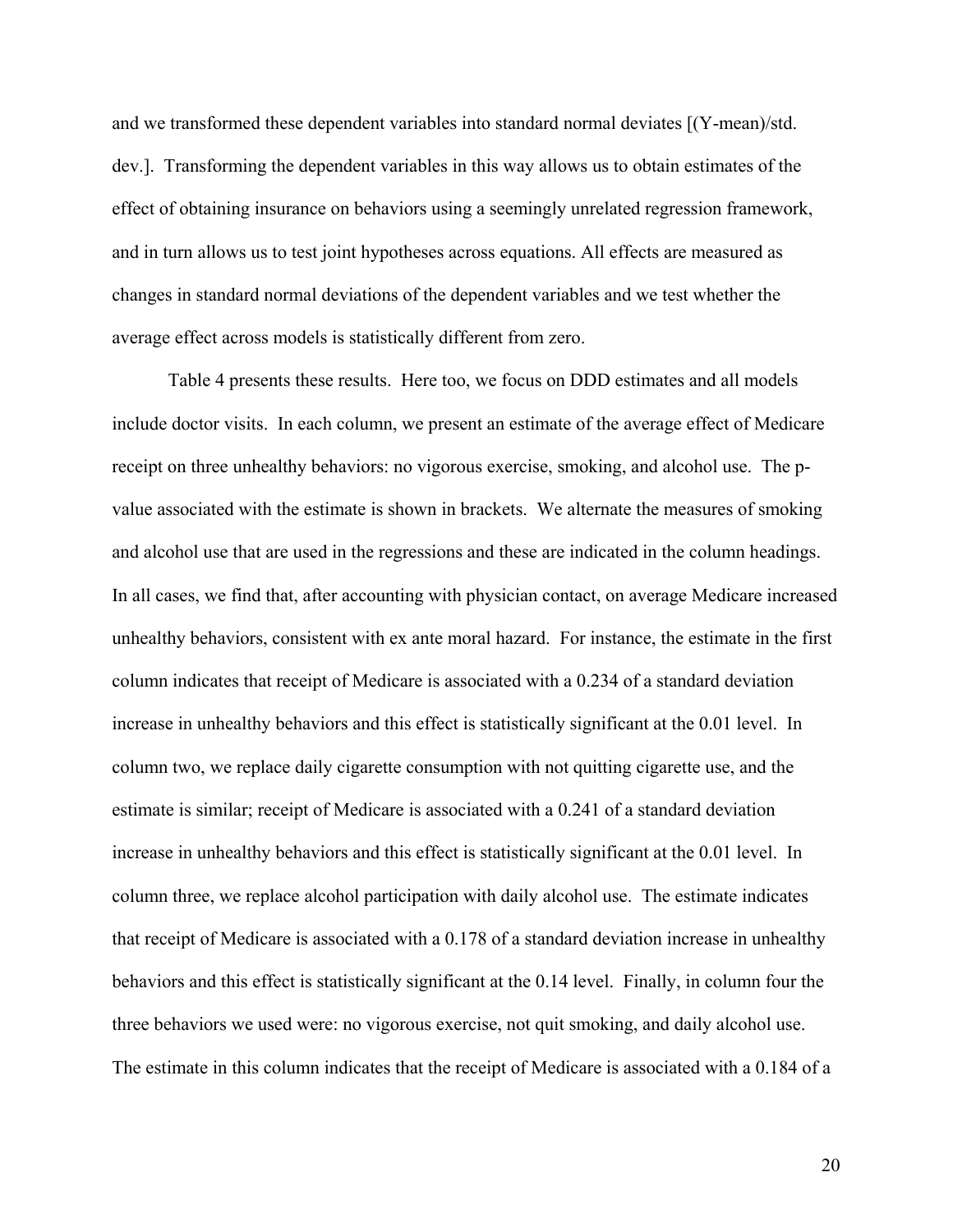standard deviation increase in unhealthy behaviors and this effect is statistically significant at the 0.13 level. We view the estimates in Table 4 as confirmatory of the general findings of Table 3 and as further evidence that Medicare is associated with an increase in unhealthy behaviors (net of doctor visits). Simultaneous estimation of all three outcomes improves the precision of estimates and allows us to draw more definitive inferences.

Table 5 presents estimates of the effect of Medicare on the health behaviors of elderly women. Here too, we present estimates of the effect of Medicare for those who were always uninsured prior to age 65. Estimates using an alternative definition of uninsured, more than half the time, are presented in Appendix Table 2 and are consistent with those discussed in the text. Before beginning, we note that Medicare receipt was not associated with large changes in contact with the medical profession for uninsured women (see Table 2). Thus, we do not expect physician visits to be a particularly important confounding factor for the relationship between receipt of health insurance and health behaviors.

In the case of exercise, Medicare is associated with a decrease in the probability of engaging in vigorous exercise, and after controlling for visits to the doctor, the main (i.e., *ex ante*  moral hazard) effect increases in magnitude and is quite large. Receipt of Medicare for those with no pre- or post-age 65 doctor visits is associated with a 12.8 percentage point (43 percent) decrease in the probability of engaging in vigorous exercise, and among those uninsured prior to age 65, a doctor visit post-Medicare receipt is associated with an 11.9 percentage point increase in engaging in vigorous physical activity. However, both of these estimates are not statistically significant. Overall, Medicare appears to be associated with a decrease in physical activity, which is consistent with an *ex ante* moral hazard effect.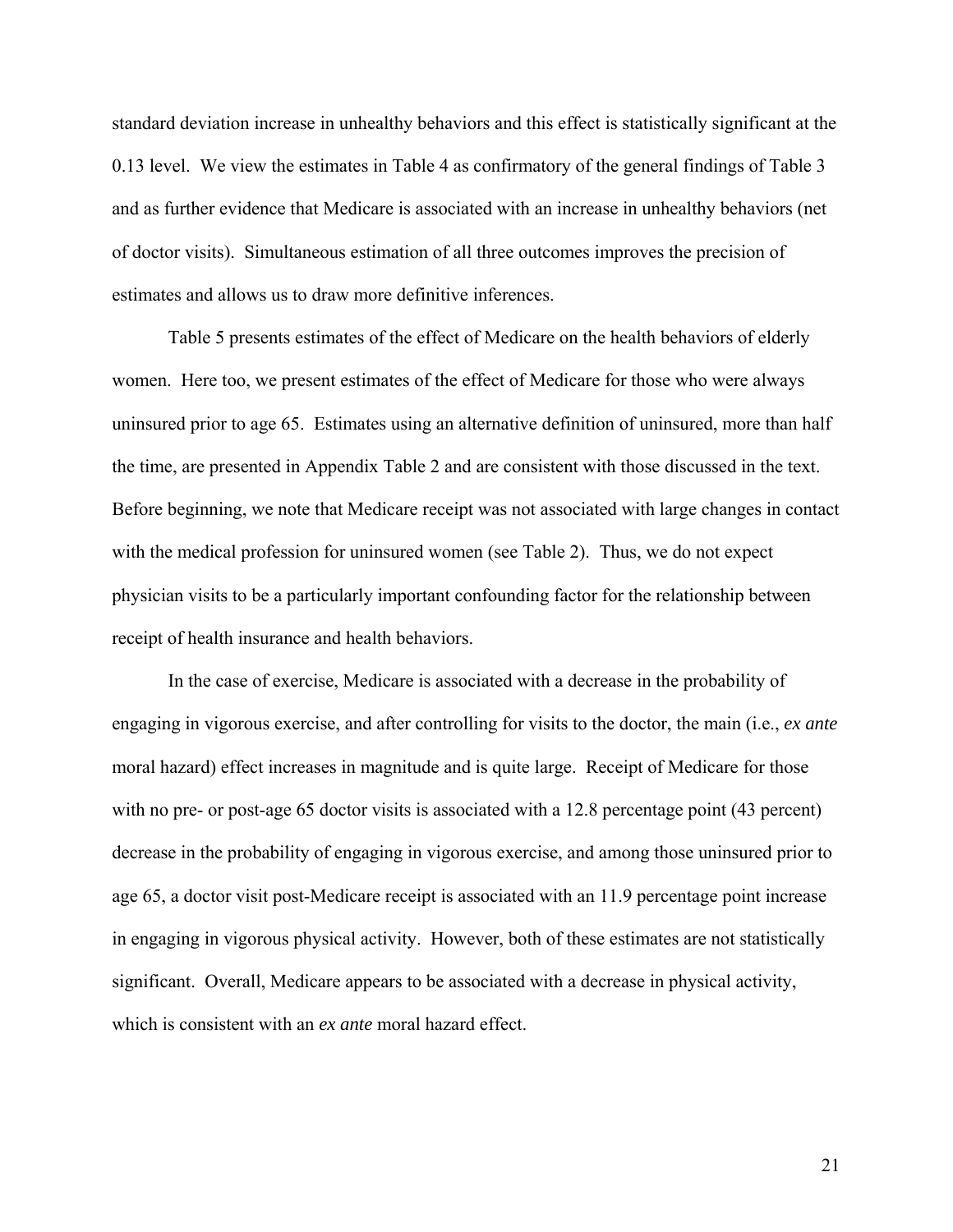Among elderly women, Medicare receipt is not associated with a strong *ex ante* moral hazard effect on smoking. In fact, Medicare receipt is associated with a large decrease (30.9) percent) in the number of cigarettes smoked per day. With respect to daily cigarette participation and quitting smoking, a small ex ante moral hazard effect emerges after controlling for physician contact. Among women who do not visit the doctor pre- or post-Medicare, Medicare receipt is associated with an 4.3 percentage point, or 7.7 percent, lower probability of quitting smoking and a 2.2 percentage point, or 9.6 percent, higher prevalence of daily smoking. Estimates in Table 5 and Appendix Table 2 provide some evidence that physicians have a beneficial effect on elderly female tobacco use. A visit to the doctor for someone who was always insured is associated with a statistically significant 8.8 percentage point (16 percent) increase in the probability of quitting smoking, and for a previously uninsured person, visiting the doctor post-receipt of Medicare is associated with a 10.3 percentage point (18 percent) increase in quitting. Estimates of the effects of physician visits of similar magnitude are found for daily cigarette consumption. The last set of estimates in Table 5 pertains to alcohol use. Here we find that receipt of Medicare is associated with a decrease in alcohol participation and an increase in daily alcohol consumption. Estimates are small in absolute value, but large in relative terms and estimates are not statistically significant.

In Table 6, we present estimates of the effect of obtaining insurance on behaviors using a seemingly unrelated regression framework. As noted, all effects are measured as changes in standard normal deviations of the dependent variables and we test whether the average effect across models is statistically different from zero. DDD estimates indicate that receipt of Medicare is associated with an increase in unhealthy behaviors on average. However, none of the estimates are statistically significant.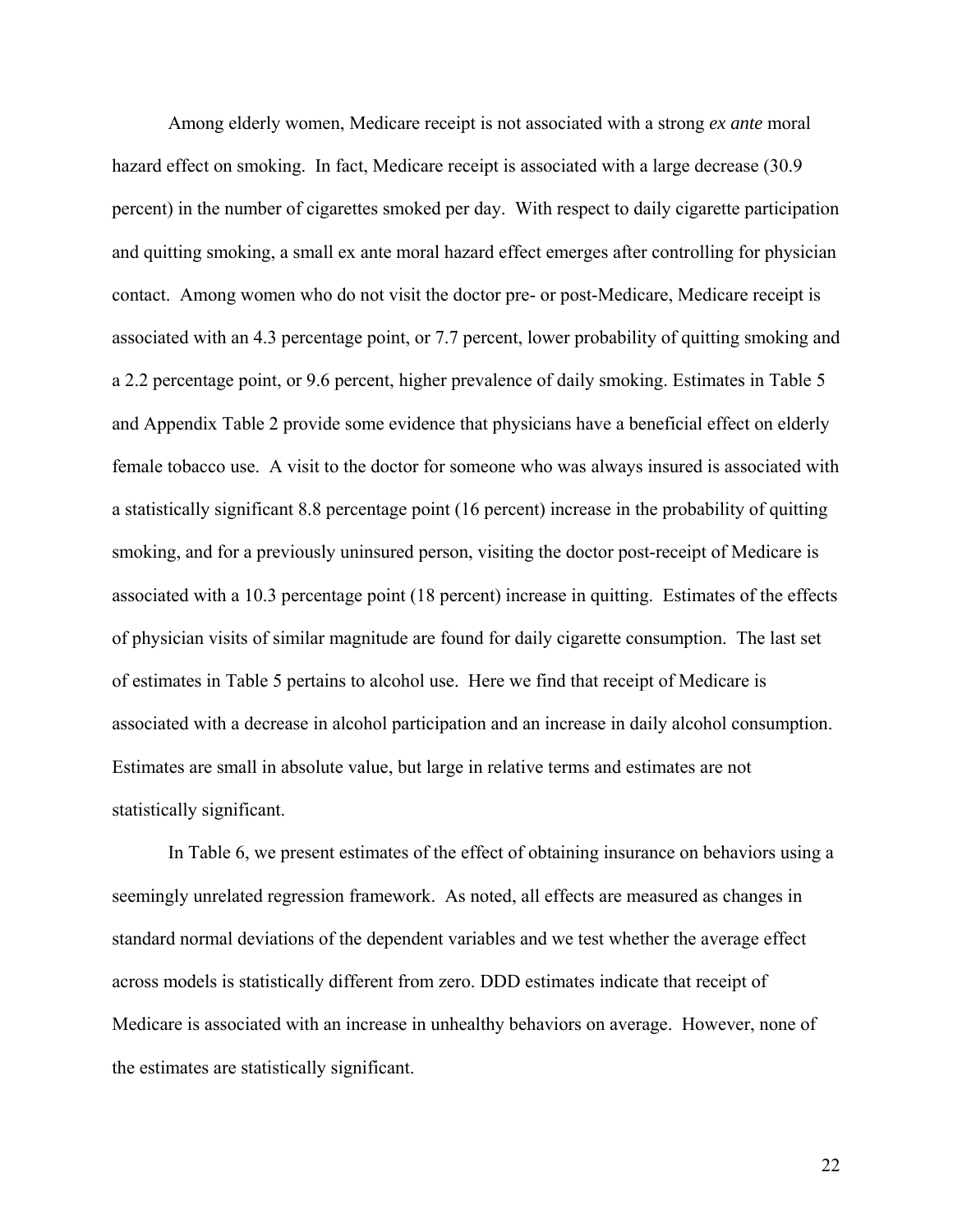# **Sensitivity Analyses**

We conducted several additional analyses to assess the robustness of the previous findings. While all estimates were obtained controlling for time-invariant individual heterogeneity, the possibility of unobserved time-varying factors remains. Theory would suggest that health is one of the most important time-varying characteristic that may be driving an individual's health behaviors and doctor visits. To assess this possibility, we performed three analyses. First, we re-estimated all models including direct controls for health status. Specifically, equation (9) was estimated by explicitly controlling for self-reported health status, functional difficulties, and difficulties in activities of daily living. Second, we exploited the longitudinal nature of the data to control for lagged doctor visits from the prior wave in the models. Finally, we included leading health indicators. The results from these analyses remain almost unchanged from previous estimates.

While all models control for employment indicators, we acknowledge that this may be potentially endogenous. Therefore, we also estimated models with and without employment and the results are not substantially affected with respect to significance or effect magnitudes. Finally, we also estimated models which constrain the effects of doctor visits to be the same preand post-age 65 for those who are always insured, as there is no a priori reason why these effects should likely differ. We found that we were unable to reject this restriction as expected, and the results are not affected in comparison with those reported.

In Appendix A, we obtain estimates of the impact of Medicare on health behaviors based on an alternate dataset (Behavioral Risk Factor Surveillance System) and an alternate crosssectional identification strategy. Similarity in the magnitudes and pattern of estimates is validating and raises the level of confidence in the analyses.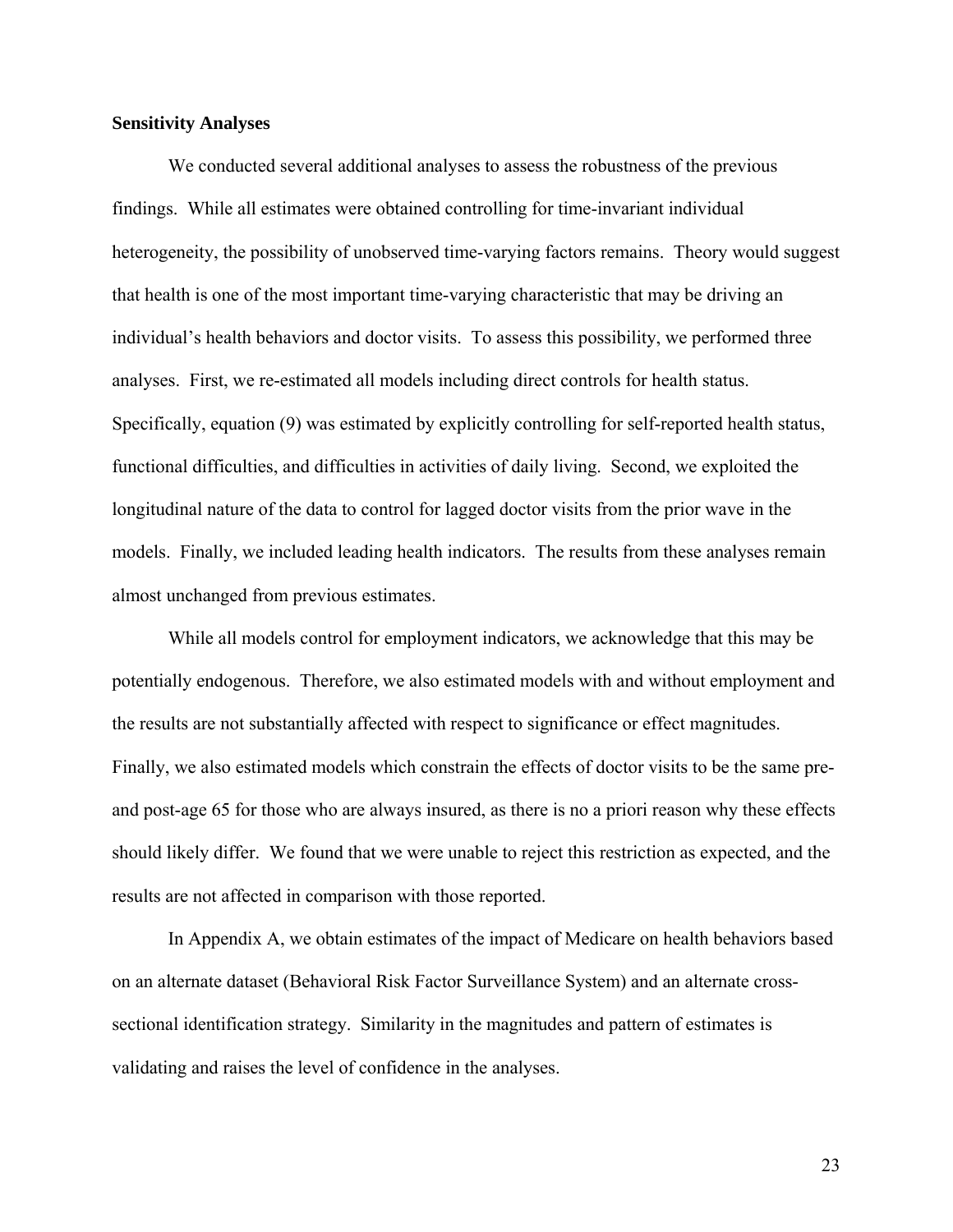### **Conclusions**

 Economic theory suggests that health insurance may reduce prevention because it lowers the cost of medical care and thereby reduces the financial and health consequences of illness. This implies that receipt of insurance will result in an increase in unhealthy behaviors like smoking and drinking. This is often referred to as *ex ante* moral hazard. However, previous research in the context of health insurance has not found much evidence of an *ex ante* moral hazard effect, which is surprising because in similar contexts, workers compensation insurance and automobile insurance, evidence of an *ex ante* moral hazard effect has been found.

We hypothesize that one possible explanation for this is that health insurance not only changes incentives related to prevention and health behavior, but also changes use of medical services and contact with medical professionals. These effects may be offsetting and the net effect of insurance on health behaviors may be positive or negative. More importantly, previous empirical research has not separated the direct (*ex ante* moral hazard) effect from the indirect effect (physician visits) of insurance on health behaviors. Here we do so.

We study the effects of receipt of Medicare on the health behavior of elderly persons. We used longitudinal data and difference-in-differences (and DDD) research design to obtain estimates of the effects of Medicare. Specifically, we compare changes in health behavior preand post-age 65 of those who are uninsured and those who are insured prior to age 65. We expect the change in health behaviors of those who are uninsured prior to age 65 to differ from those who are insured, and we assume that this difference is the effect of Medicare. To identify the *ex ante* moral hazard effect, we estimate models that control for physician visits.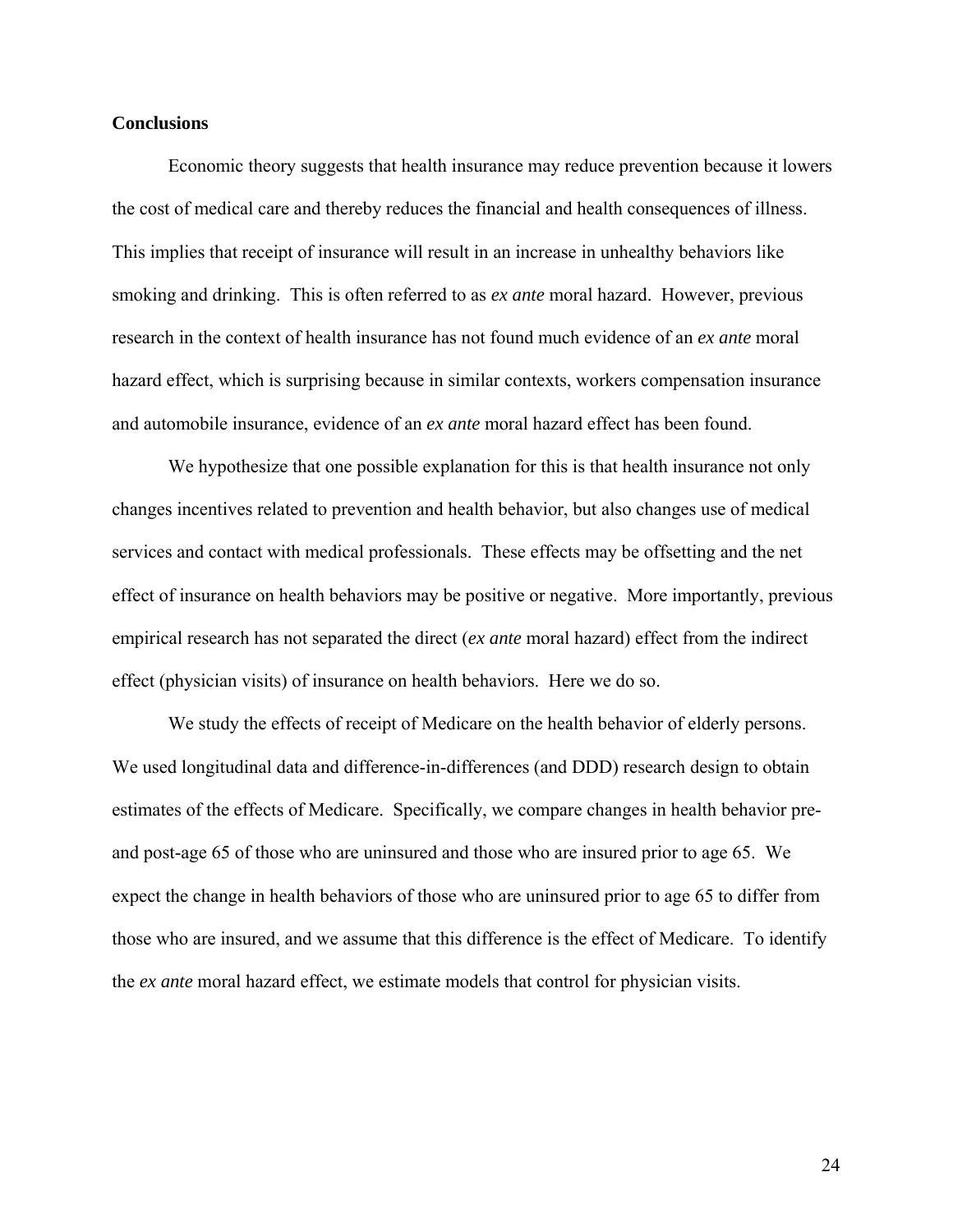The pattern of results shows consistent evidence of an *ex ante* moral hazard effect for males. Among elderly men, the *ex ante* moral hazard effects associated with receipt of Medicare are as follows:

- a 39.7 percent decrease in the probability of engaging in vigorous physical exercise;
- a 18.0 percent lower probability of quitting cigarette use;
- a 15.8 percent higher prevalence of daily smoking;
- a 22.7 percent higher cigarette consumption;
- a 14.8 percent increase in the probability of daily alcohol consumption;
- and a 31.8 percent increase in the probability of current alcohol use.

We did not find consistent evidence of an *ex ante* moral hazard effect for females, although estimates generally indicated that Medicare was associated with an increase in unhealthy behaviors.

These estimates provide evidence that Medicare (health insurance) is associated with less prevention as manifested by an increase in unhealthy behaviors among elderly males. The effect sizes appear to be large enough to adversely affect health. But evidence also suggests that Medicare was associated with an increase in visits to the doctor and that doctor visits are associated with significant improvements in health behaviors. Often these two effects associated with Medicare are sufficient to yield a combined effect that is small and usually not statistically different from zero. One policy implication of our findings is that Medicare should be designed to encourage visits to the doctor, particularly among those who were previously uninsured. This could be accomplished by removing co-payments and annual deductibles, and covering routine doctor visits, perhaps for low-income adults only. Greater community outreach would also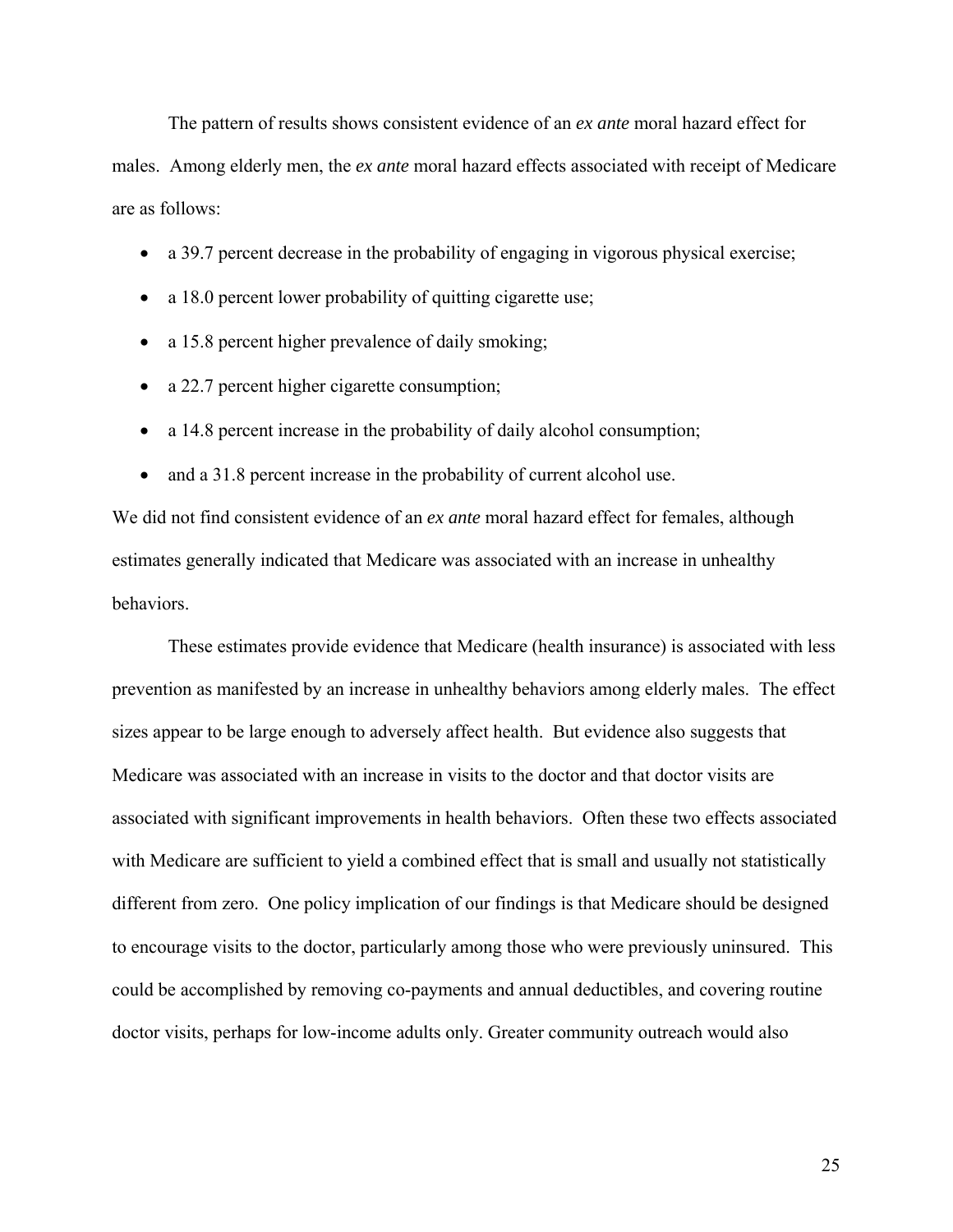expand contact between individuals in vulnerable populations (low SES and more likely to be uninsured) and medical professionals.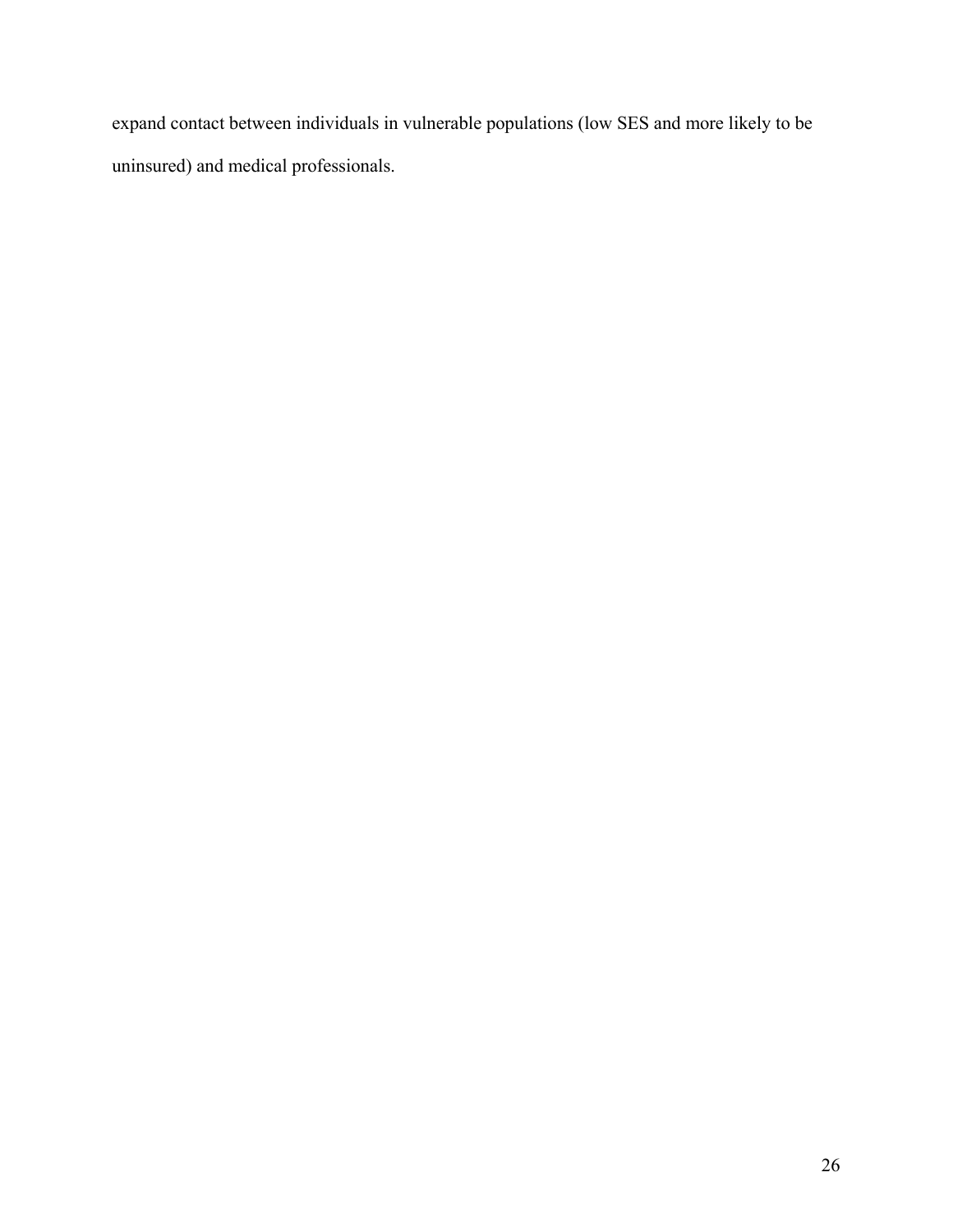# **References**

Brown, M., A. B. Bindman and N. Lurie. 1998. "Monitoring the Consequences of Uninsurance: A Review of Methodologies." *Medical Care Research and Review*, 55(2): 177-210.

Bull, F.C. and K. Jamrozik. 1998. "Advice on exercise from a family physician can help sedentary patients to become active - a survey of US family practitioners." *American Journal of Preventive Medicine*, 15(2): 85-94.

Card, D., C. Dobkin and N. Maestas. 2005. "The Impact of Nearly Universal Insurance Coverage on Health Care Utilization and Health: Evidence from Medicare." Working Paper, University of California, Berkeley.

Chiappori, P.A. 2000. "Econometric Models of Insurance under Asymmetric Information", in G. Dionne, (eds.) *Handbook of Insurance*, North Holland.

Cohen, A. and Dehejia, R. 2004. "The Effect of Automobile Insurance and Accident Liability Laws on Traffic Fatalities." *Journal of Law and Economics*, 47(2): 357-393.

Courbage, C. and A. Coulon. 2004. "Prevention and Private Health Insurance in the U.K". *Geneva Papers on Risk and Insurance: Issues and Practice*, 29(4): 719-727.

Currie, J. and J. Gruber. 1996. "Saving babies: The efficacy and cost of recent changes in the Medicaid eligibility of pregnant women." *Journal of Political Economy*, 104(6):1263 - 1296.

Cutler, D. M. and R. Zeckhauser. 2000. "Insurance markets and adverse selection", in A.J. Cutler and J. P. Newhouse, (eds.) *Handbook of Health Economics*, North Holland.

Decker, S. 2005. "Medicare and the Health of Women with Breast Cancer." *The Journal of human resources,*40(4): 948-968.

Decker, S., Dushi, I., and Deb, P. 2006. "Medicare at Age 65: Does it Level the Playing Field?" Unpublished manuscript

Doescher, M. P. and B. Saver. 2000. "Physicians' advice to quit smoking. The glass remains half empty." *Journal of family practice*, 49(6): 543-7.

Ehrlich, I. and G. Becker. 1972. "Market Insurance, Self-Insurance, and Self-Protection" *Journal of Political Economy,* 80(4): 623-48.

Elley, C.R., N. Keres, B. Arroll and E. Robinson. 2003. "Effectiveness of counselling patients on physical activity in general practice: cluster randomised controlled trial." *British Medical Journal***,** 326: 793–799.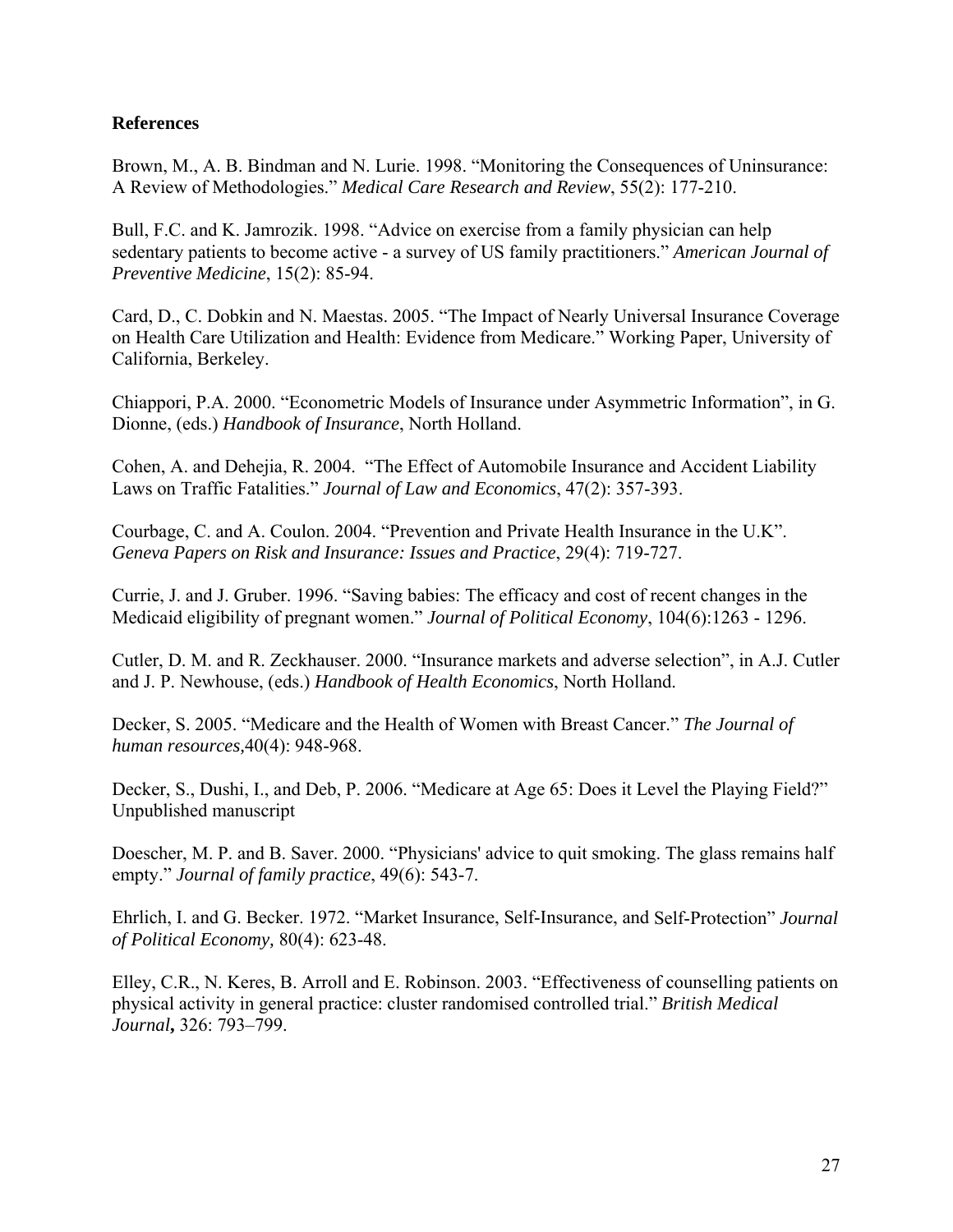Fleming M., K. L. Barry, L. B. Manwell, K. Johnson, and R. London. 1997. "Brief physician advice for problem alcohol drinkers. A randomized controlled trial in community-based primary care practices." The Journal of the American Medical Association, 277(13).

Fortin, B. and P. Lanoie, 2000. "Incentive Effects of Worker's Compensation : A Survey" ", in G. Dionne, (eds.) *Handbook of Insurance*, North Holland.

Frank E., M. Winkleby, D. Altman, B. Rockhill and S. Fortmann. 1991. "Predictors of physician's smoking cessation advice." *Journal of the American Medical Association*, 266(22): 3139-3144.

Goldstein, M. G., J. D. DePue, A. D. Monroe, C. W. Lessne, W. Rakowski, A. Prokhorov, R. Niaura, and C. E. Dubé. 1998. "A population-based survey of physician smoking cessation counseling practices," *Preventive Medicine*. 27(5):720-729.

Grandes, G, J. Cortada, and A. Arrazola. 2000. "An evidence-based programme for smoking cessation: effectiveness in routine general practice." *British Journal of General Practice*, 50: 803:807.

Kaestner, R. and A. Carroll. 1997. "New Estimates of the Labor Market Effects of Workers' Compensation Insurance." *Southern Economic Journal*, 63(3):635-651.

Kaestner, Robert, Theodore Joyce and Andrew Racine. 2001. "Medicaid Eligibility and the Incidence of Ambulatory Care Sensitive Hospitalizations for Children." Social Science and Medicine 52: 305-313.

Kaestner, Robert, Andrew Racine and Theodore Joyce. 2000. "Did Recent Expansions in Medicaid Narrow Socioeconomic Differences in Hospitalization Rates of Infants? Medical Care 38(2): 195-206.

Kenkel, D. S. 2000. "Prevention", in A. J. Culyer and J. P. Newhouse, (eds.) *Handbook of Health Economics*, North Holland.

Klick, J. and T. Stratmann. 2004. "Diabetes Treatments and Moral Hazard" . FSU College of Law, Law and Economics Paper No. 05-21 Available at SSRN: http://ssrn.com/abstract=766825.

Kreuter, M. W., N. Lezin and L. Young. 2000. "Evaluating Community-based Collaborative Mechanisms, Implications for Practitioners." *Health Promotion Practice*, 1(1): 49-63.

Lancaster T. and L. Stead. 2004. "Physician advice for smoking cessation." *Cochrane Database System Review*, 18(4): CD000165.

Levy, H. and D. Meltzer. 2004. "What do we Really Know about how Health Insurance Affects Health?" in C. McLaughlin, (eds.) *Health Policy and the Uninsured*, Urban Institute Press.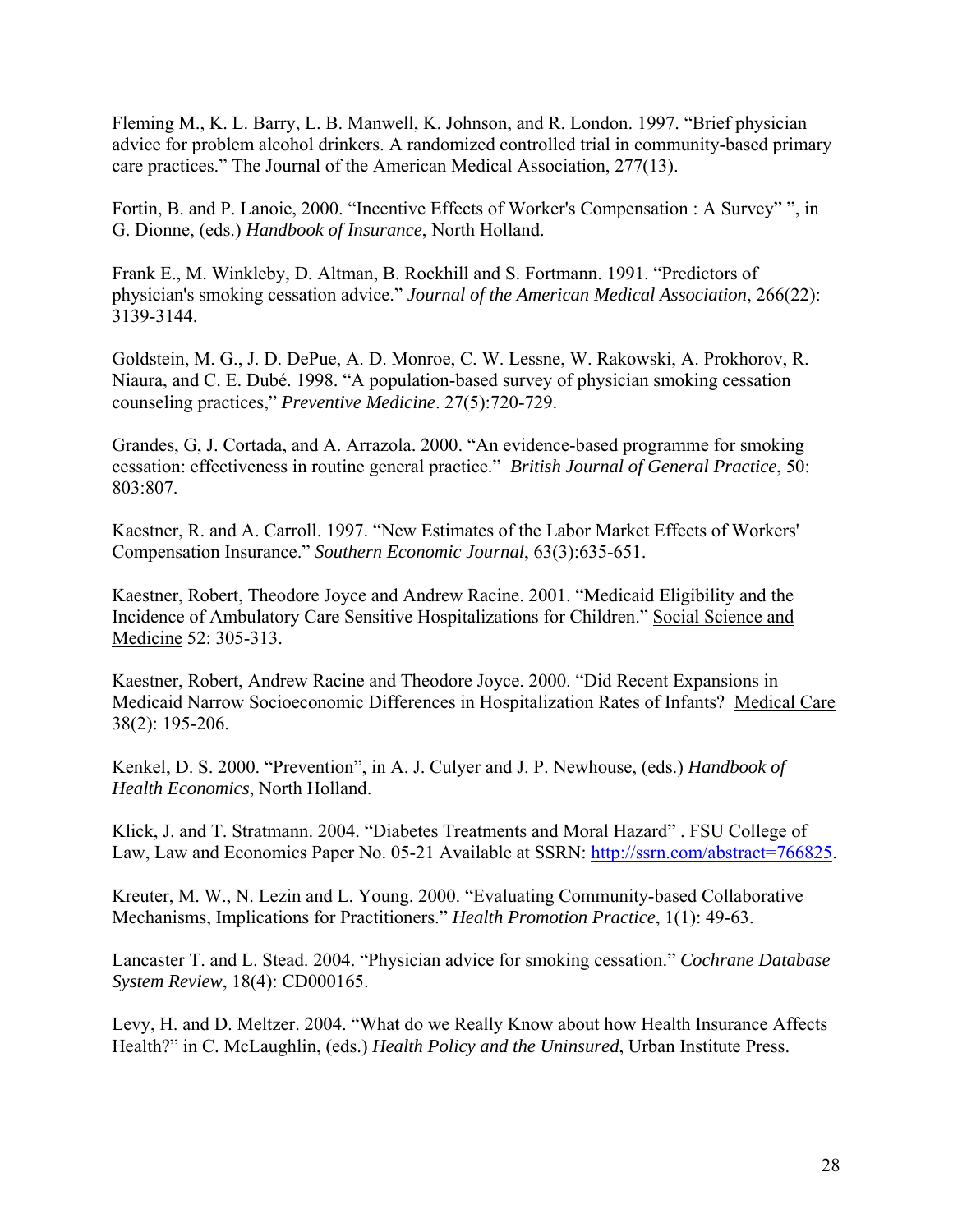Lilliard LA, W. G. Manning, C. E. Peterson, N. Lurie, G. Goldberg and C. E. Phelps. 1986. *Preventive Medical Care: Standards, Usage and Efficacy*. Santa Monica, CA: Rand Publication Services, Report No. R3266-HCFA.

McWilliams, M., A. M. Zaslavsky, E. Meara and J. Ayanian. 2003. "Impact of Medicare Coverage on Basic Clinical Services for Previously Uninsured Adults" *Journal of the American Medical Association*. 290:757-764.

Mundt, P., T. French, C. Roebuck, B. Manwell and L. Barry. 2005. "Brief physician advice for problem drinking among older adults: An economic analysis of costs and benefits." *Journal of studies on alcohol,* 66(3): 389-394.

Newhouse, J. P. 1993. "Free for all? Lessons from the RAND Health Insurance Experiment." *A RAND Study*, Cambridge and London, Harvard University Press.

Ossip-Klein J., S. McIntosh, C. Utman, K. Burton, J. Spada and J. J. Guido. 2000. "Smokers ages 50+: Who gets physician advice to quit?" *Preventive Medicine*, 31:364-369.

Ruser, John W. 1985. "Workers' Compensation Insurance, Experience-rating, and Occupational Injuries" *RAND Journal of Economics,* 16(4): 487-503.

Ruser, John W. 1991. "Workers' Compensation and Occupational Injuries and Illnesses", *Journal of Labor Economics* 9(4): 325-50.

US Preventive Services Task Forces (PSTF). 2002. "Behavioral Counseling to Promote Physical Activity." Report of the US Preventive Services Task Force, US Department of Health and Human Services.

US Preventive Services Task Forces (PSTF). 2003. "Counseling for a Healthy Diet." Report of the US Preventive Services Task Force, US Department of Health and Human Services.

US Preventive Services Task Forces (PSTF). 2004. "Screening and Behavioral Counseling Interventions in Primary Care to Reduce Alcohol Misuse." Report of the US Preventive Services Task Force, US Department of Health and Human Services.

Viscusi, W. 1995. "Discounting Health Effects for Medical Decisions," in Frank Sloan, ed., *Valuing Health Care: Costs, Benefits, and Effectiveness of Pharmaceuticals and Other Medical Technologies*, Cambridge: Cambridge University Press.

Whitlock, P., P. Michael, G. Carla, O. Tracy and K. Jonathan. 2004. "Behavioral Counseling Interventions in Primary Care To Reduce Risky/Harmful Alcohol Use by Adults: A Summary of the Evidence for the U.S. Preventive Services Task Force" *Annals of Internal Medicine*, 140(7):557-568.

Wooldridge, J. *Econometric Analyses of Cross-Section and Panel Data*, MIT Press, Cambridge, 2001.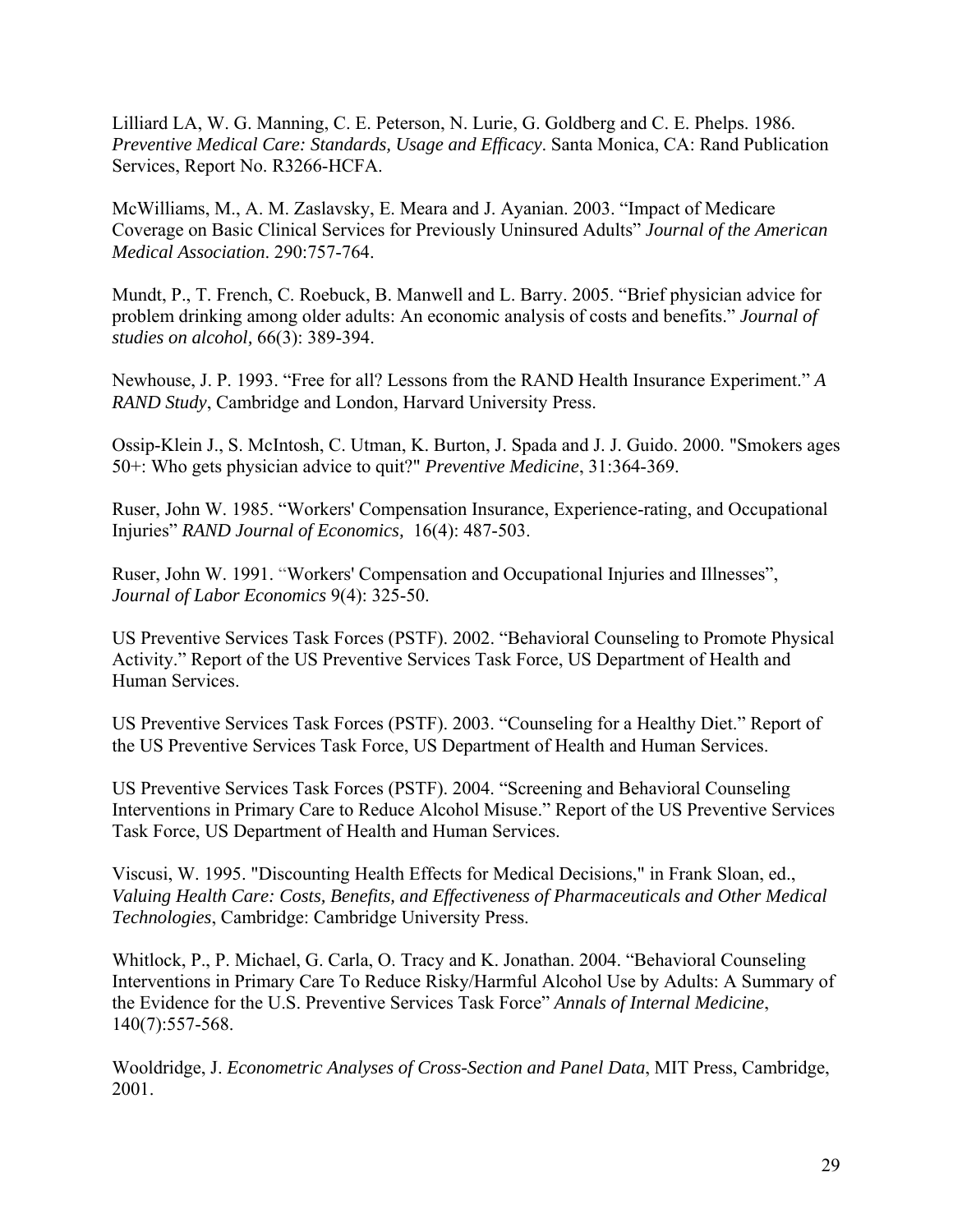Young, J. M. and J. E. Ward. 1998. "Influence of physician and patient gender on provision of smoking cessation advice in general practice." *Tobacco Control,* **7:**360-363.

Zweifel, P. and G. Manning. 2000. "Moral Hazard and Consumer Incentives in Health Care." in A. J. Culyer and J. P. Newhouse, (eds.) *Handbook of health economic,* North-Holland.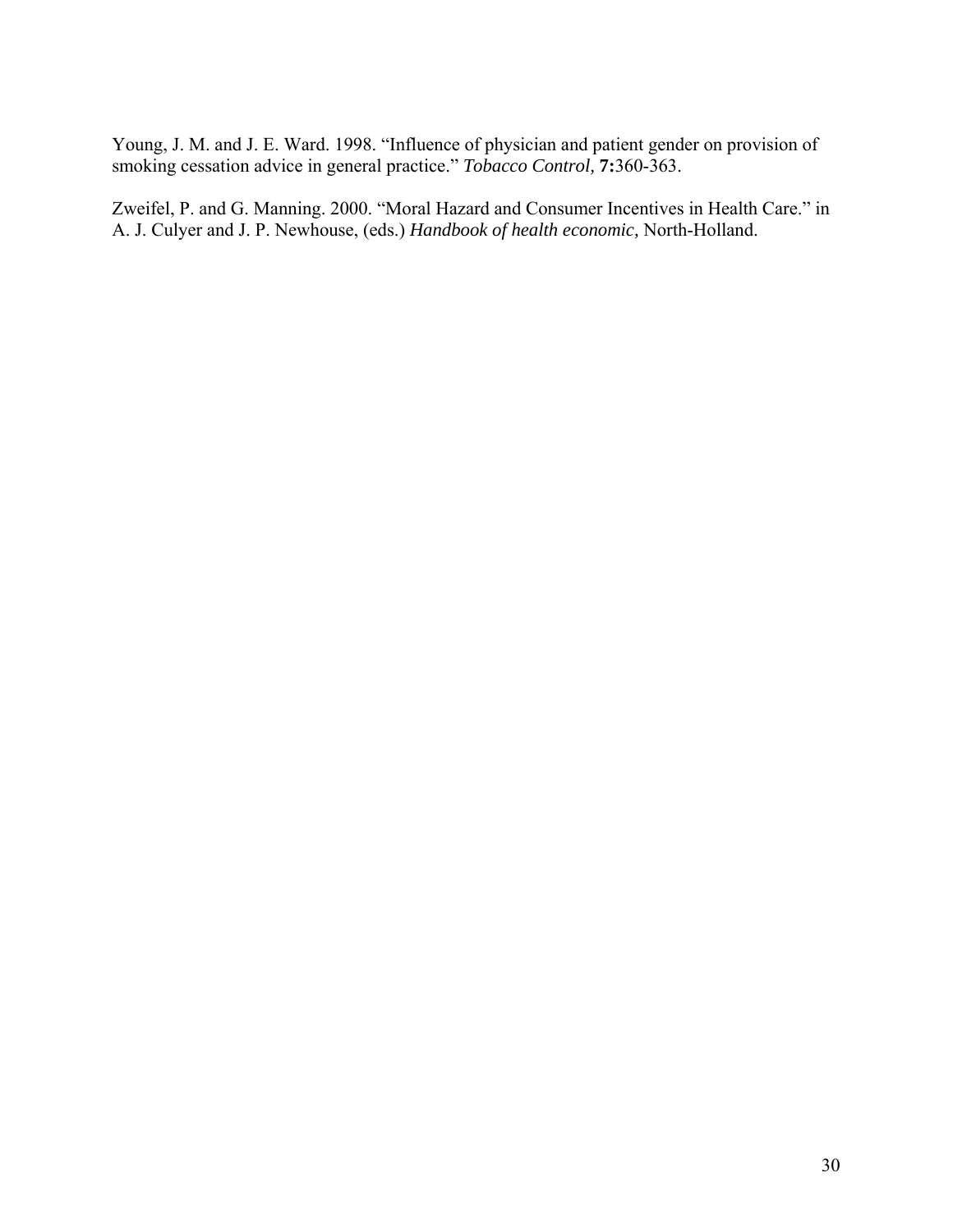| Variable Name                | Definition                                                                      | Insured       | Uninsured |
|------------------------------|---------------------------------------------------------------------------------|---------------|-----------|
| Age                          | Age in year                                                                     | 61.807        | 61.926    |
| Male                         | Dichotomous indicator for whether respondent is male                            | 0.454         | 0.412     |
| White                        | Dichotomous indicator for whether respondent is white                           | 0.772         | 0.752     |
| <b>Black</b>                 | Dichotomous indicator for whether respondent is black                           | $0.167*$      | 0.138     |
| Other Race                   | Dichotomous indicator for whether respondent is of some other race              | $0.061***$    | 0.110     |
| Hispanic                     | Dichotomous indicator for whether respondent is Hispanic                        | $0.192***$    | 0.404     |
| Married                      | Dichotomous indicator for whether respondent is married                         | $0.685***$    | 0.571     |
| Divorced                     | Dichotomous indicator for whether respondent is divorced                        | 0.139         | 0.131     |
| Full-time Employment         | Dichotomous indicator for whether respondent works full-time                    | 0.332         | 0.321     |
| Part-time Employment         | Dichotomous indicator for whether respondent works part-time                    | $0.080*$      | 0.115     |
| Retirement                   | Dichotomous indicator for whether respondent if fully retired                   | $0.345***$    | 0.220     |
| <b>Partial Retirement</b>    | Dichotomous indicator for whether respondent if partially retired               | $0.073**$     | 0.049     |
| Unemployed                   | Dichotomous indicator for whether respondent is unemployed and looking for      |               |           |
|                              | work                                                                            | $0.012***$    | 0.033     |
| Household Size               | Number of adults ages 18 and over who reside in the household                   | $2.530***$    | 2.878     |
| Parents alive                | Number of parents who are currently alive                                       | 0.276         | 0.290     |
| Assets                       | Net household wealth in 1982-1984 dollars                                       | 100909.800*** | 57803.510 |
| Any Doctor Visit             | Dichotomous indicator for whether respondent visited a doctor, emergency room   |               |           |
|                              | or clinic since the last wave or in the past two years                          | $0.857***$    | 0.663     |
| Number of Doctor Visits      | Number of visits to the doctor since the last wave or in the past two years     | 7.793***      | 4.414     |
| Any Hospital Stay            | Dichotomous indicator for whether respondent had any overnight hospital stay    |               |           |
|                              | since the last wave or in the past two years                                    | $0.200***$    | 0.097     |
| Engaged in Vigorous          | Dichotomous indicator for whether respondent participated in vigorous physical  |               |           |
| Physical Activity            | activity or sports three or more times a week                                   | 0.355         | 0.386     |
| Daily Cigarette              | Dichotomous indicator for whether respondent smokes everyday                    |               |           |
| Consumption                  |                                                                                 | $0.272*$      | 0.323     |
| Number of Cigarettes         | Average number of cigarettes smoked daily (Ever Smokers)                        | $7.032***$    | 12.008    |
| Quit Cigarettes              | Dichotomous indicator for whether respondent has quit smoking (Ever Smokers)    | $0.585***$    | 0.474     |
| Daily Alcohol                | Dichotomous indicator for whether respondent consumed alcohol everyday in the   |               |           |
| Consumption                  | past 3 months                                                                   | 0.060         | 0.077     |
| <b>Alcohol Participation</b> | Dichotomous indicator for whether respondent consumed alcohol in the past month | 0.276         | 0.237     |
| Number of Observations       |                                                                                 | 4,166         | 470       |

Table 1 Descriptive Statistics for Respondents Prior to Age 65 Health and Retirement Study: Waves 1-8

Notes: Means are reported for the pre-age 65 sample. The HRS sample is 60-64 years of age with less than a high school education. The uninsured sample represents individuals who are consistently uninsured in all eight waves. All means are weighted by the sampling weight. Stars denote that the difference in the means across the insured and uninsured groups is significant as follows: \* indicates  $0.05 < p$ -value  $\le 0.10$ , \*\* indicates p-value  $\le 0.05$ . The number of observations represents the maximum sample size for the pre-age 65 group with non-missing information on doctor visits. For some variables, the sample size is less due to further missing observations (see text).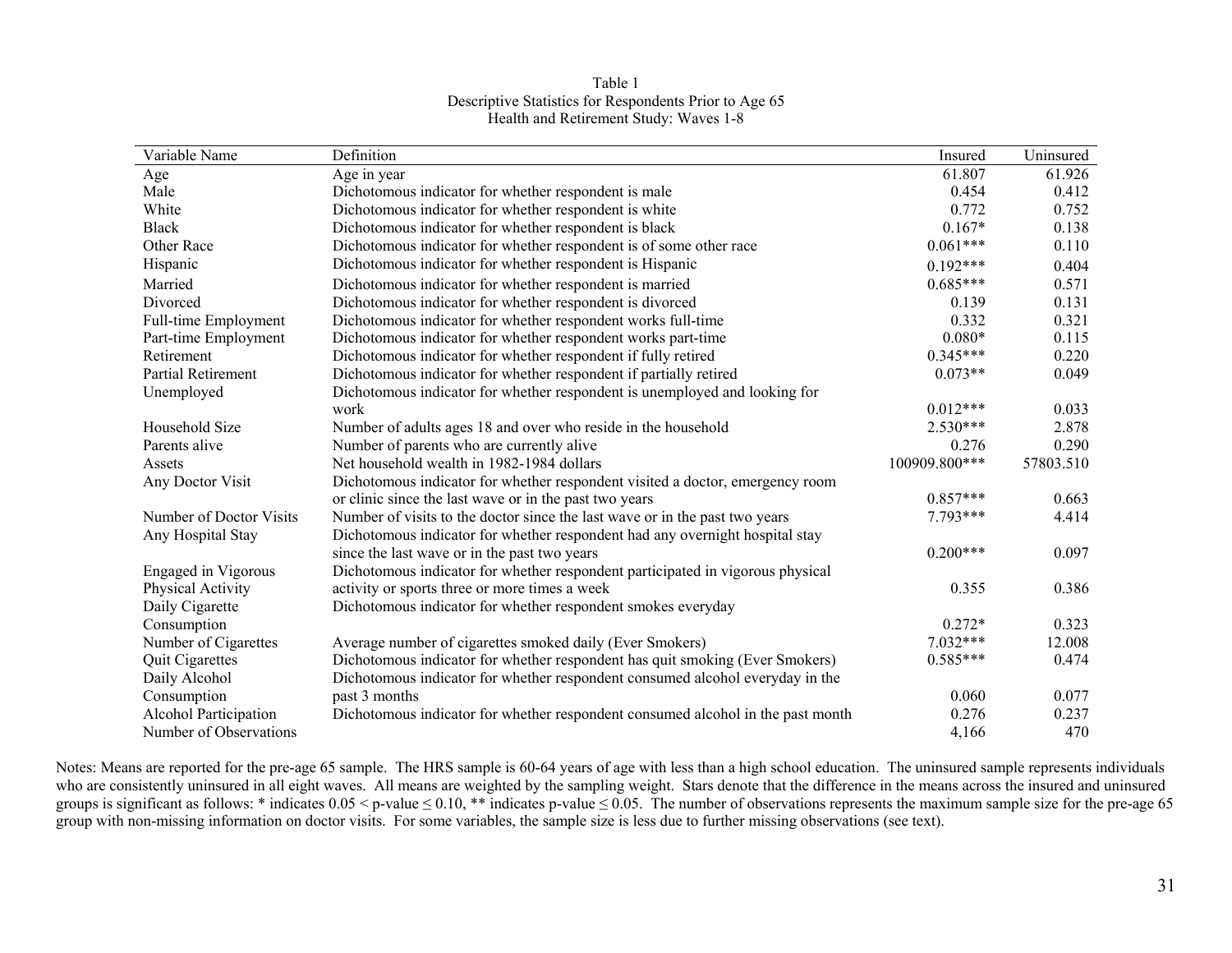### Table 2 Estimates of the Effect of Receipt of Medicare at Age 65 on Doctor Visits and Hospital Stay Longitudinal Analysis Using Data from the Health and Retirement Study

|                                                                             |              | Males         |               | Females      |               |               |  |  |
|-----------------------------------------------------------------------------|--------------|---------------|---------------|--------------|---------------|---------------|--|--|
|                                                                             | Any          | Number of     | Any           | Any          | Number of     | Any           |  |  |
|                                                                             | Doctor Visit | Doctor Visits | Hospital Stay | Doctor Visit | Doctor Visits | Hospital Stay |  |  |
| DD:                                                                         |              |               |               |              |               |               |  |  |
| Uninsured*Post 65                                                           | $0.080*$     | $0.532***$    | 0.075         | $-0.015$     | $0.315**$     | 0.059         |  |  |
| (Always Uninsured)                                                          | (0.045)      | (0.169)       | (0.055)       | (0.033)      | (0.118)       | (0.046)       |  |  |
| Uninsured*Age 63-64                                                         | 0.004        | 0.223         | 0.027         | $-0.043$     | $-0.073$      | 0.026         |  |  |
|                                                                             | (0.046)      | (0.181)       | (0.055)       | (0.033)      | (0.119)       | (0.046)       |  |  |
| DDD:                                                                        |              |               |               |              |               |               |  |  |
| Uninsured*Post65 -                                                          | $0.076*$     | $0.309**$     | 0.048         | 0.027        | $0.388***$    | 0.032         |  |  |
| Uninsured*Age 63-64                                                         | (0.042)      | (0.137)       | (0.051)       | (0.031)      | (0.105)       | (0.043)       |  |  |
| DD:                                                                         |              |               |               |              |               |               |  |  |
| Uninsured*Post 65                                                           | $0.084**$    | $0.552***$    | 0.037         | $0.055**$    | $0.276***$    | 0.010         |  |  |
| (Uninsured >50% of Time)                                                    | (0.036)      | (0.130)       | (0.043)       | (0.025)      | (0.087)       | (0.035)       |  |  |
| Uninsured*Age 63-64                                                         | 0.010        | $0.238*$      | $-0.007$      | 0.006        | 0.002         | 0.011         |  |  |
|                                                                             | (0.035)      | (0.131)       | (0.042)       | (0.025)      | (0.088)       | (0.034)       |  |  |
| DDD:                                                                        |              |               |               |              |               |               |  |  |
| Uninsured*Post65 -                                                          | $0.073**$    | $0.314***$    | 0.045         | $0.049**$    | $0.274***$    | $-0.001$      |  |  |
| Uninsured*Age 63-64                                                         | (0.035)      | (0.111)       | (0.042)       | (0.024)      | (0.081)       | (0.034)       |  |  |
| Mean of Dep. Variable for<br>Previously Uninsured                           | 0.615        | 5.013         | 0.149         | 0.787        | 7.308         | 0.150         |  |  |
| Always<br>Mean of Dep. Variable for<br>Previously Uninsured >50%<br>of Time | 0.601        | 4.414         | 0.128         | 0.796        | 7.564         | 0.140         |  |  |

Notes: OLS is used to obtain parameter estimates when dependent variable is any doctor or any hospital visit. For number of doctor visits, Poisson regression method is used. All models include controls for person-specific fixed effect, age (single year age dummy variables), marital status (two dummy variables: married and divorced), employment (indicators for full-time, part-time, full retirement, partial retirement, unemployed), household size, number of living parents, assets, total years worked and year dummy variables. \* indicates  $0.05 < p$ -value  $\leq 0.10$ , \*\* indicates p-value  $\leq 0.05$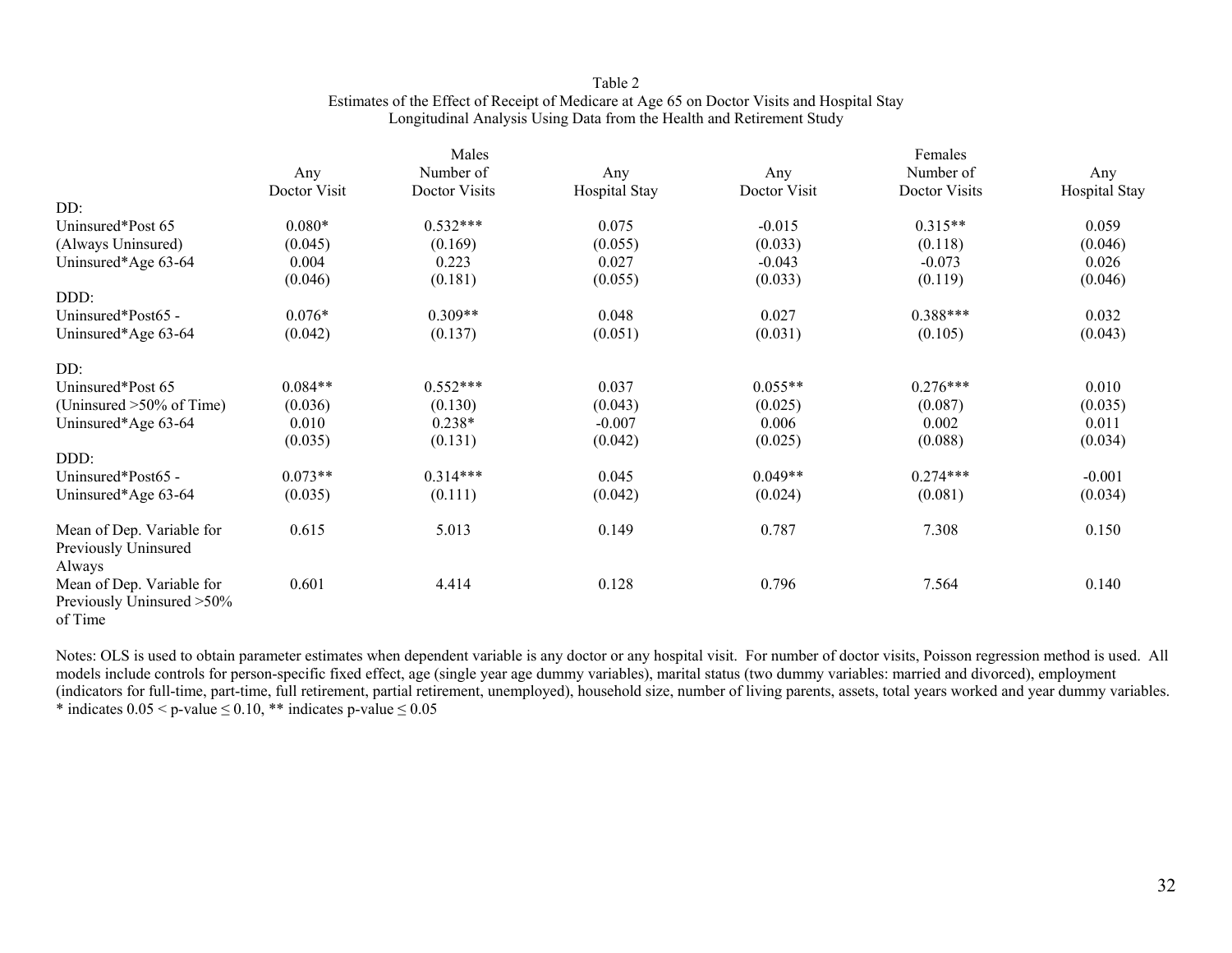|                       | Estimates of the Effect of Receipt of Medicare at Age 65 on Health Behaviors<br>Longitudinal Analysis Using Data from the Health and Retirement Study | Table 3<br>Male Sample |                              |                                 |
|-----------------------|-------------------------------------------------------------------------------------------------------------------------------------------------------|------------------------|------------------------------|---------------------------------|
| Engaged in Vigorous   | Number of Cigarettes                                                                                                                                  | Daily Cigarette        | <b>Quit Cigarettes</b>       | Alcohol Participation           |
| $Dh$ $(201 \text{ A}$ | D <sub>0</sub>                                                                                                                                        | $C_{\alpha}$ ngumutian | $T_{initial}$ to $T_{total}$ | $(V_{\alpha\alpha}/M_{\alpha})$ |

|                                                   | <b>Engaged</b> in Vigorous<br>Physical Activity |          | Number of Cigarettes<br>Daily |          | Daily Cigarette<br>Consumption<br>(Yes/No) |            | <b>Quit Cigarettes</b><br>(Limited to Ever<br>Smokers) |          | Alcohol Participation<br>(Yes/No) |             | Daily Alcohol<br>Consumption<br>(Yes/No) |          |
|---------------------------------------------------|-------------------------------------------------|----------|-------------------------------|----------|--------------------------------------------|------------|--------------------------------------------------------|----------|-----------------------------------|-------------|------------------------------------------|----------|
| DD:                                               |                                                 |          |                               |          |                                            |            |                                                        |          |                                   |             |                                          |          |
| Uninsured*Post 65                                 | $-0.067$                                        | $-0.123$ | 0.007                         | 0.290    | $-0.035$                                   | 0.028      | 0.047                                                  | $-0.028$ | 0.014                             | 0.087       | $-0.053$                                 | $-0.037$ |
| (Always Uninsured)                                | (0.071)                                         | (0.132)  | (0.150)                       | (0.223)  | (0.028)                                    | (0.048)    | (0.036)                                                | (0.062)  | (0.047)                           | (0.082)     | (0.040)                                  | (0.066)  |
| Uninsured*Age 63-64                               | 0.024                                           | 0.028    | 0.020                         | 0.063    | $-0.047*$                                  | $-0.039$   | $0.064*$                                               | 0.053    | $-0.026$                          | $-0.029$    | $-0.055$                                 | $-0.058$ |
|                                                   | (0.068)                                         | (0.069)  | (0.150)                       | (0.159)  | (0.028)                                    | (0.029)    | (0.036)                                                | (0.037)  | (0.048)                           | (0.048)     | (0.039)                                  | (0.040)  |
| DDD:                                              |                                                 |          |                               |          |                                            |            |                                                        |          |                                   |             |                                          |          |
| Uninsured*Post65 -                                | $-0.091$                                        | $-0.151$ | $-0.013$                      | 0.227    | 0.012                                      | 0.067      | $-0.017$                                               | $-0.081$ | 0.040                             | 0.116       | 0.003                                    | 0.020    |
| Uninsured*Age 63-64                               | (0.065)                                         | (0.132)  | (0.148)                       | (0.239)  | (0.026)                                    | (0.049)    | (0.033)                                                | (0.062)  | (0.044)                           | (0.083)     | (0.033)                                  | (0.061)  |
| Doctor Visit                                      |                                                 | 0.002    |                               | $-0.100$ |                                            | $-0.032**$ |                                                        | $0.031*$ |                                   | $-0.068***$ |                                          | 0.006    |
|                                                   |                                                 | (0.037)  |                               | (0.082)  |                                            | (0.014)    |                                                        | (0.018)  |                                   | (0.024)     |                                          | (0.018)  |
| Doctor*Uninsured                                  |                                                 | 0.079    |                               | 0.011    |                                            | 0.025      |                                                        | $-0.037$ |                                   | $0.140**$   |                                          | $-0.055$ |
|                                                   |                                                 | (0.095)  |                               | (0.210)  |                                            | (0.040)    |                                                        | (0.050)  |                                   | (0.067)     |                                          | (0.058)  |
| Doctor*Post 65                                    |                                                 | $-0.045$ |                               | 0.037    |                                            | 0.022      |                                                        | $-0.017$ |                                   | 0.030       |                                          | $-0.004$ |
|                                                   |                                                 | (0.060)  |                               | (0.136)  |                                            | (0.023)    |                                                        | (0.030)  |                                   | (0.039)     |                                          | (0.029)  |
| Doctor*Uninsured*Post 65                          |                                                 | 0.041    |                               | $-0.421$ |                                            | $-0.084$   |                                                        | 0.106    |                                   | $-0.113$    |                                          | $-0.017$ |
|                                                   |                                                 | (0.147)  |                               | (0.277)  |                                            | (0.055)    |                                                        | (0.070)  |                                   | (0.093)     |                                          | (0.071)  |
| Mean of Dep. Variable for<br>Previously Uninsured | 0.380                                           | 0.380    | 13.346                        | 13.346   | 0.425                                      | 0.425      | 0.451                                                  | 0.451    | 0.365                             | 0.365       | 0.135                                    | 0.135    |

Notes: For number of cigarettes, Poisson regression method is used. For all other outcomes, OLS is used to obtain parameter estimates. All models include controls for personspecific fixed effect, age (single year age dummy variables), marital status (two dummy variables: married and divorced), employment (indicators for full-time, part-time, full retirement, partial retirement, unemployed), household size, number of living parents, assets, total years worked and year dummy variables. \* indicates 0.05 < p-value ≤ 0.10, \*\* indicates p-value  $\leq 0.05$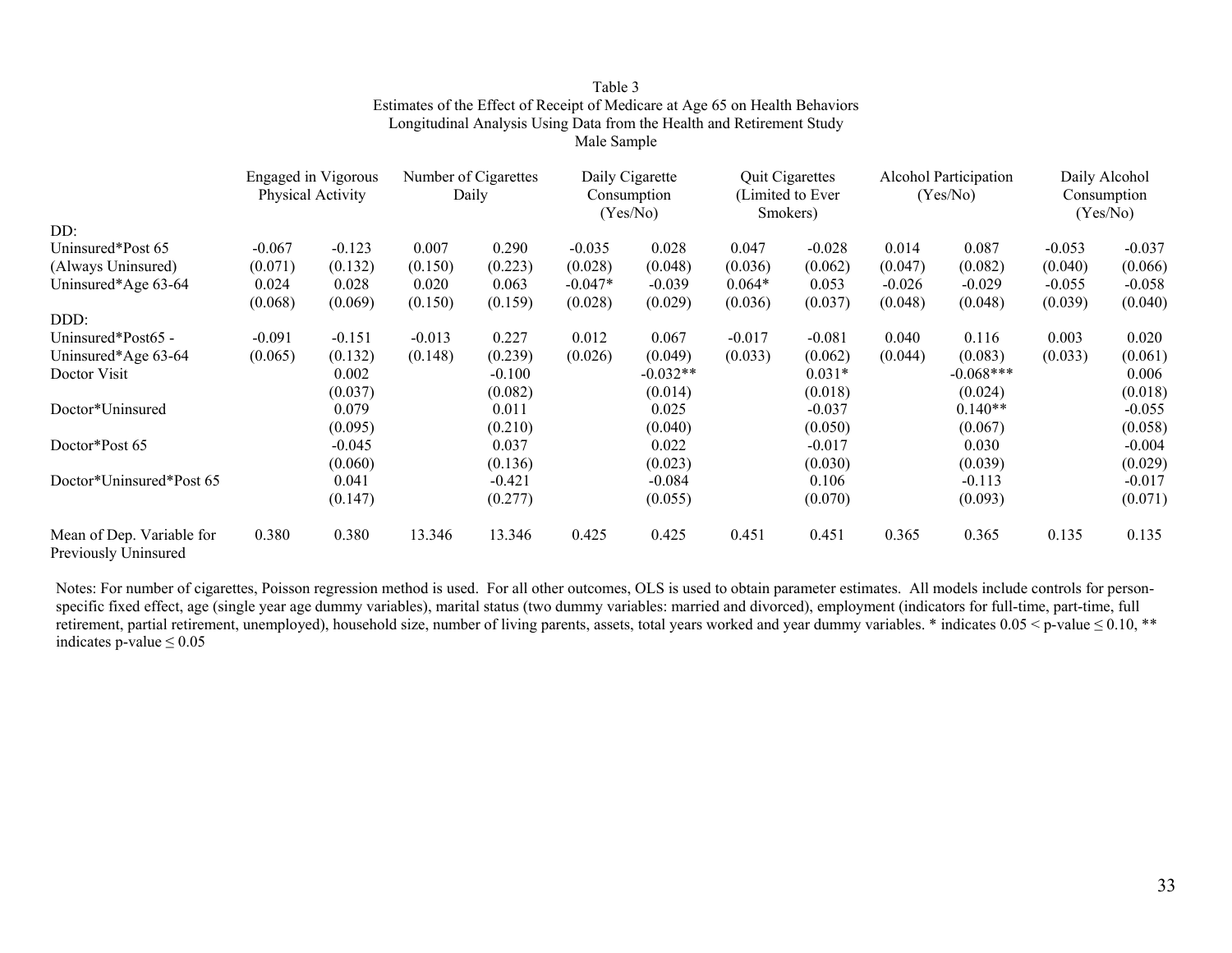#### Table 4 Cross-Equation Estimates of the Average Effect of Receipt of Medicare at Age 65 on Unhealthy Behaviors Seemingly Unrelated Regression Male Sample

| <b>Outcomes</b>     | No Vigorous Physical Activity<br>Daily Cigarette Consumption<br>Alcohol Participation | No Vigorous Physical Activity<br>Did Not Quit Cigarettes<br>Alcohol Participation | No Vigorous Physical Activity<br>Daily Cigarette Consumption<br>Daily Alcohol Consumption | No Vigorous Physical Activity<br>Did Not Quit Cigarettes<br>Daily Alcohol Consumption |
|---------------------|---------------------------------------------------------------------------------------|-----------------------------------------------------------------------------------|-------------------------------------------------------------------------------------------|---------------------------------------------------------------------------------------|
| DDD:                | $0.234**$                                                                             | $0.241**$                                                                         | 0.178                                                                                     | 0.184                                                                                 |
| Uninsured*Post65 -  | (0.095)                                                                               | (0.095)                                                                           | (0.120)                                                                                   | (0.121)                                                                               |
| Uninsured*Age 63-64 | [0.01]                                                                                | [0.01]                                                                            | [0.14]                                                                                    | [0.13]                                                                                |

Notes: Models are jointly estimated using a seemingly unrelated regression framework, and control for doctor visits, as specified in equation (9). All outcomes are redefined as unhealthy behaviors and transformed into standard normal deviates (see text). Estimates of the average effect of Medicare receipt on the three unhealthy behaviors are presented. Standard errors are reported in parentheses, and associated p-values are reported in brackets. \* indicates 0.05 < p-value ≤ 0.10, \*\* indicates p value  $\leq 0.05$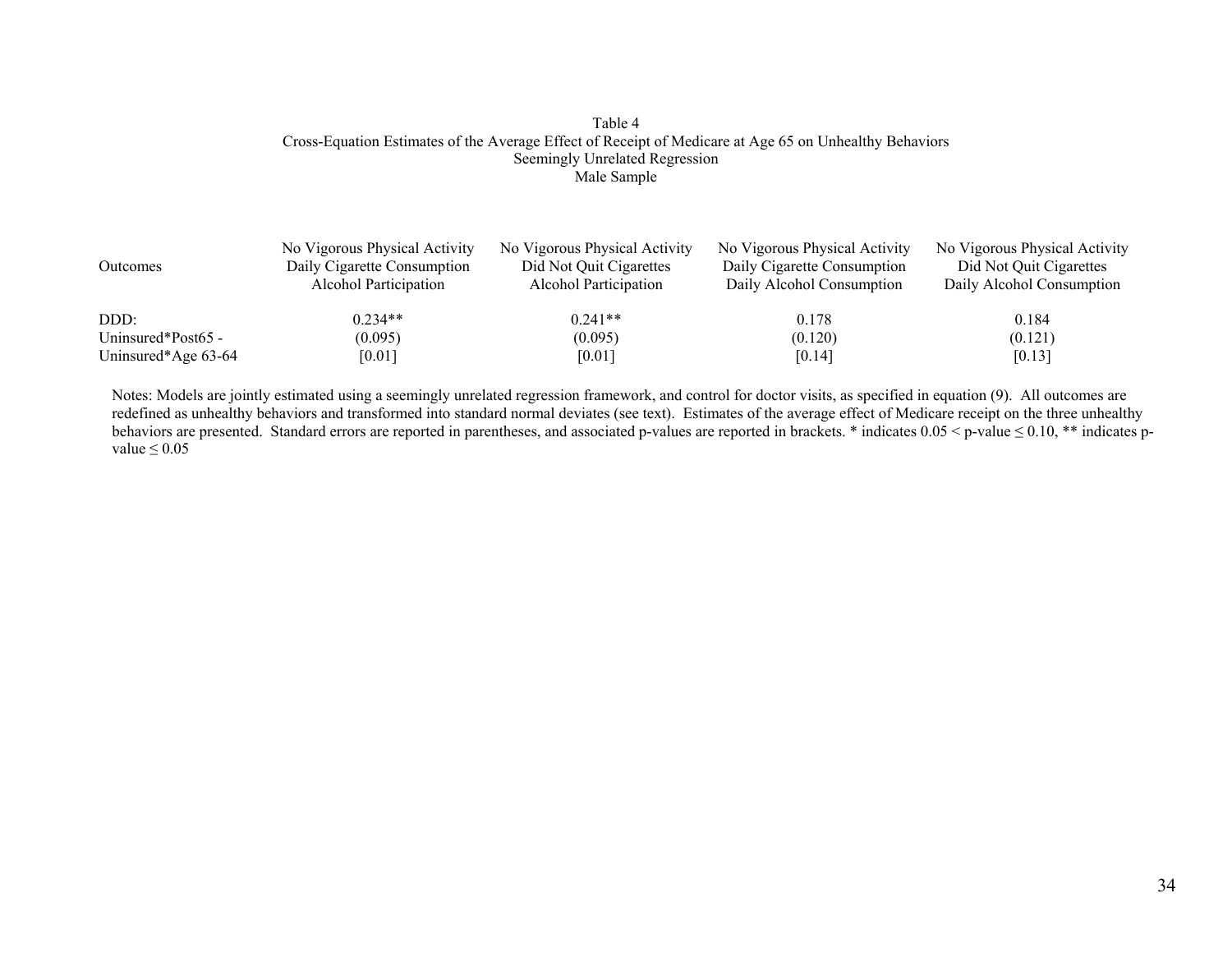|                                                   | Engaged in Vigorous<br>Physical Activity |           | Number of Cigarettes<br>Daily |          | Daily Cigarette<br>Consumption<br>(Yes/No) |             | <b>Quit Cigarettes</b><br>(Limited to Ever)<br>Smokers) |            | Alcohol Participation<br>(Yes/No) |           | Daily Alcohol<br>Consumption<br>(Yes/No) |          |
|---------------------------------------------------|------------------------------------------|-----------|-------------------------------|----------|--------------------------------------------|-------------|---------------------------------------------------------|------------|-----------------------------------|-----------|------------------------------------------|----------|
| DD:                                               |                                          |           |                               |          |                                            |             |                                                         |            |                                   |           |                                          |          |
| Uninsured*Post 65                                 | $-0.132**$                               | $-0.219$  | $-0.025$                      | $-0.224$ | $-0.010$                                   | 0.025       | 0.044                                                   | $-0.030$   | $-0.0001$                         | $-0.042$  | $-0.017$                                 | 0.007    |
| (Always Uninsured)                                | (0.064)                                  | (0.166)   | (0.160)                       | (0.376)  | (0.024)                                    | (0.059)     | (0.044)                                                 | (0.117)    | (0.031)                           | (0.076)   | (0.017)                                  | (0.036)  |
| Uninsured*Age 63-64                               | $-0.104*$                                | $-0.091$  | 0.089                         | 0.085    | 0.006                                      | 0.003       | 0.005                                                   | 0.013      | $-0.003$                          | $-0.003$  | $-0.015$                                 | $-0.013$ |
|                                                   | (0.057)                                  | (0.059)   | (0.154)                       | (0.155)  | (0.024)                                    | (0.024)     | (0.045)                                                 | (0.046)    | (0.031)                           | (0.032)   | (0.016)                                  | (0.016)  |
| DDD:                                              |                                          |           |                               |          |                                            |             |                                                         |            |                                   |           |                                          |          |
| Uninsured*Post65 -                                | $-0.029$                                 | $-0.128$  | $-0.114$                      | $-0.309$ | $-0.016$                                   | 0.022       | 0.039                                                   | $-0.043$   | 0.003                             | $-0.039$  | $-0.003$                                 | 0.021    |
| Uninsured*Age 63-64                               | (0.060)                                  | (0.165)   | (0.168)                       | (0.385)  | (0.023)                                    | (0.059)     | (0.042)                                                 | (0.117)    | (0.029)                           | (0.076)   | (0.014)                                  | (0.035)  |
| Doctor Visit                                      |                                          | $0.076*$  |                               | 0.045    |                                            | $-0.044***$ |                                                         | $0.088***$ |                                   | $-0.036*$ |                                          | 0.008    |
|                                                   |                                          | (0.041)   |                               | (0.110)  |                                            | (0.017)     |                                                         | (0.028)    |                                   | (0.021)   |                                          | (0.011)  |
| Doctor*Uninsured                                  |                                          | $-0.160*$ |                               | $-0.033$ |                                            | 0.044       |                                                         | $-0.095$   |                                   | 0.012     |                                          | 0.020    |
|                                                   |                                          | (0.089)   |                               | (0.235)  |                                            | (0.038)     |                                                         | (0.074)    |                                   | (0.049)   |                                          | (0.025)  |
| Doctor*Post 65                                    |                                          | $-0.058$  |                               | $-0.268$ |                                            | $-0.019$    |                                                         | 0.042      |                                   | 0.002     |                                          | $-0.001$ |
|                                                   |                                          | (0.083)   |                               | (0.189)  |                                            | (0.029)     |                                                         | (0.051)    |                                   | (0.038)   |                                          | (0.018)  |
| Doctor*Uninsured*Post 65                          |                                          | 0.119     |                               | 0.214    |                                            | $-0.049$    |                                                         | 0.103      |                                   | 0.052     |                                          | $-0.033$ |
|                                                   |                                          | (0.177)   |                               | (0.409)  |                                            | (0.064)     |                                                         | (0.124)    |                                   | (0.081)   |                                          | (0.038)  |
| Mean of Dep. Variable for<br>Previously Uninsured | 0.297                                    | 0.297     | 8.008                         | 8.008    | 0.230                                      | 0.230       | 0.561                                                   | 0.561      | 0.104                             | 0.104     | 0.026                                    | 0.026    |

Table 5 Estimates of the Effect of Receipt of Medicare at Age 65 on Health Behaviors Longitudinal Analysis Using Data from the Health and Retirement Study

Female Sample

See notes to Table 3.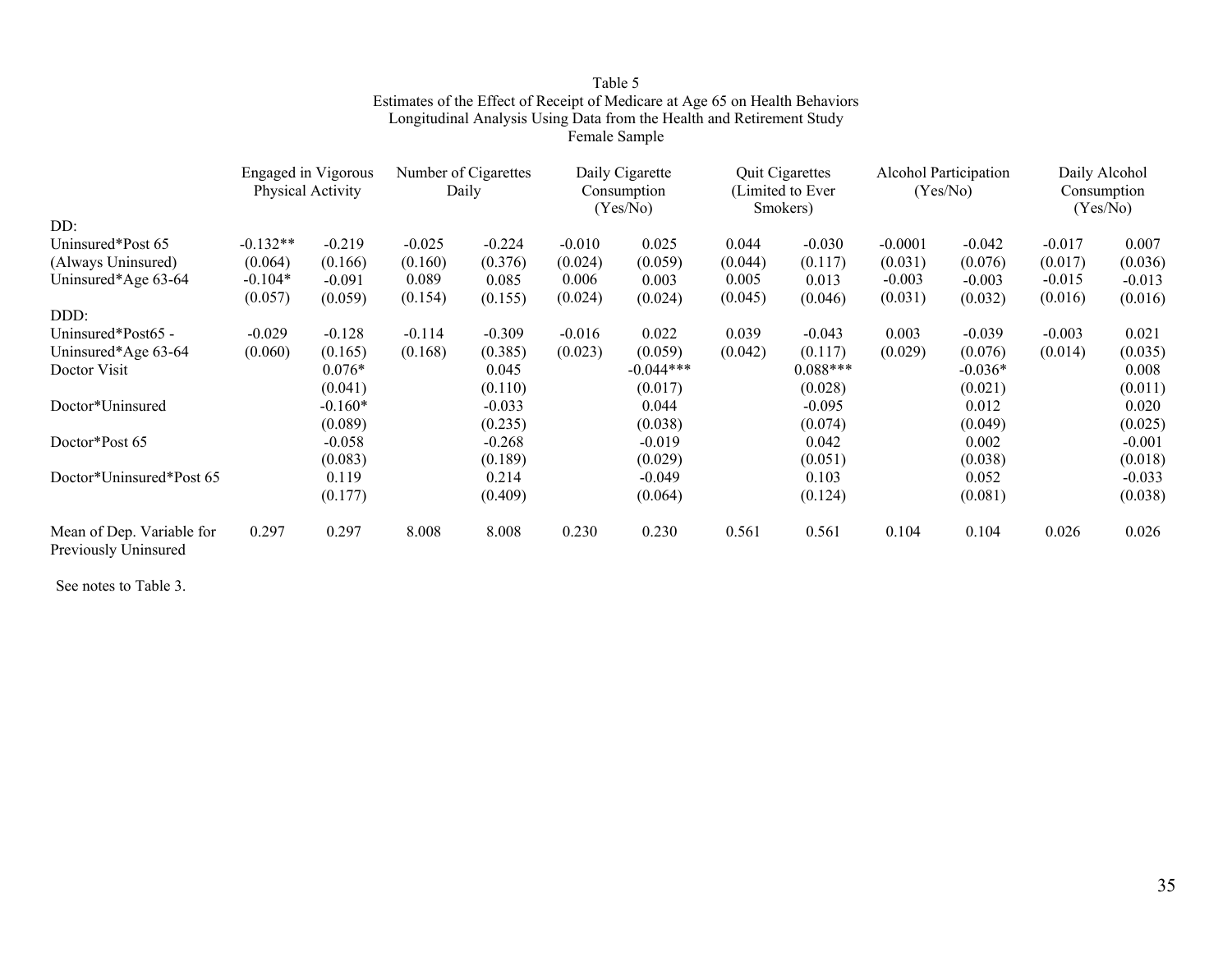#### Table 6 Cross-Equation Estimates of the Average Effect of Receipt of Medicare at Age 65 on Unhealthy Behaviors Seemingly Unrelated Regression Female Sample

| <b>Outcomes</b>     | No Vigorous Physical Activity<br>Daily Cigarette Consumption<br>Alcohol Participation | No Vigorous Physical Activity<br>Did Not Quit Cigarettes<br>Alcohol Participation | No Vigorous Physical Activity<br>Daily Cigarette Consumption<br>Daily Alcohol Consumption | No Vigorous Physical Activity<br>Did Not Quit Cigarettes<br>Daily Alcohol Consumption |
|---------------------|---------------------------------------------------------------------------------------|-----------------------------------------------------------------------------------|-------------------------------------------------------------------------------------------|---------------------------------------------------------------------------------------|
| DDD:                | 0.073                                                                                 | 0.084                                                                             | 0.154                                                                                     | 0.165                                                                                 |
| Uninsured*Post65 -  | (0.145)                                                                               | (0.156)                                                                           | (0.131)                                                                                   | (0.140)                                                                               |
| Uninsured*Age 63-64 | [0.62]                                                                                | [0.59]                                                                            | [0.24]                                                                                    | [0.238]                                                                               |

Notes: Models are jointly estimated using a seemingly unrelated regression framework, and control for doctor visits, as specified in equation (9). All outcomes are redefined as unhealthy behaviors and transformed into standard normal deviates (see text). Estimates of the average effect of Medicare receipt on the three unhealthy behaviors are presented. Standard errors are reported in parentheses, and associated p-values are reported in brackets. \* indicates 0.05 < p-value ≤ 0.10, \*\* indicates p value  $\leq 0.05$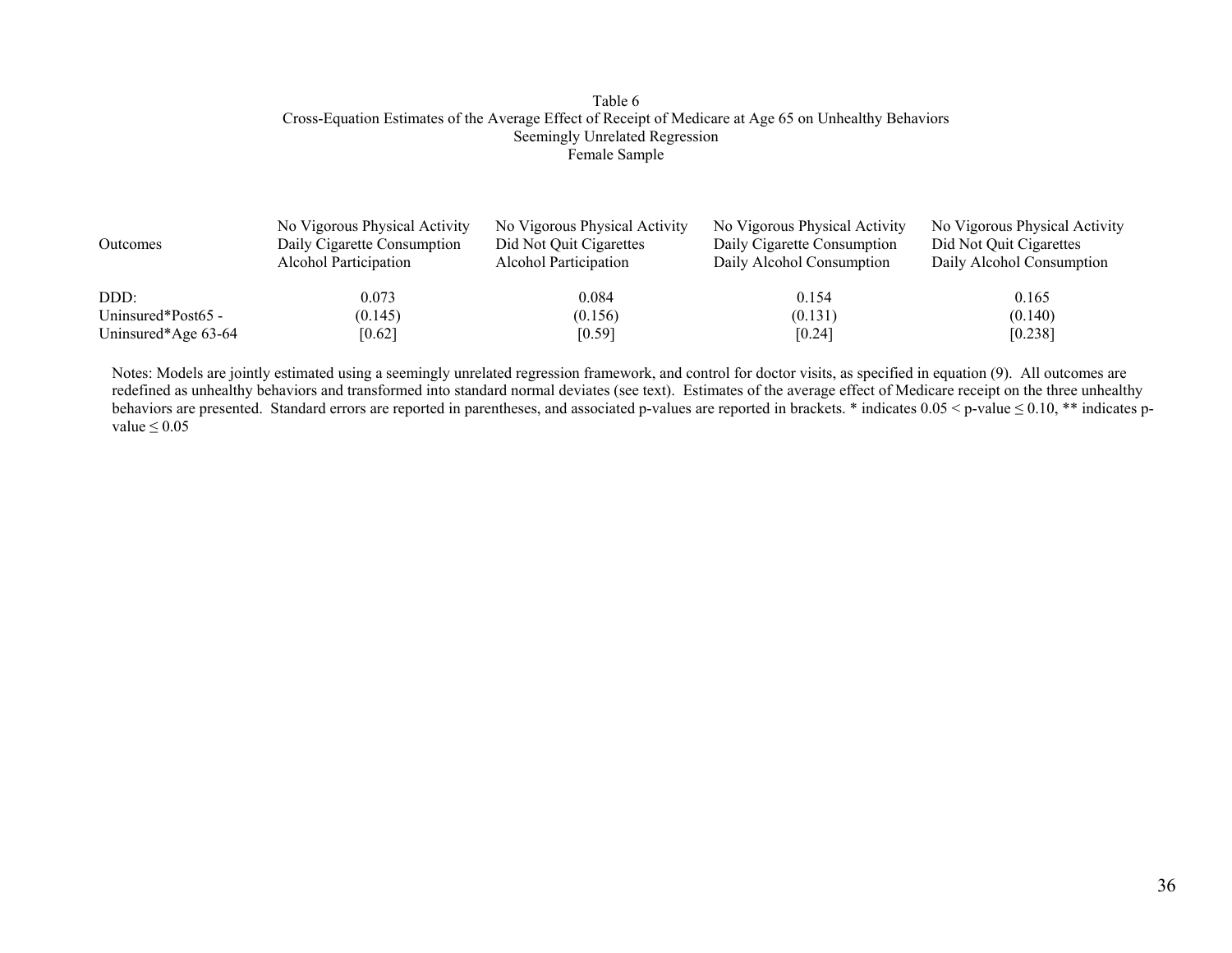### Appendix Table 1 Estimates of the Effect of Receipt of Medicare at Age 65 on Health Behaviors Male Sample from the Health and Retirement Study, Partially Uninsured Prior to Age 65

|                                                   | <b>Engaged</b> in Vigorous<br>Physical Activity |          | Number of Cigarettes<br>Daily |           | Daily Cigarette<br>Consumption<br>(Yes/No) |            | <b>Quit Cigarettes</b><br>(Limited to Ever)<br>Smokers) |           | Alcohol Participation<br>(Yes/No) |            | Daily Alcohol<br>Consumption<br>(Yes/No) |          |
|---------------------------------------------------|-------------------------------------------------|----------|-------------------------------|-----------|--------------------------------------------|------------|---------------------------------------------------------|-----------|-----------------------------------|------------|------------------------------------------|----------|
| DD:                                               |                                                 |          |                               |           |                                            |            |                                                         |           |                                   |            |                                          |          |
| Uninsured*Post 65                                 | 0.008                                           | $-0.077$ | 0.009                         | 0.283     | $-0.052**$                                 | $-0.027$   | $0.080***$                                              | 0.051     | $-0.005$                          | $-0.0004$  | $-0.041$                                 | $-0.034$ |
| (Uninsured $>50\%$ of Time)                       | (0.059)                                         | (0.111)  | (0.128)                       | (0.209)   | (0.022)                                    | (0.041)    | (0.029)                                                 | (0.053)   | (0.037)                           | (0.070)    | (0.030)                                  | (0.054)  |
| Uninsured*Age 63-64                               | 0.027                                           | 0.027    | $-0.022$                      | $-0.012$  | $-0.056**$                                 | $-0.050**$ | $0.077***$                                              | $0.069**$ | $-0.017$                          | $-0.015$   | $-0.013$                                 | $-0.013$ |
|                                                   | (0.055)                                         | (0.056)  | (0.118)                       | 0.121     | (0.022)                                    | (0.022)    | (0.028)                                                 | (0.028)   | (0.037)                           | (0.037)    | (0.028)                                  | (0.028)  |
| DDD:                                              |                                                 |          |                               |           |                                            |            |                                                         |           |                                   |            |                                          |          |
| Uninsured*Post65-                                 | $-0.019$                                        | $-0.104$ | 0.030                         | 0.294     | 0.004                                      | 0.023      | 0.003                                                   | $-0.019$  | 0.012                             | 0.015      | $-0.028$                                 | $-0.021$ |
| Uninsured*Age 63-64                               | (0.056)                                         | (0.112)  | (0.127)                       | (0.215)   | (0.021)                                    | (0.042)    | (0.028)                                                 | (0.053)   | (0.036)                           | (0.071)    | (0.026)                                  | (0.052)  |
| Doctor Visit                                      |                                                 | 0.013    |                               | $-0.138$  |                                            | $-0.026*$  |                                                         | 0.024     |                                   | $-0.055**$ |                                          | 0.019    |
|                                                   |                                                 | (0.040)  |                               | (0.091)   |                                            | (0.015)    |                                                         | (0.020)   |                                   | (0.026)    |                                          | (0.020)  |
| Doctor*Uninsured                                  |                                                 | $-0.021$ |                               | 0.135     |                                            | 0.001      |                                                         | $-0.016$  |                                   | 0.027      |                                          | $-0.054$ |
|                                                   |                                                 | (0.077)  |                               | (0.165)   |                                            | (0.030)    |                                                         | (0.038)   |                                   | (0.051)    |                                          | (0.040)  |
| Doctor*Post 65                                    |                                                 | $-0.060$ |                               | 0.107     |                                            | 0.011      |                                                         | $-0.0003$ |                                   | 0.009      |                                          | $-0.014$ |
|                                                   |                                                 | (0.066)  |                               | (0.155)   |                                            | (0.025)    |                                                         | (0.032)   |                                   | (0.042)    |                                          | (0.033)  |
| Doctor*Uninsured*Post 65                          |                                                 | 0.108    |                               | $-0.474*$ |                                            | $-0.031$   |                                                         | 0.045     |                                   | $-0.006$   |                                          | $-0.010$ |
|                                                   |                                                 | (0.125)  |                               | (0.250)   |                                            | (0.046)    |                                                         | (0.060)   |                                   | (0.079)    |                                          | (0.058)  |
| Mean of Dep. Variable for<br>Previously Uninsured | 0.422                                           | 0.422    | 11.584                        | 11.584    | 0.402                                      | 0.402      | 0.487                                                   | 0.487     | 0.406                             | 0.406      | 0.137                                    | 0.137    |

See notes to Table 3.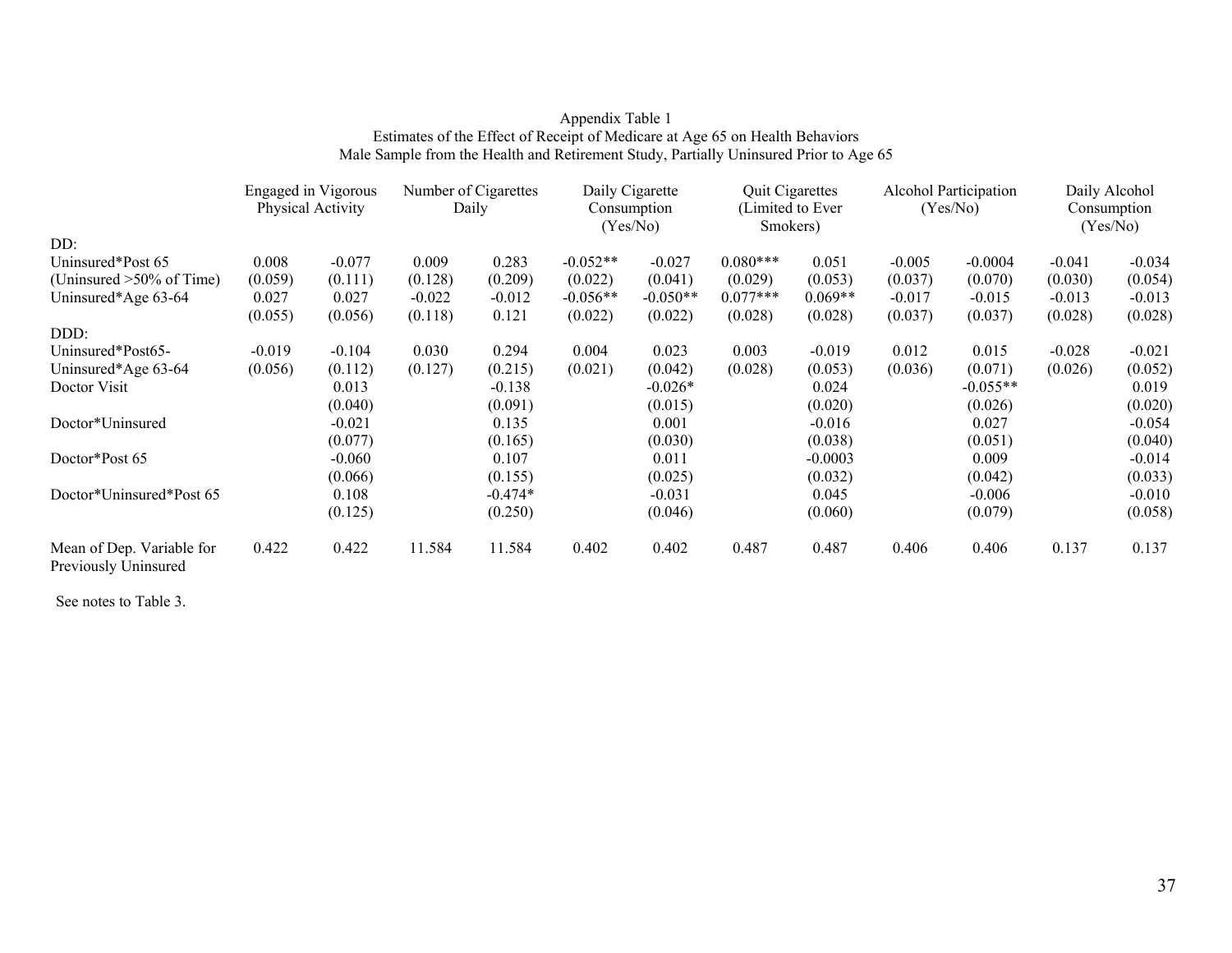#### Appendix Table 2 Estimates of the Effect of Receipt of Medicare at Age 65 on Health Behaviors Female Sample from the Health and Retirement Study, Partially Uninsured Prior to Age 65

|                                                   | Engaged in Vigorous<br>Physical Activity |            | Number of Cigarettes<br>Daily |          |          | Daily Cigarette<br>Consumption<br>(Yes/No) |          | <b>Quit Cigarettes</b><br>(Limited to Ever)<br>Smokers) |          | <b>Alcohol Participation</b><br>(Yes/No) |          | Daily Alcohol<br>Consumption<br>(Yes/No) |  |
|---------------------------------------------------|------------------------------------------|------------|-------------------------------|----------|----------|--------------------------------------------|----------|---------------------------------------------------------|----------|------------------------------------------|----------|------------------------------------------|--|
| DD:                                               |                                          |            |                               |          |          |                                            |          |                                                         |          |                                          |          |                                          |  |
| Uninsured*Post 65                                 | $-0.112**$                               | $-0.348**$ | 0.050                         | $-0.274$ | $-0.010$ | 0.044                                      | 0.023    | $-0.092$                                                | 0.004    | $-0.051$                                 | $-0.015$ | 0.005                                    |  |
| (Uninsured $>50\%$ of Time)                       | (0.051)                                  | (0.145)    | (0.132)                       | (0.333)  | (0.019)  | (0.051)                                    | (0.034)  | (0.093)                                                 | (0.024)  | (0.065)                                  | (0.012)  | (0.031)                                  |  |
| Uninsured*Age 63-64                               | $-0.054$                                 | $-0.042$   | $-0.008$                      | $-0.009$ | $-0.014$ | $-0.017$                                   | 0.027    | 0.031                                                   | 0.008    | 0.010                                    | $-0.005$ | $-0.005$                                 |  |
|                                                   | (0.045)                                  | (0.046)    | (0.127)                       | (0.129)  | (0.018)  | (0.018)                                    | (0.033)  | (0.033)                                                 | (0.024)  | (0.024)                                  | (0.012)  | (0.012)                                  |  |
| DDD:                                              |                                          |            |                               |          |          |                                            |          |                                                         |          |                                          |          |                                          |  |
| Uninsured*Post65 -                                | $-0.058$                                 | $-0.306**$ | 0.058                         | $-0.265$ | 0.004    | 0.061                                      | $-0.004$ | $-0.124$                                                | $-0.004$ | $-0.061$                                 | $-0.009$ | 0.010                                    |  |
| Uninsured*Age 63-64                               | (0.050)                                  | (0.146)    | (0.138)                       | (0.341)  | (0.018)  | (0.051)                                    | (0.033)  | (0.093)                                                 | (0.023)  | (0.066)                                  | (0.011)  | (0.031)                                  |  |
| Doctor Visit                                      |                                          | $0.079*$   |                               | 0.053    |          | $-0.056***$                                |          | $0.119***$                                              |          | $-0.004$                                 |          | 0.011                                    |  |
|                                                   |                                          | (0.048)    |                               | (0.126)  |          | (0.020)                                    |          | (0.033)                                                 |          | (0.025)                                  |          | (0.013)                                  |  |
| Doctor*Uninsured                                  |                                          | $-0.083$   |                               | $-0.062$ |          | 0.050                                      |          | $-0.119**$                                              |          | $-0.074*$                                |          | 0.006                                    |  |
|                                                   |                                          | (0.074)    |                               | (0.202)  |          | (0.031)                                    |          | (0.053)                                                 |          | (0.040)                                  |          | (0.019)                                  |  |
| Doctor*Post 65                                    |                                          | $-0.142$   |                               | $-0.324$ |          | $-0.002$                                   |          | 0.006                                                   |          | $-0.013$                                 |          | $-0.00002$                               |  |
|                                                   |                                          | (0.091)    |                               | (0.205)  |          | (0.032)                                    |          | (0.057)                                                 |          | (0.042)                                  |          | (0.021)                                  |  |
| Doctor*Uninsured*Post 65                          |                                          | $0.272*$   |                               | 0.364    |          | $-0.067$                                   |          | 0.143                                                   |          | 0.071                                    |          | $-0.027$                                 |  |
|                                                   |                                          | (0.154)    |                               | (0.361)  |          | (0.054)                                    |          | (0.099)                                                 |          | (0.070)                                  |          | (0.033)                                  |  |
| Mean of Dep. Variable for<br>Previously Uninsured | 0.309                                    | 0.309      | 6.365                         | 6.365    | 0.228    | 0.228                                      | 0.576    | 0.576                                                   | 0.132    | 0.132                                    | 0.015    | 0.015                                    |  |

See notes to Table 3.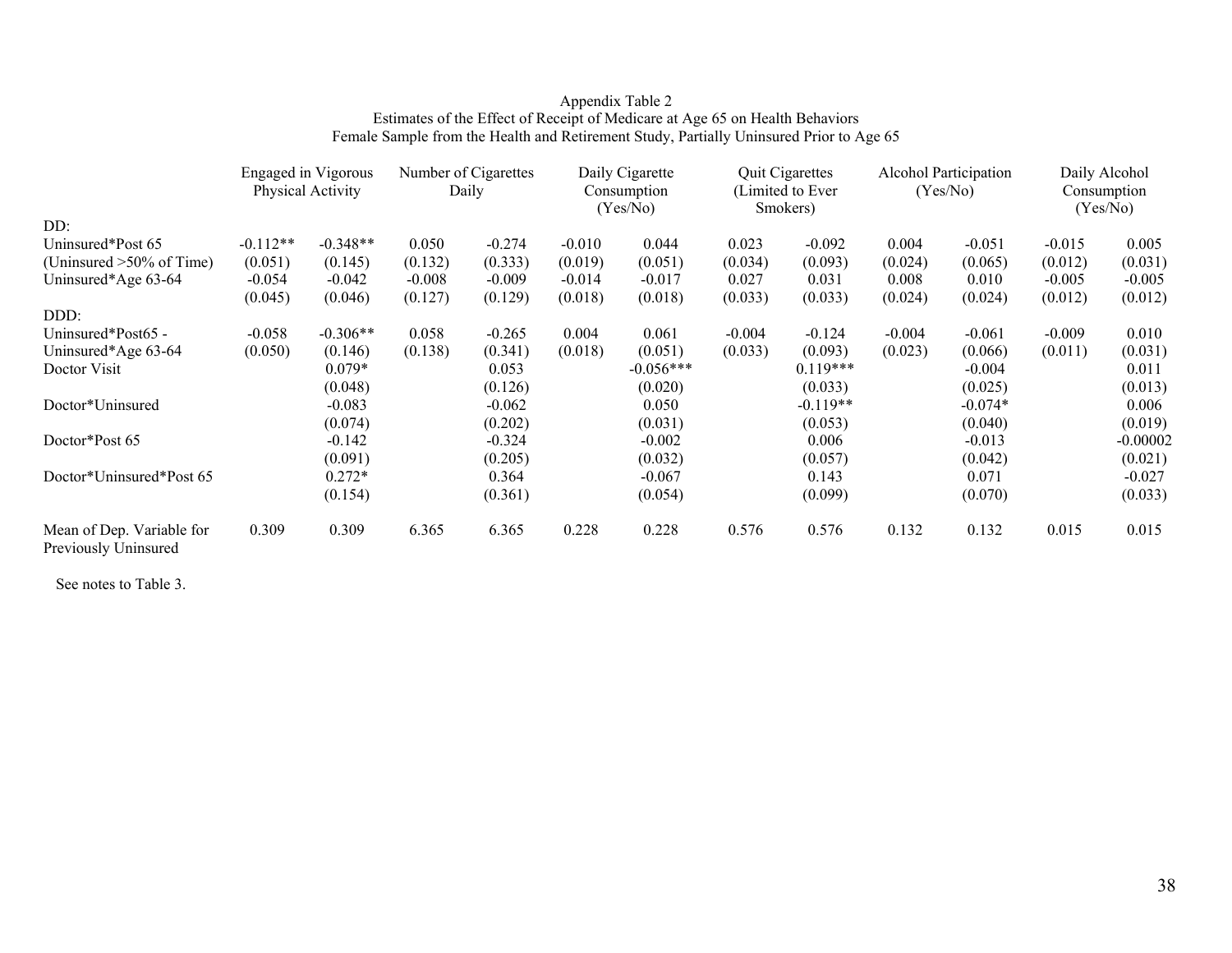# Appendix A Alternative Dataset and Cross-Sectional Identification Approach

# *Analytical Framework*

The second approach we use to obtain estimates of the effect of Medicare on health behaviors utilizes cross-sectional data on a sample of individuals aged 60 to 69 from the Behavioral Risk Factor Surveillance System (BRFSS). In this case, we exploit the fact that, among the elderly, some demographic groups are much more likely to be uninsured prior to age 65 than others. To simplify the exposition, we will refer to two groups: the uninsured, which are persons from demographic groups likely to be uninsured, and the insured, which are persons from demographic groups likely to have health insurance. Identification of the effect of Medicare comes from an analogous comparison to that used in the longitudinal analysis. Basically, we compare the pre- to post-age 65 changes in health behaviors of a group likely to be uninsured to the pre- to post-age 65 changes in health behaviors of a group likely to be insured. The assumption underlying this research design is that in the absence of Medicare, changes preand post-age 65 in health behaviors would be the same for uninsured and insured persons. Thus, if we observe a change in the pre- and post-age 65 differences conditional on other covariates, we assume that it is due to Medicare.

The regression model to obtain the cross-sectional estimates of the effect of Medicare on health behaviors is given by:

$$
Y_{it} = \alpha + \sum_{k=1}^{K} \beta_k X_{kit} + \sum_{k=1}^{K} \eta_k Z_{kit} + \sum_{t=1994}^{2005} \gamma_t YEAR_t + \lambda_1 (U\hat{N}IN_i * POST65_t)
$$
  
+  $\lambda_2 (U\hat{N}IN_i * AGRE63_64_t) + \rho_1 DOCTOR_{it} + \rho_2 (DOCTOR * POST65)$   
(A1)  $+ \rho_3 (U\hat{N}IN_i * DOCTOR_{it}) + \rho_4 (U\hat{N}IN_i * DOCTOR_{it} * POST65_t) + e_{it}$   
 $i = 1,..., N$   
 $t = 1994,...,2005$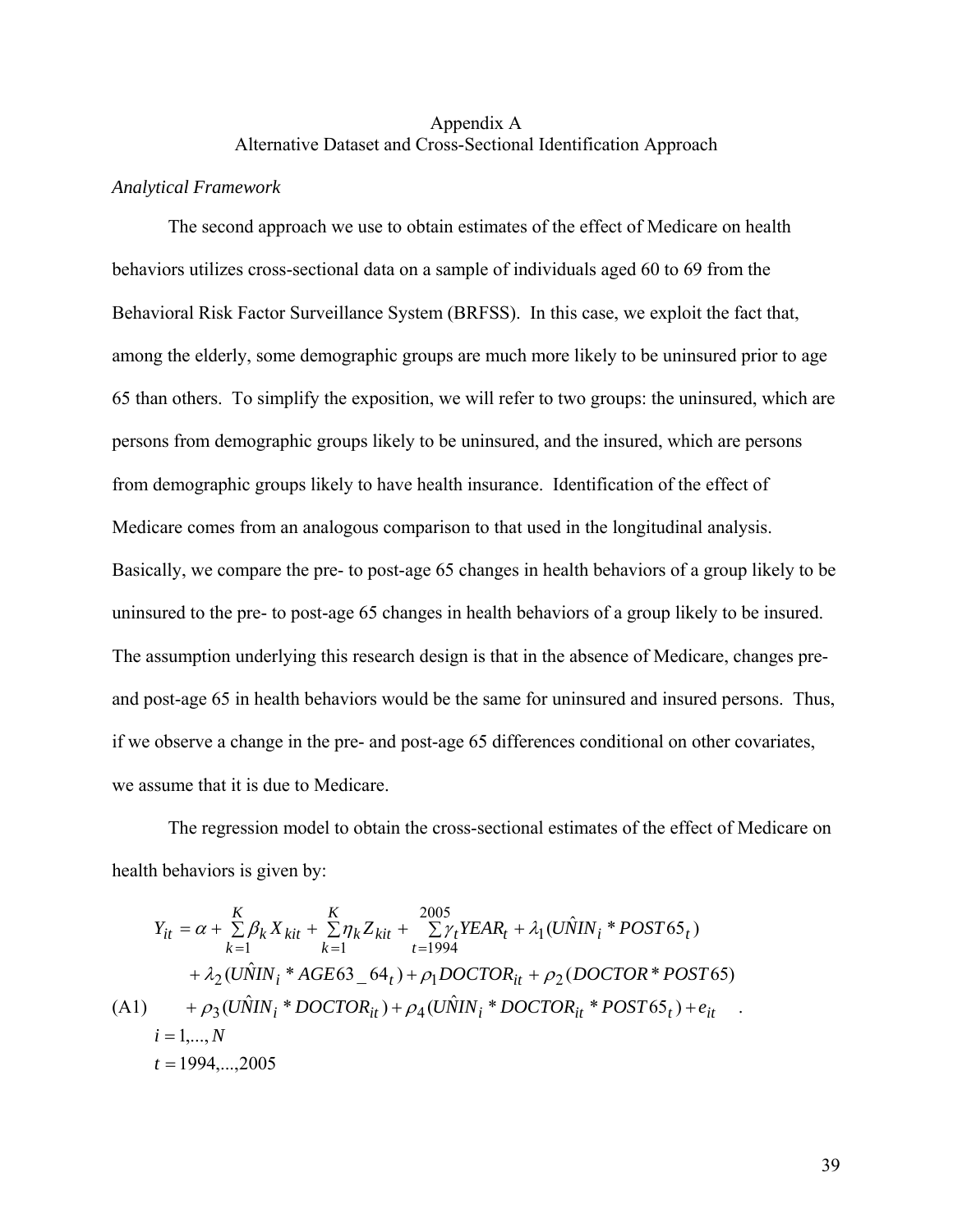In equation (A1), all variables are defined as before except the following: X represents several demographic characteristics such as age, race, marital status and education that were subsumed by the individual fixed effects in the longitudinal analysis, interactions between these factors, and indicators for state of residence; Z represents other characteristics likely to vary over time for an individual, such as employment and household size; and  $\hat{UNIN}$  is a dummy variable indicating that the person has a relatively high probability of being uninsured prior to age 65. Specifically, to construct the  $U\hat{N}IN$  dummy variable, we first predict the probability that a person aged 60 to 64 is without health insurance using the following regression model estimated as a logit:

(A2) 
$$
UNIN_{it} = \tau + \sum_{k=1}^{K} \phi_k X_{kit} + \sum_{t=1994}^{2005} \sigma_t YEAR_t + u_{it}.
$$

Next, we assign persons to the uninsured and insured categories using the following rule:

$$
\begin{aligned}\nU\hat{N}IN &= 1 & \text{if } (\hat{\tau} + \sum_{k=1}^{K} \hat{\phi}_k X_{ki}) > \mu \\
U\hat{N}IN &= 0 & \text{if } (\hat{\tau} + \sum_{k=1}^{K} \hat{\phi}_k X_{ki}) \leq \mu\n\end{aligned}
$$

where the symbol  $\wedge$  is used to indicate a predicted value and  $\mu$  is either the 50<sup>th</sup> or the 75<sup>th</sup> percentile of the propensity score; we assign someone to the uninsured category if they have a predicted probability (propensity score) of being uninsured that is greater than at the  $50<sup>th</sup>$  or  $75<sup>th</sup>$ percentiles alternately. Equation (A3) is simply a way to classify persons as more or less likely to be insured.

One advantage of the cross-sectional approach is that  $U\hat{N}I\hat{N}$  is clearly exogenous; it is simply a linear combination of pre-determined variables. However, the disadvantage is that  $U\hat{N}IN$  is an imperfect way to identify persons who were uninsured prior to age 65. Thus, some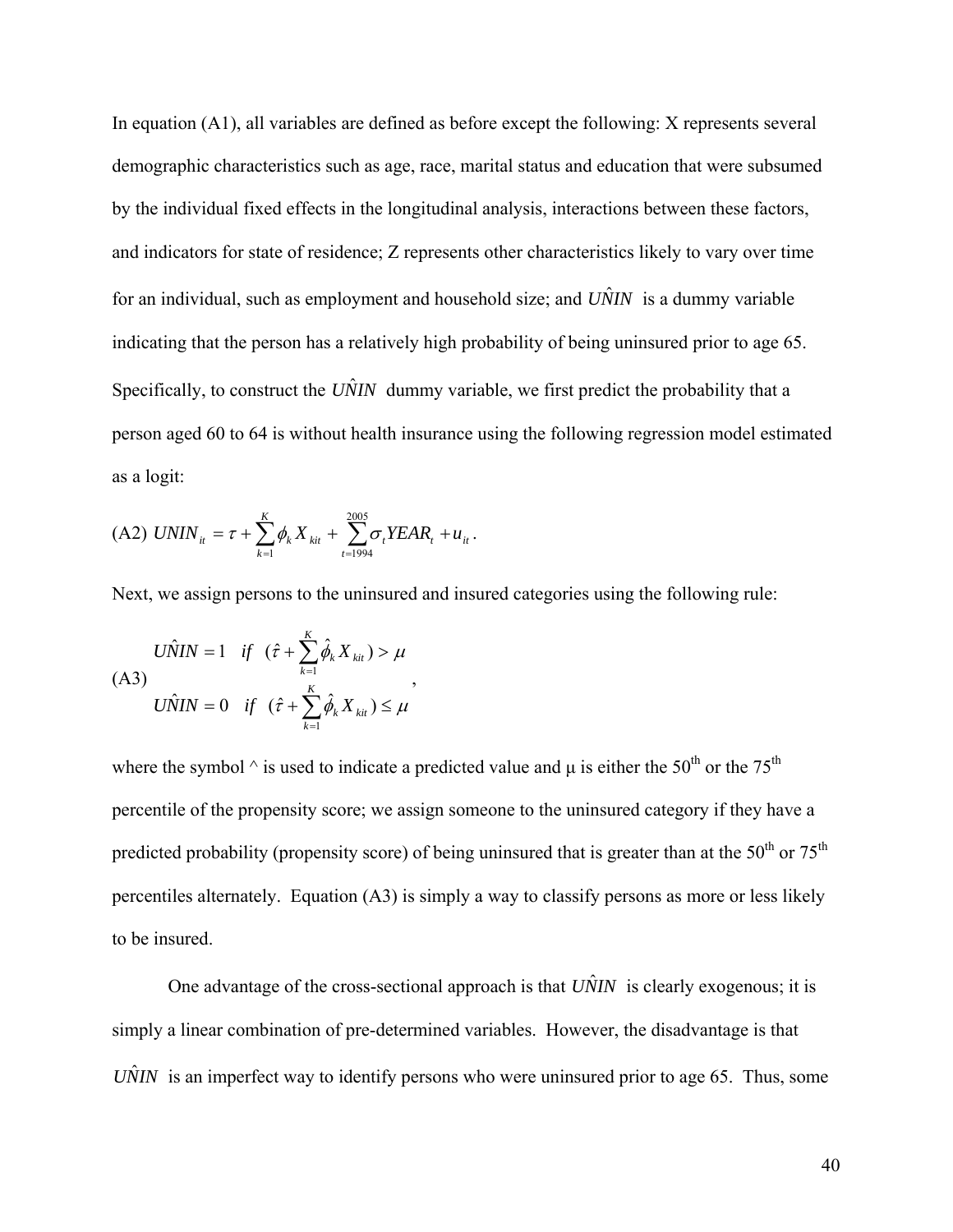people we assign to the uninsured category will actually have health insurance prior to age 65 and some who we assign to the insured category will not have insurance prior to age 65. For example, using the  $0.75$  (75<sup>th</sup> percentile) cutoff, we find that only 20 percent of males between the ages of 60 and 64 assigned to the uninsured category were actually uninsured, and eight percent of males ages 60 to 64 assigned to the insured category were uninsured. This measurement error will result in attenuated (biased toward zero) estimates of the effect of uninsured (treatment on treated); the magnitude of the attenuation will be substantial, as the estimated effect will be approximately 12 percent (1/8) the magnitude of the treatment on treated effect. The extent of attenuation is very similar using the alternative threshold of  $0.5$  ( $50<sup>th</sup>$ percentile). Fortunately, the BRFSS has relatively large samples that will mitigate the importance of this bias.

# *Data*

The BRFSS is a state-based system of health surveys coordinated by the Centers for Disease Control and Prevention to collect uniform information on risky behaviors, preventive practices, and health care access and usage. The interviews are of adults 18 years of age and older, and are based on a multi-stage stratified random sampling of telephone numbers. By 1994 all states and the District of Columbia were participating in the BRFSS. The present analysis thus utilizes data from the years 1994 through 2005, excluding 2002 and 2003 for which information on physician visits is not available. One advantage of the BRFSS is its large sample size. There are 356,112 adults interviewed in 2005, for instance. The empirical models are restricted to adults between the ages of 60 and 69, similar to the HRS. We drop the disabled from the analysis. Individuals with a college education or above are further excluded because this demographic group has a very low probability of being uninsured prior to age 65. For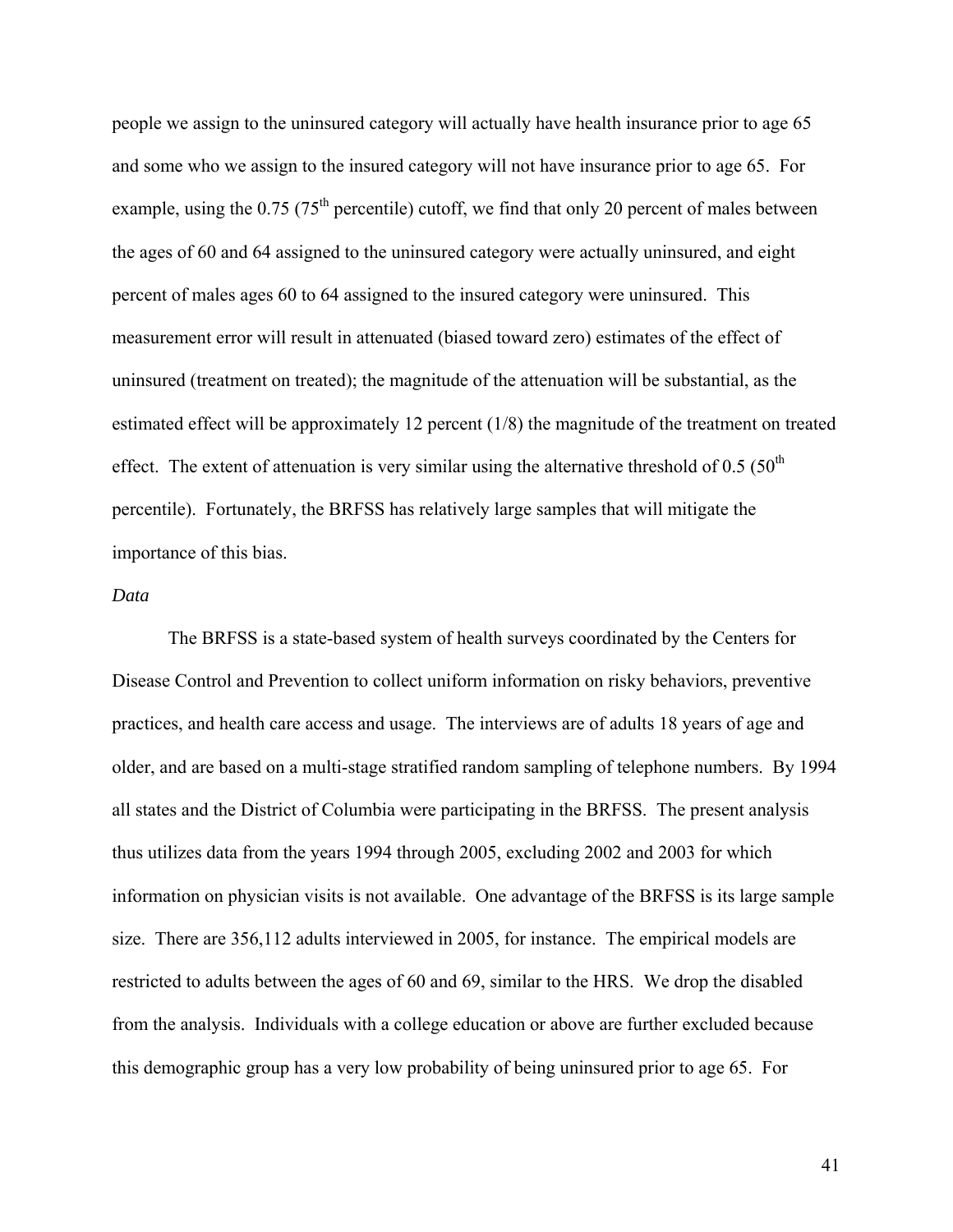instance, the rate of uninsured for college-graduated adults (between the ages of 60 and 64) is 4.5 percent, compared to 12.0 percent for those who did not finish college. The final sample size is 116,051.

 Like the HRS, the BRFSS has information on health insurance coverage, doctor visits and health behaviors. An indicator for being uninsured is defined if the respondent reports not having health insurance coverage from any public, private or other sources. The respondent is also asked "how long it has been since they last visited a doctor for a routine check-up." A dichotomous indicator for any doctor visit within the past 12 months is defined.

We focus on the same behaviors as in the HRS: exercise, smoking and drinking. We try to create a consistent set of measures across the two surveys. For exercise, we define an indicator for whether the respondent participates in vigorous exercise or physical activity. In the BRFSS, this is a survey-coded variable based on a series of questions probing participation in several activities and their frequency. This indicator refers to participation in any activity or activities that require rhythmic contraction of large muscle groups at 50 percent of functional capacity for 20 or more minutes, three or more times a week. This measure is chosen due to its consistency across the years in order to maximize sample size. Other measures have more missing observations, though the results are not qualitatively affected. This measure of vigorous exercise is also more specifically defined relative to the measure available in the HRS, reflected in a lower prevalence for both males and females in the BRFSS.

 For cigarette use, the BRFSS does not consistently ask about the number of cigarettes consumed or frequency of use. As a result, we create a dichotomous indicator for whether the respondent currently smokes everyday, which combines both current smoking participation and a measure of frequency. An indicator is also defined for whether the respondent quit smoking in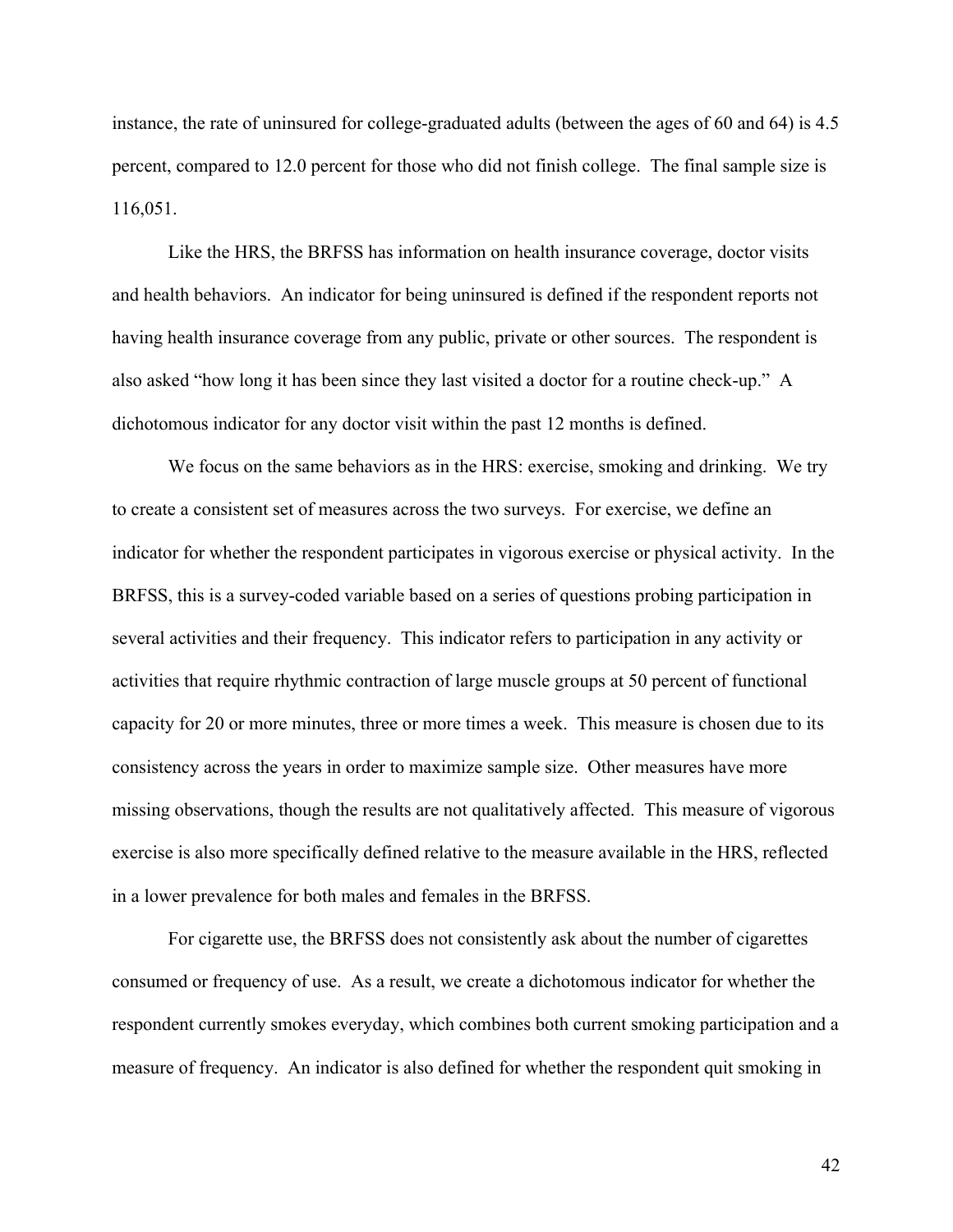the past year. Drinking is measured by a continuous variable for the average number of drinks consumed daily. This variable is based on a consistent set of questions that ask the respondents how many days they consumed alcohol in the past month and the number of drinks that they consumed on such days. In addition, the number of days that alcohol was consumed in the past month, which captures drinking frequency, and the number of drinks consumed on occasion are also employed as separate outcome variables in the specifications. These measures are chosen in the BRFSS to ensure consistency and comparison with the HRS estimates. Other measures of exercise, alcohol consumption, and smoking yielded similar results qualitatively.

# *Cross Sectional Analysis of BRFSS*

 We now turn to the results from the alternative research design that uses cross sectional data. In this analysis, we compare changes in health behaviors pre- and post-age 65 for those more and less likely to be uninsured. We classify people into the more- and less-likely to be uninsured groups using demographic characteristics. As described above this results in what we will refer to as misclassification, as a relatively small proportion of persons who we classify as uninsured are in fact uninsured (20 percent) and some who we classify as insured are in fact uninsured (eight percent). This will result in a downward biased estimate of the effect of receipt of Medicare for those who were actually uninsured. We can calculate the implied effect of receipt of Medicare among the uninsured by using the extent of misclassification, which we know, to rescale estimates.

 The first outcome is the probability of seeing a physician in the last year and estimates for this analysis are reported in Appendix Table 3. For both males and females, estimates indicate that for those likely to be uninsured prior to age 65, there was a relative increase in the probability of visiting a physician post-age 65. For males, estimates indicate that turning age 65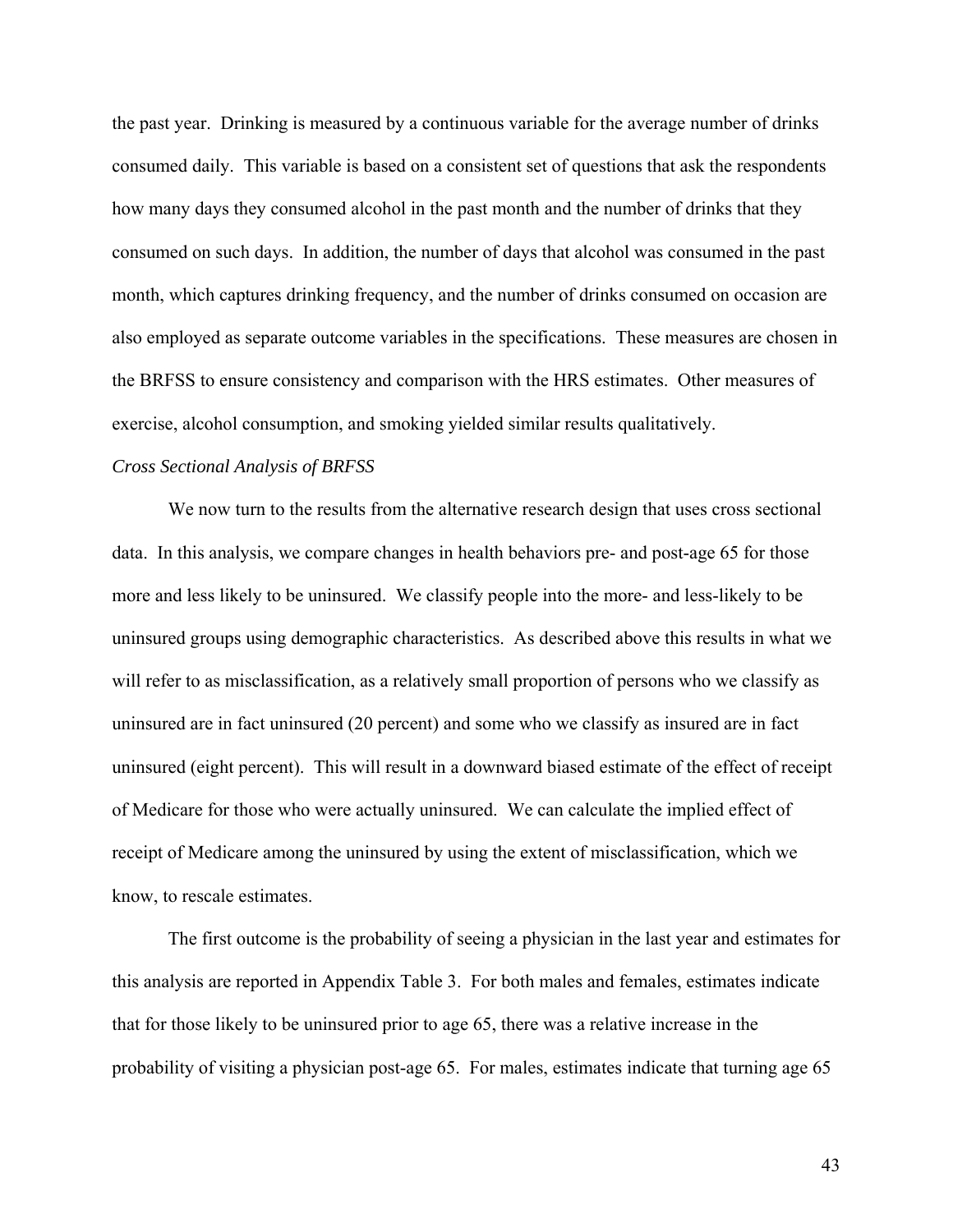is associated with between a 2.4 and 2.9 percentage point increase in the probability of seeing a physician depending on how we classify persons to the insured and uninsured group (whether we use the 0.5 or 0.75 threshold of propensity score). Misclassification of persons to the insured and uninsured group imply that estimates of the effect of Medicare are approximately seven to eight times the size of the estimates reported in Table 5. Adjusting for the extent of misclassification suggests that among those actually uninsured, the probability of seeing a physician increased by between 16.8 and 20.3 percentage points, or between 22 and 27 percent. The magnitudes of these estimates are generally similar to what we found in the longitudinal analysis and provide further documentation that Medicare receipt results in an increase in physician contacts that may affect health behaviors and confound estimates of the *ex ante* moral hazard effect. Similar estimates are found for women.

 Appendix Table 4 presents the estimates of the effect of turning age 65 on the health behaviors of elderly men from the BRFSS. We discuss the DDD estimates. However, they are similar to the DD estimates and the estimates indicate no pre-age 65 differences in trend. Among those likely to be uninsured prior to age 65, receipt of Medicare is associated with a 4.2 percentage point decrease in the probability of engaging in vigorous physical activity in past month for those who do not visit the doctor. Going to the doctor post-receipt of Medicare is associated with a significant 5.0 percentage point increase in the probability of engaging in vigorous physical activity for those who were previously uninsured. These results are similar in sign to the results from the analysis that used longitudinal data. However, adjusting the estimates for the attenuation bias due to misclassification, yields large effect sizes. Estimates, which use an alternative classification of persons to the insured and uninsured groups based on the  $50<sup>th</sup>$  percentile, are similar in sign to those in Appendix Table 4, although smaller in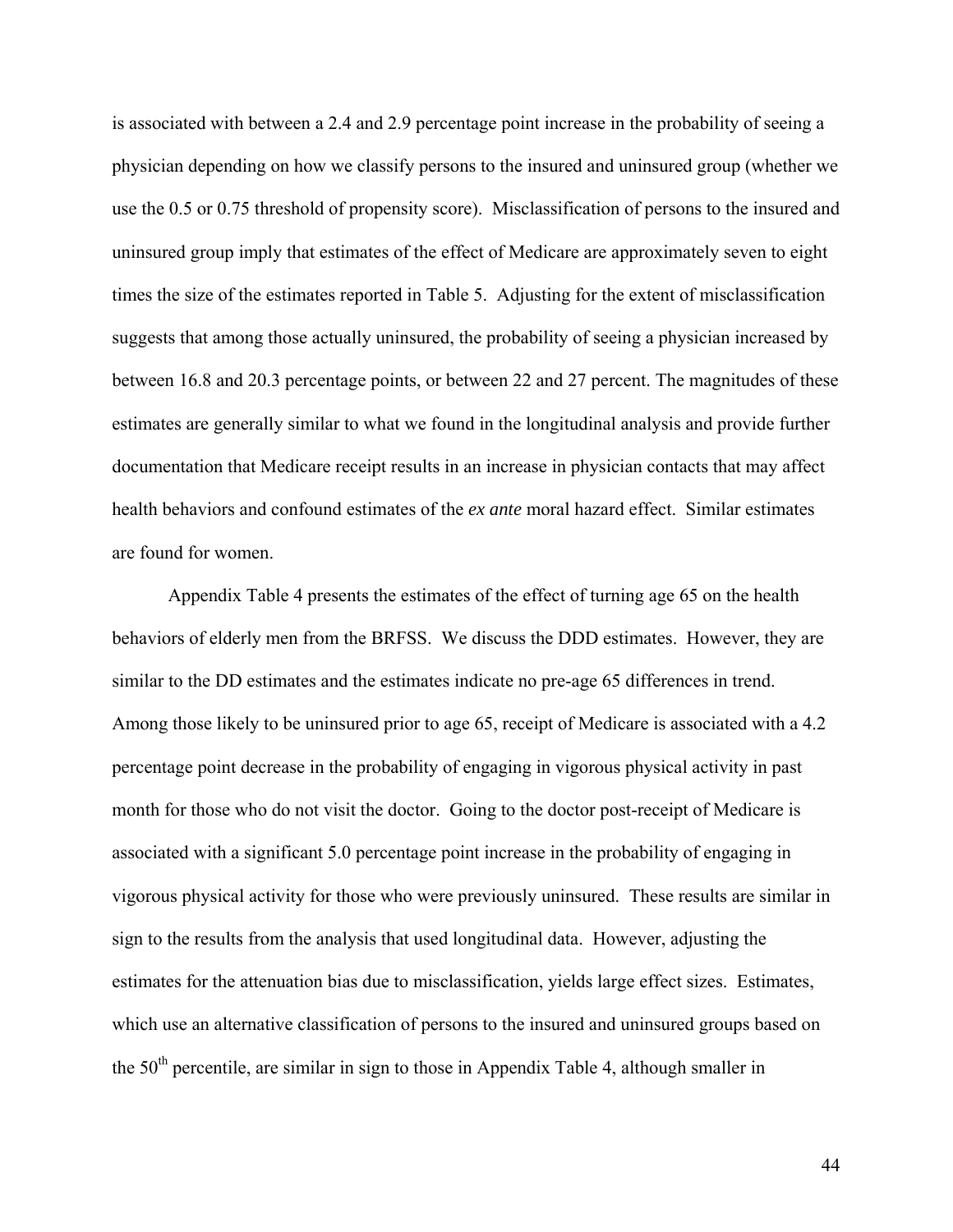magnitude. It is important to note that estimates rescaled to account for misclassification can differ dramatically with relatively small changes in the underlying estimates.

The next outcome examined is cigarettes. Estimates indicate that receipt of Medicare is associated with a significant 1.9 percentage point decrease in the incidence of daily cigarette consumption before controlling for physician visits. Controlling for physician visits, Medicare is associated with a 1.4 percentage point increase in the incidence of daily cigarette consumption among those who do not visit the doctor, and visits to the doctor are associated with significant decreases in cigarette use. So here we again have evidence of an *ex ante* moral hazard effect. Among the previously uninsured who do not visit the doctor, rescaled estimates suggest that Medicare is associated with a 10 percentage point (47 percent) increase in the probability of being a daily smoker, which is somewhat larger than estimates from the longitudinal analysis. For those previously uninsured that go to the doctor, Medicare is associated with more beneficial effects, as doctor visits are associated with significant reductions in the prevalence of daily smoking. Similar results are found for the probability of quitting smoking, although the estimate of the *ex ante* moral hazard effect is not statistically significant. The rescaled estimate is large, however, indicating an 5.3 percentage point (110 percent) decrease in the probability of quitting cigarette use among those who never go to the doctor.

 We also find evidence of an *ex ante* moral hazard effect for alcohol use. We measure alcohol use two ways: number of days drank in past month and number of drinks on days drank. In models that do not control for doctor visits, Medicare is associated with a decrease or very small increase in each measure of alcohol consumption. But when we control for doctor visits and identify the *ex ante* moral hazard effect from the effect of physicians, we find that the main effect of Medicare increases in magnitude, and that physician visits are associated with decreased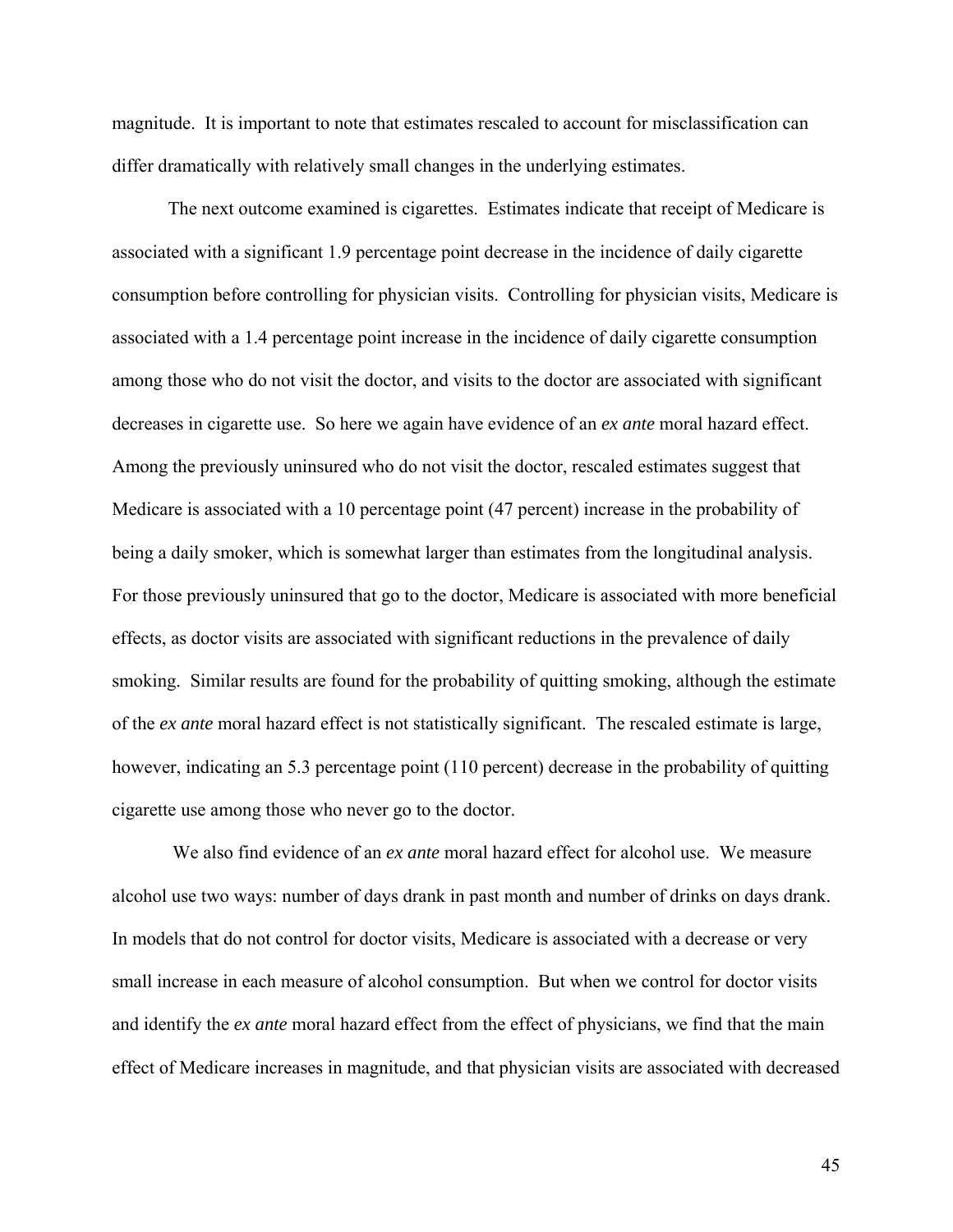alcohol use. None of the estimates of the *ex ante* moral hazard effect are statistically significant and rescaled estimates generally imply much larger effects, although estimates for an insurance classification based on the 50<sup>th</sup> percentile suggest somewhat smaller *ex ante* moral hazard effects.

The last set of results is the cross-sectional estimates for women, which are presented in Appendix Table 5. In the case of exercise, estimates indicate that among those likely to be uninsured and who do not visit the doctor, the *ex ante* moral hazard effect of Medicare is a 2.1 percentage point decrease in the probability of vigorous exercise, which when scaled to account for the misclassification of persons into insured and uninsured groups imply that receipt of Medicare is associated with a 14.7 percentage point decrease in vigorous exercise. Physician visits also tend to increase exercise.

Estimates related to cigarette use indicate that Medicare is associated with a significant decrease in the probability of being a daily smoker before controlling for physician visits. However, almost all of this effect is due to the health promotion benefits of physician contact. The ex ante moral hazard effect is present, however, for smoking cessation; Medicare reduces the probability of quitting among previously uninsured individuals who do not visit the doctor.

As before, we find evidence of an *ex ante* moral hazard effect for alcohol use. Controlling for doctor visits, receipt of Medicare is associated with an increase in the number of days that a woman drank in past month and the number of drinks on days she drank. While none of these estimates are statistically significant, they imply large effects given the misclassification bias. For example, monthly alcohol consumption is 10.5 percent higher after receipt of Medicare for those likely to be uninsured prior to age 65. Doctor visits also tend to reduce drinking and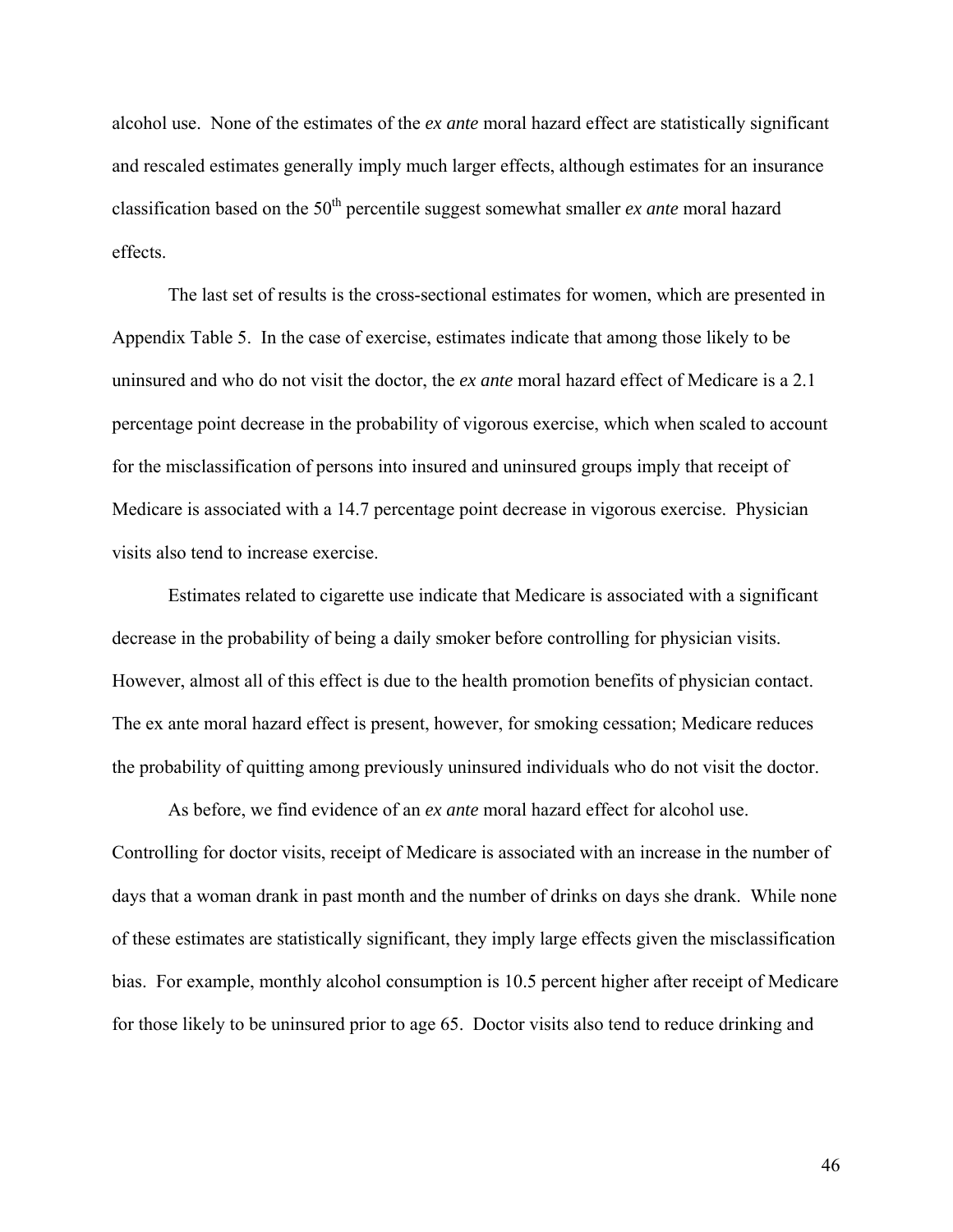the evidence in support of an *ex ante* moral hazard effect is much stronger after we control for doctor visits.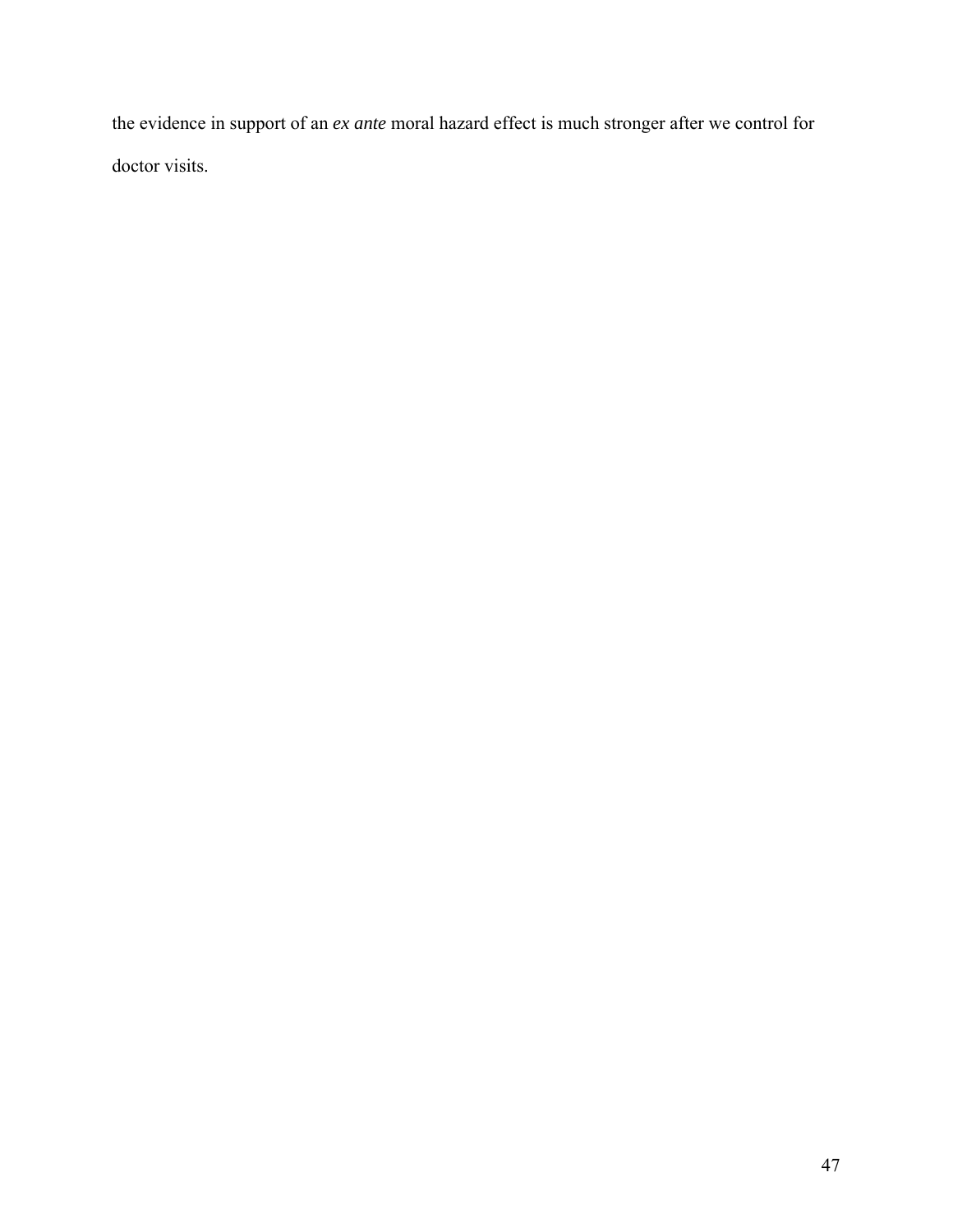### Appendix Table 3

Estimates of the Effect of Receipt of Medicare at Age 65 on Doctor Visits Cross Sectional Analysis Using Data from the Behavioral Risk Factor Surveillance System

|                                     | Males        | Females      |
|-------------------------------------|--------------|--------------|
|                                     | Any          | Any          |
|                                     | Doctor Visit | Doctor Visit |
| DD:                                 |              |              |
| Predicted Uninsured *Post 65        | $0.031**$    | $0.030**$    |
| (Prediction Based on 75 Percentile) | (0.011)      | (0.008)      |
| Uninsured*Age 63-64                 | 0.002        | 0.016        |
|                                     | (0.014)      | (0.010)      |
| DDD:                                |              |              |
| Uninsured*Post $65 -$               | $0.029**$    | $0.015*$     |
| Uninsured*Age 63-64                 | (0.013)      | (0.009)      |
| DD:                                 |              |              |
| Predicted Uninsured *Post 65        | $0.027**$    | $0.016**$    |
| (Prediction Based on 50 Percentile) | (0.010)      | (0.007)      |
| Uninsured*Age 63-64                 | 0.003        | 0.013        |
|                                     | (0.012)      | (0.009)      |
| DDD:                                |              |              |
| Uninsured*Post65-                   | $0.024**$    | 0.004        |
| Uninsured*Age 63-64                 | (0.011)      | (0.008)      |
| Mean of Dep. Variable for           | 0.725        | 0.812        |
| Previously Uninsured                |              |              |
| (Prediction Based on 75 Percentile) |              |              |
| Mean of Dep. Variable for           | 0.756        | 0.813        |
| Previously Uninsured                |              |              |
| (Prediction Based on 50 Percentile) |              |              |

Notes: Standard errors are reported in parentheses. All models include controls the propensity score, age (singleyear age dummy variables), employment (indicators for working for pay, self-employed, unemployed, homemaker or student, and retired), household size, and year dummy variables. \* indicates  $0.05 < p$ -value  $\le 0.10$ , \*\* indicates  $p$ -value  $\leq 0.05$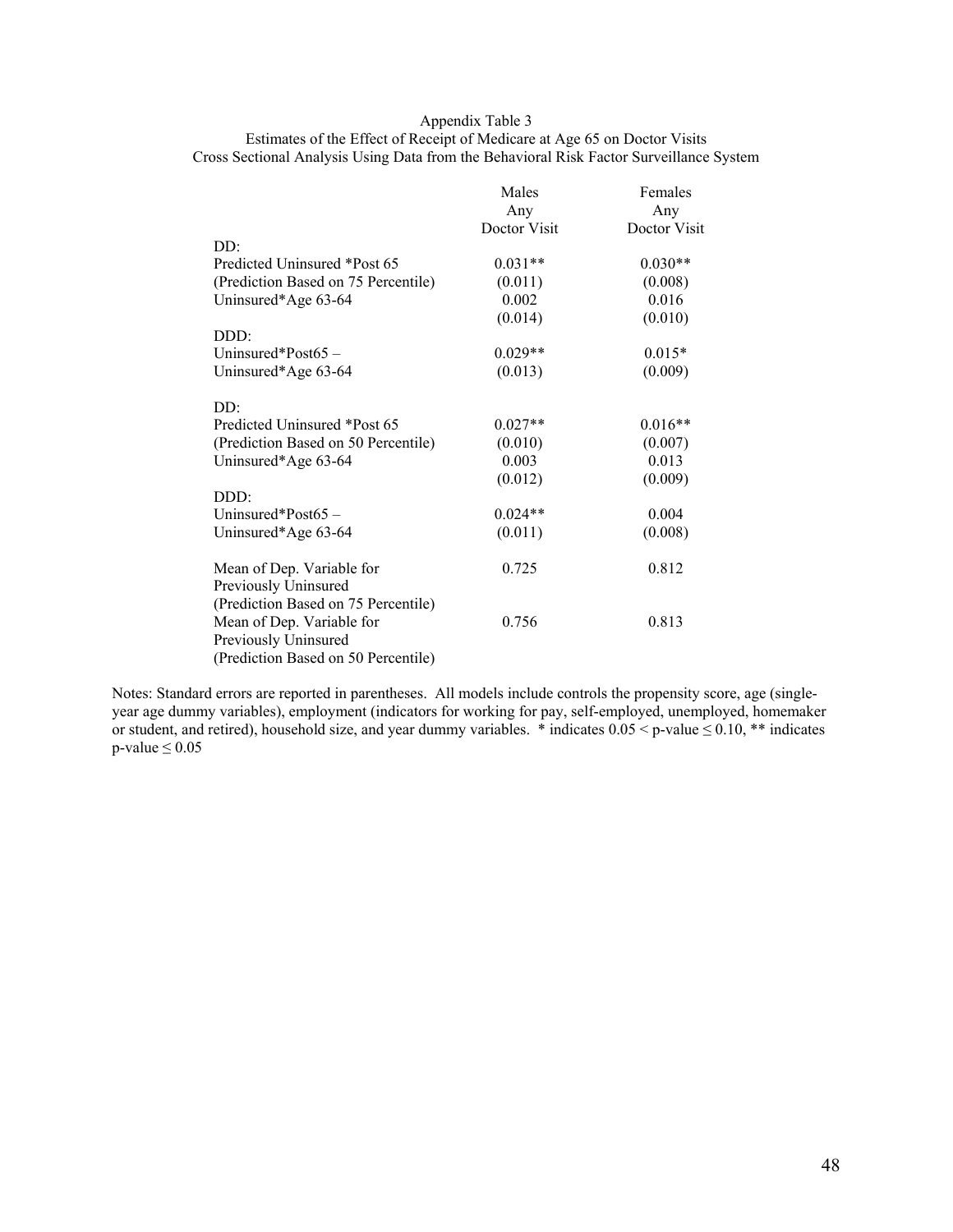### Appendix Table 4 Estimates of the Effect of Receipt of Medicare at Age 65 on Health Behaviors Cross Sectional Analysis Using Data from the Behavioral Risk Factor Surveillance System Predicted Uninsured Based on 75<sup>th</sup> Percentile of Propensity Score

Male Sample

|                                                   | <b>Engaged</b> in Vigorous<br>Physical Activity |            | Daily Cigarette<br>Consumption (Yes/No) |            | <b>Quit Cigarettes</b><br>Past Year<br>(Limited to Ever<br>Smokers) |          | Number of Days Drink<br>Past Month |            | Average Drinks on<br>Occasion |            |
|---------------------------------------------------|-------------------------------------------------|------------|-----------------------------------------|------------|---------------------------------------------------------------------|----------|------------------------------------|------------|-------------------------------|------------|
| DD:                                               | $-0.010$                                        | $-0.046**$ | $-0.019*$                               | 0.014      | $-0.0004$                                                           | $-0.008$ | $-0.111*$                          | 0.015      | $-0.101*$                     | $-0.014$   |
| Predicted Uninsured*Post 65                       | (0.011)                                         | (0.019)    | (0.010)                                 | (0.017)    | (0.005)                                                             | (0.009)  | (0.058)                            | (0.093)    | (0.053)                       | (0.092)    |
| Uninsured*Age 63-64                               | $-0.005$                                        | $-0.003$   | 0.0004                                  | 0.0005     | $-0.001$                                                            | $-0.001$ | $-0.131*$                          | $-0.127*$  | $-0.045$                      | $-0.041$   |
|                                                   | (0.014)                                         | (0.014)    | (0.012)                                 | (0.012)    | (0.007)                                                             | (0.007)  | (0.074)                            | (0.074)    | (0.069)                       | (0.069)    |
| DDD:                                              |                                                 |            |                                         |            |                                                                     |          |                                    |            |                               |            |
| Uninsured*Post $65 -$                             | $-0.006$                                        | $-0.042**$ | $-0.019*$                               | 0.014      | 0.001                                                               | $-0.007$ | 0.020                              | 0.142      | $-0.056$                      | 0.027      |
| Uninsured*Age 63-64                               | (0.012)                                         | (0.020)    | (0.011)                                 | (0.018)    | (0.006)                                                             | (0.010)  | (0.069)                            | (0.102)    | (0.066)                       | (0.098)    |
| Doctor Visit                                      |                                                 | $0.017**$  |                                         | $-0.082**$ |                                                                     | 0.006    |                                    | $-0.157**$ |                               | $-0.124**$ |
|                                                   |                                                 | (0.008)    |                                         | (0.007)    |                                                                     | (0.004)  |                                    | (0.036)    |                               | (0.033)    |
| Doctor*Uninsured                                  |                                                 | $-0.032**$ |                                         | $-0.001$   |                                                                     | 0.004    |                                    | $-0.160**$ |                               | $-0.160**$ |
|                                                   |                                                 | (0.015)    |                                         | (0.013)    |                                                                     | (0.007)  |                                    | (0.074)    |                               | (0.069)    |
| Doctor*Post 65                                    |                                                 | $-0.010$   |                                         | $0.023**$  |                                                                     | 0.0004   |                                    | $0.113**$  |                               | $-0.003$   |
|                                                   |                                                 | (0.011)    |                                         | (0.010)    |                                                                     | (0.006)  |                                    | (0.055)    |                               | (0.050)    |
| Doctor*Uninsured*Post 65                          |                                                 | $0.050**$  |                                         | $-0.039**$ |                                                                     | 0.010    |                                    | $-0.139$   |                               | $-0.101$   |
|                                                   |                                                 | (0.021)    |                                         | (0.019)    |                                                                     | (0.010)  |                                    | (0.110)    |                               | (0.105)    |
| Mean of Dep. Variable for<br>Previously Uninsured | 0.110                                           | 0.110      | 0.212                                   | 0.212      | 0.048                                                               | 0.048    | 4.360                              | 4.360      | 1.039                         | 1.039      |

Notes: For number of days drink and number of alcohol drinks, Poisson regression method is used with robust-corrected standard errors. Otherwise, OLS is used. Standard errors are reported in parentheses. All models include controls for the propensity score, age (single-year age dummy variables), employment (indicators for working for pay, selfemployed, unemployed, homemaker or student, and retired), household size, and year dummy variables. \* indicates  $0.05 < p$ -value  $\le 0.10$ , \*\* indicates p-value  $\le 0.05$